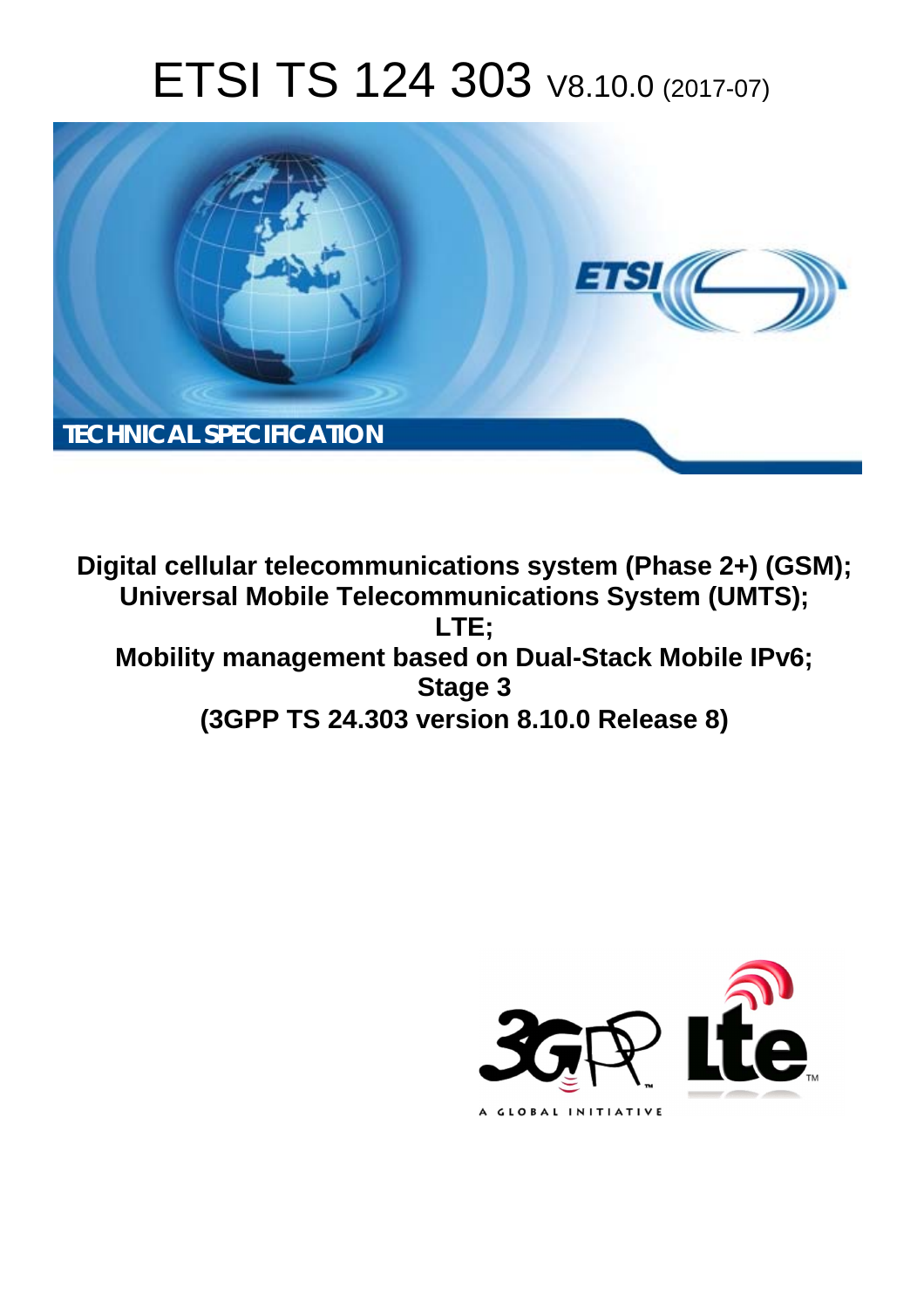Reference RTS/TSGC-0124303v8a0

> Keywords GSM,LTE,UMTS

#### *ETSI*

#### 650 Route des Lucioles F-06921 Sophia Antipolis Cedex - FRANCE

Tel.: +33 4 92 94 42 00 Fax: +33 4 93 65 47 16

Siret N° 348 623 562 00017 - NAF 742 C Association à but non lucratif enregistrée à la Sous-Préfecture de Grasse (06) N° 7803/88

#### *Important notice*

The present document can be downloaded from: <http://www.etsi.org/standards-search>

The present document may be made available in electronic versions and/or in print. The content of any electronic and/or print versions of the present document shall not be modified without the prior written authorization of ETSI. In case of any existing or perceived difference in contents between such versions and/or in print, the only prevailing document is the print of the Portable Document Format (PDF) version kept on a specific network drive within ETSI Secretariat.

Users of the present document should be aware that the document may be subject to revision or change of status. Information on the current status of this and other ETSI documents is available at <https://portal.etsi.org/TB/ETSIDeliverableStatus.aspx>

If you find errors in the present document, please send your comment to one of the following services: <https://portal.etsi.org/People/CommiteeSupportStaff.aspx>

#### *Copyright Notification*

No part may be reproduced or utilized in any form or by any means, electronic or mechanical, including photocopying and microfilm except as authorized by written permission of ETSI. The content of the PDF version shall not be modified without the written authorization of ETSI. The copyright and the foregoing restriction extend to reproduction in all media.

© ETSI 2017.

All rights reserved.

**DECT**TM, **PLUGTESTS**TM, **UMTS**TM and the ETSI logo are Trade Marks of ETSI registered for the benefit of its Members. **3GPP**TM and **LTE**™ are Trade Marks of ETSI registered for the benefit of its Members and of the 3GPP Organizational Partners.

**oneM2M** logo is protected for the benefit of its Members

**GSM**® and the GSM logo are Trade Marks registered and owned by the GSM Association.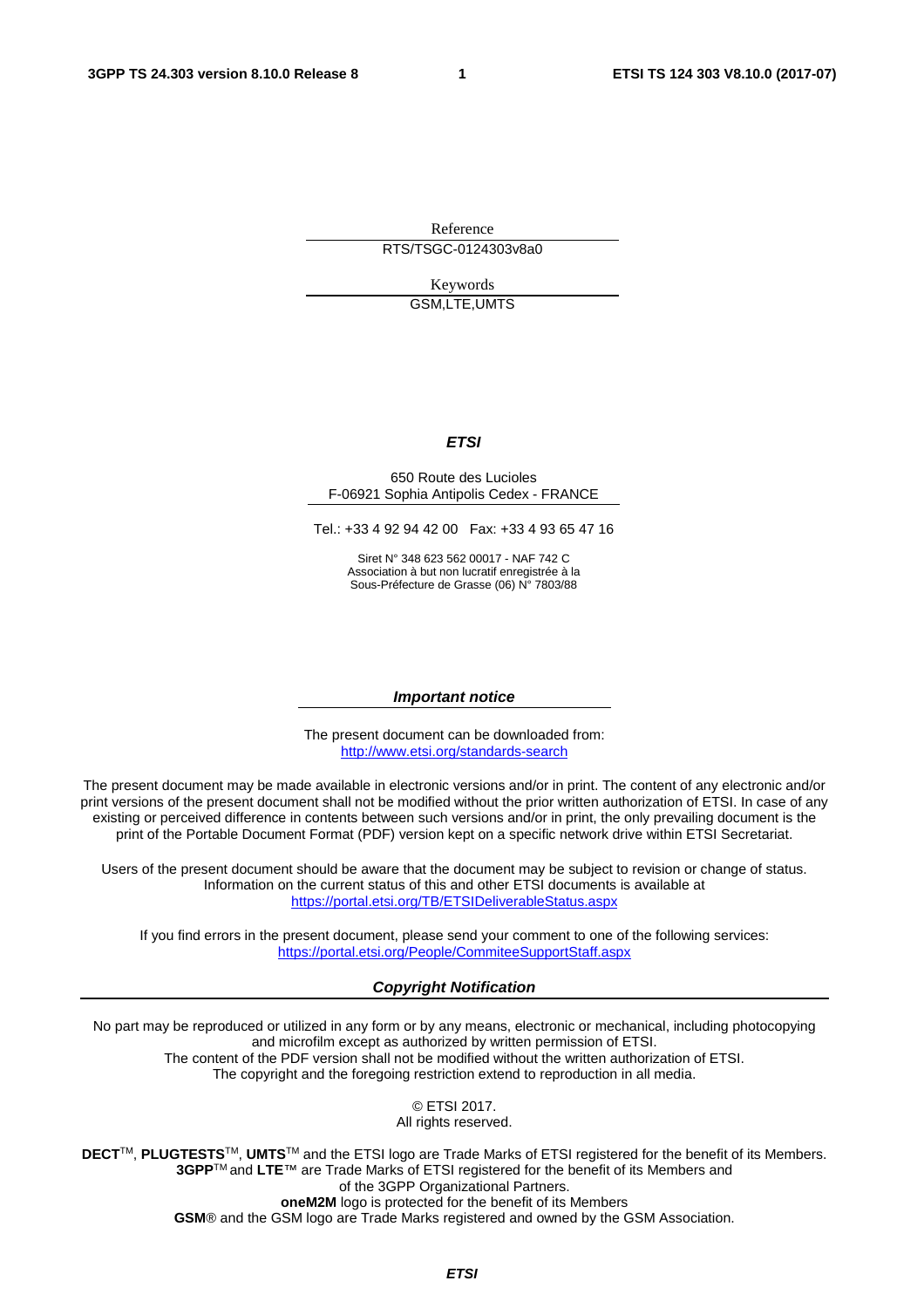### Intellectual Property Rights

IPRs essential or potentially essential to the present document may have been declared to ETSI. The information pertaining to these essential IPRs, if any, is publicly available for **ETSI members and non-members**, and can be found in ETSI SR 000 314: *"Intellectual Property Rights (IPRs); Essential, or potentially Essential, IPRs notified to ETSI in respect of ETSI standards"*, which is available from the ETSI Secretariat. Latest updates are available on the ETSI Web server ([https://ipr.etsi.org/\)](https://ipr.etsi.org/).

Pursuant to the ETSI IPR Policy, no investigation, including IPR searches, has been carried out by ETSI. No guarantee can be given as to the existence of other IPRs not referenced in ETSI SR 000 314 (or the updates on the ETSI Web server) which are, or may be, or may become, essential to the present document.

### Foreword

This Technical Specification (TS) has been produced by ETSI 3rd Generation Partnership Project (3GPP).

The present document may refer to technical specifications or reports using their 3GPP identities, UMTS identities or GSM identities. These should be interpreted as being references to the corresponding ETSI deliverables.

The cross reference between GSM, UMTS, 3GPP and ETSI identities can be found under [http://webapp.etsi.org/key/queryform.asp.](http://webapp.etsi.org/key/queryform.asp)

### Modal verbs terminology

In the present document "**shall**", "**shall not**", "**should**", "**should not**", "**may**", "**need not**", "**will**", "**will not**", "**can**" and "**cannot**" are to be interpreted as described in clause 3.2 of the [ETSI Drafting Rules](https://portal.etsi.org/Services/editHelp!/Howtostart/ETSIDraftingRules.aspx) (Verbal forms for the expression of provisions).

"**must**" and "**must not**" are **NOT** allowed in ETSI deliverables except when used in direct citation.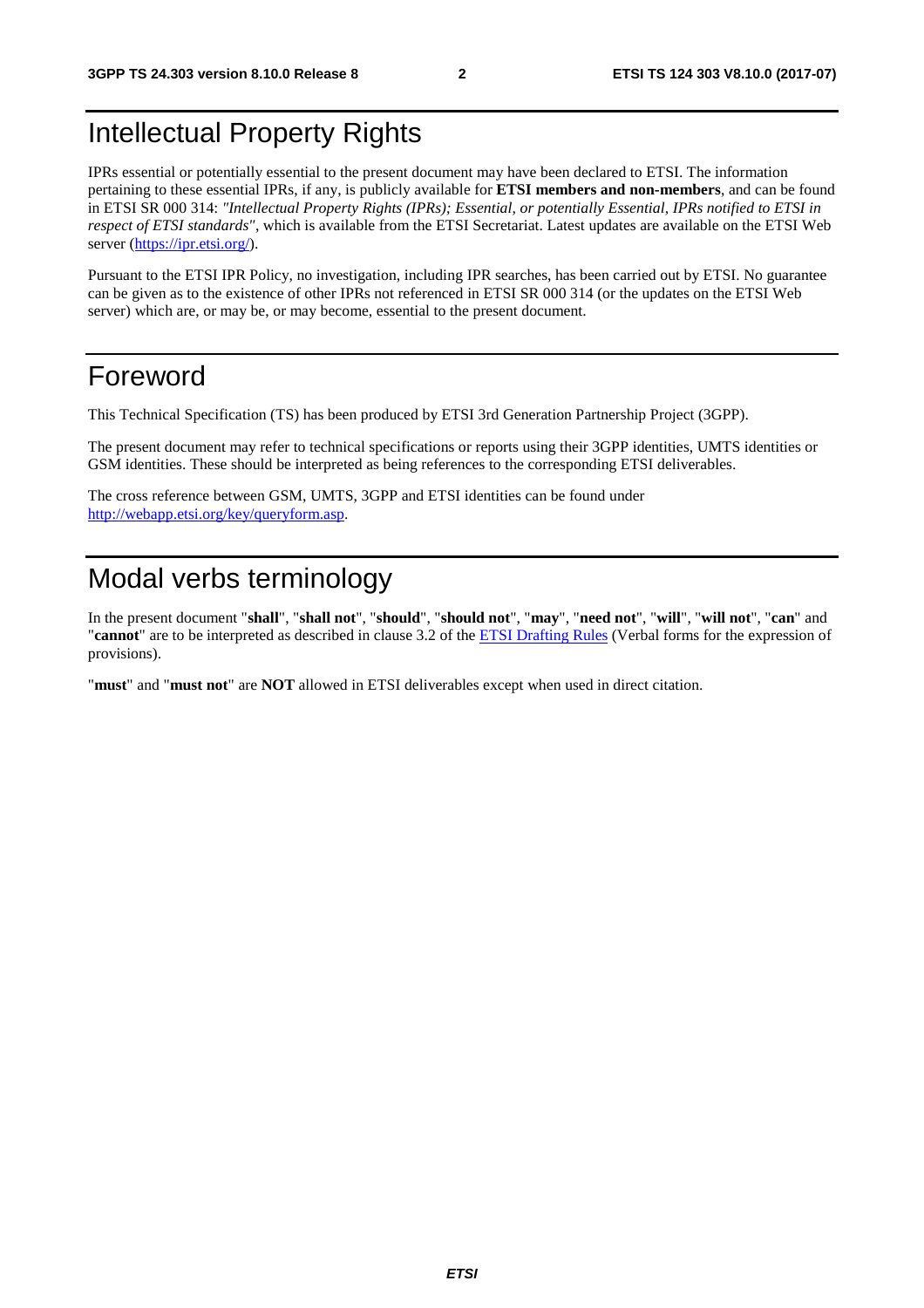#### $\mathbf{3}$

## Contents

| 1                    |                                                                              |  |
|----------------------|------------------------------------------------------------------------------|--|
| 2                    |                                                                              |  |
| 3                    |                                                                              |  |
| 3.1<br>3.2           |                                                                              |  |
| 4                    |                                                                              |  |
| 4.1                  |                                                                              |  |
| 4.2<br>4.3           |                                                                              |  |
| 5                    |                                                                              |  |
| 5.1                  |                                                                              |  |
| 5.1.1                |                                                                              |  |
| 5.1.2                |                                                                              |  |
| 5.1.2.1<br>5.1.2.1.1 |                                                                              |  |
| 5.1.2.1.2            |                                                                              |  |
| 5.1.2.1.3            |                                                                              |  |
| 5.1.2.1.4            |                                                                              |  |
| 5.1.2.1.5            |                                                                              |  |
| 5.1.2.2              | Security association establishment and IPv6 Home Network Prefix assignment11 |  |
| 5.1.2.3              |                                                                              |  |
| 5.1.2.4              |                                                                              |  |
| 5.1.3                |                                                                              |  |
| 5.1.3.1              |                                                                              |  |
| 5.1.3.2              |                                                                              |  |
| 5.1.3.3              |                                                                              |  |
| 5.2<br>5.2.1         |                                                                              |  |
| 5.2.2                |                                                                              |  |
| 5.2.2.1              | General                                                                      |  |
| 5.2.2.2              |                                                                              |  |
| 5.2.2.3              |                                                                              |  |
| 5.2.2.4              |                                                                              |  |
| 5.2.3                |                                                                              |  |
| 5.2.3.1              |                                                                              |  |
| 5.2.3.2              |                                                                              |  |
| 5.2.3.3              |                                                                              |  |
| 5.3                  |                                                                              |  |
| 5.3.1                |                                                                              |  |
| 5.3.2<br>5.3.3       |                                                                              |  |
| 5.4                  |                                                                              |  |
| 5.4.1                |                                                                              |  |
| 5.4.2                |                                                                              |  |
| 5.4.2.1              |                                                                              |  |
| 5.4.2.2              |                                                                              |  |
| 5.4.3                |                                                                              |  |
| 5.4.3.1              |                                                                              |  |
| 5.4.3.2              |                                                                              |  |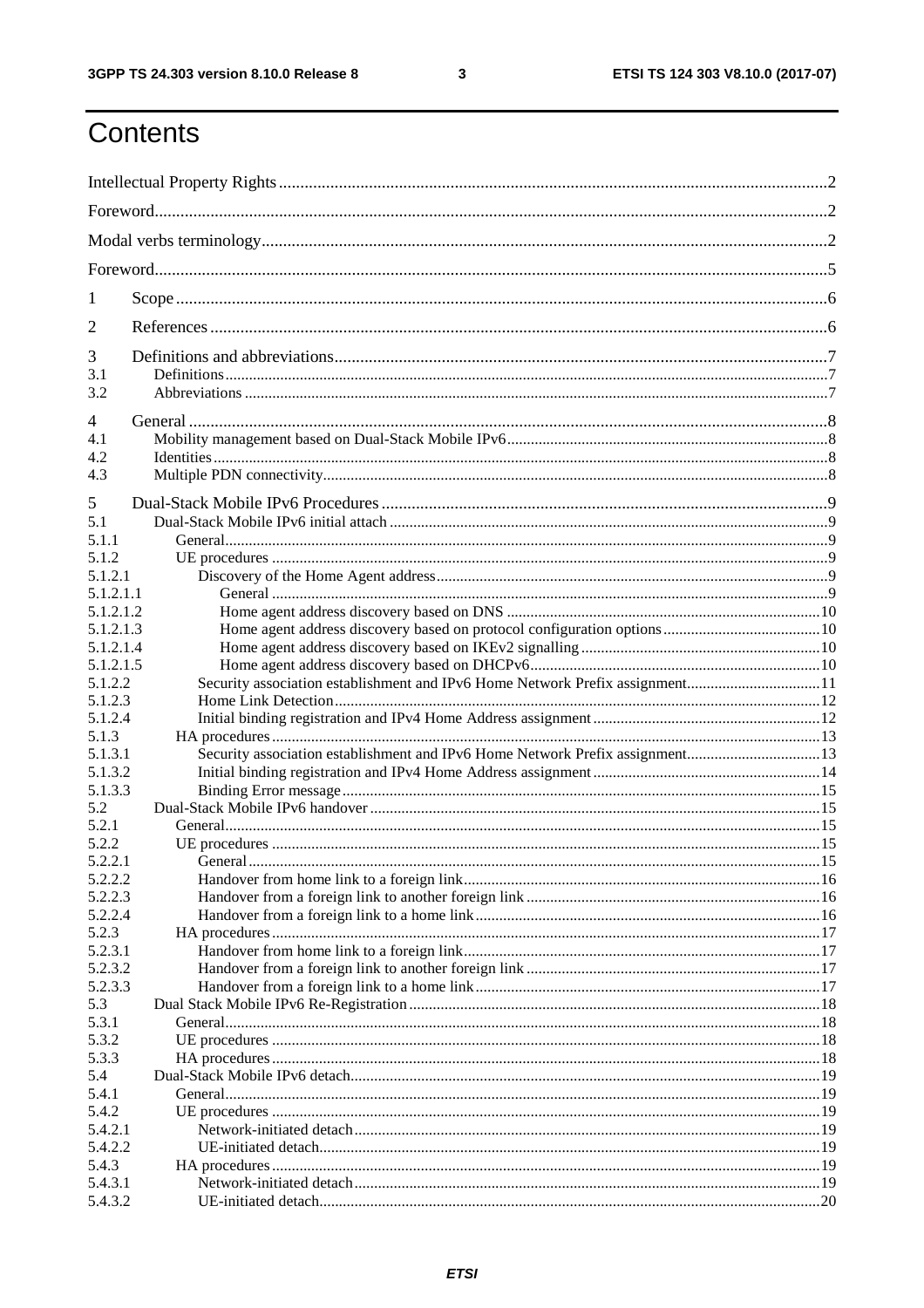$\overline{\mathbf{4}}$ 

|                                | <b>Annex A (normative):</b>   |  |
|--------------------------------|-------------------------------|--|
| A.1                            |                               |  |
| A.2<br>A.2.1<br>A.2.2<br>A.2.3 |                               |  |
| A.3<br>A.3.1<br>A.3.2          |                               |  |
| A.4<br>A.4.1<br>A.4.2          |                               |  |
| A.5<br>A.5.1<br>A.5.2          |                               |  |
| A.6<br>A.6.1<br>A.6.2          |                               |  |
| A.7                            |                               |  |
| B.1                            | <b>Annex B</b> (normative):   |  |
|                                | <b>Annex C</b> (informative): |  |
|                                |                               |  |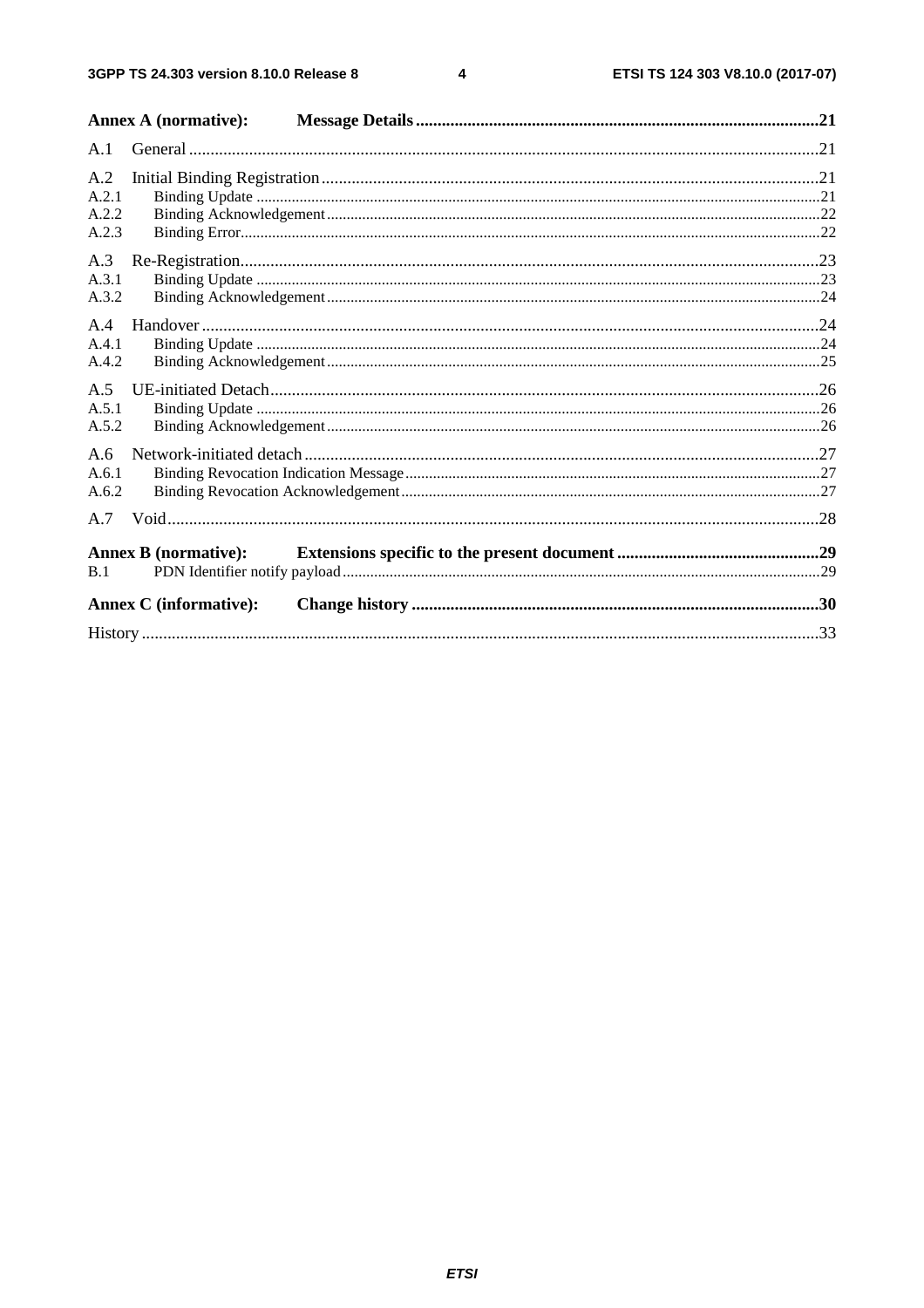### Foreword

This Technical Specification has been produced by the 3rd Generation Partnership Project (3GPP).

The contents of the present document are subject to continuing work within the TSG and may change following formal TSG approval. Should the TSG modify the contents of the present document, it will be re-released by the TSG with an identifying change of release date and an increase in version number as follows:

Version x.y.z

where:

- x the first digit:
	- 1 presented to TSG for information;
	- 2 presented to TSG for approval;
	- 3 or greater indicates TSG approved document under change control.
- y the second digit is incremented for all changes of substance, i.e. technical enhancements, corrections, updates, etc.
- z the third digit is incremented when editorial only changes have been incorporated in the document.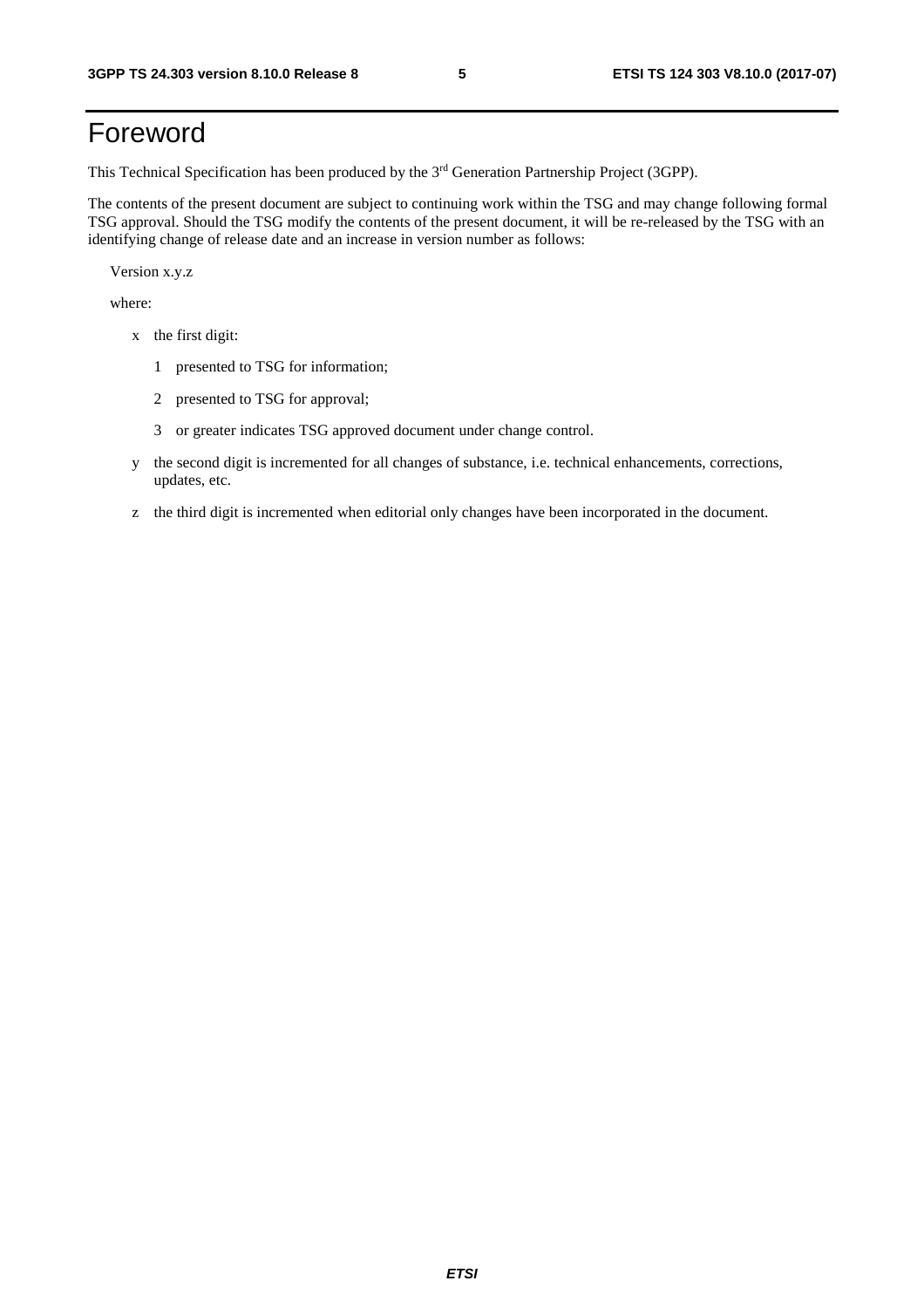### 1 Scope

The present document specifies the signalling procedures for accessing the 3GPP Evolved Packet Core network and handling the mobility between 3GPP and non-3GPP accesses via the S2c reference point defined in 3GPP TS 23.402 [3].

The present document is applicable to the User Equipment (UE) and the network node implementing the Home Agent functionality.

In addition the present document specifies the procedures used for the DSMIPv6 Home Agent discovery, for bootstrapping the DSMIPv6 security association between the UE and the Home Agent and for managing the DSMIPv6 tunnel. The specification of these procedures is compliant to IETF RFCs.

DSMIPv6 procedures can be used independently of the underlying access technology.

### 2 References

The following documents contain provisions which, through reference in this text, constitute provisions of the present document.

- References are either specific (identified by date of publication, edition number, version number, etc.) or non-specific.
- For a specific reference, subsequent revisions do not apply.
- For a non-specific reference, the latest version applies. In the case of a reference to a 3GPP document (including a GSM document), a non-specific reference implicitly refers to the latest version of that document *in the same Release as the present document*.
- [1] 3GPP TR 21.905: "Vocabulary for 3GPP Specifications".
- [2] IETF RFC 5555 (June 2009): "Mobile IPv6 support for dual stack Hosts and Routers (DSMIPv6)".
- [3] 3GPP TS 23.402: "Architecture Enhancements for non-3GPP accesses".
- [4] IETF RFC 4877 (April 2007): "Mobile IPv6 Operation with IKEv2 and the Revised IPsec Architecture".
- [5] Void.
- [6] Void.
- [7] Void.
- [8] Void.
- [9] Void.
- [10] IETF RFC 5026 (October 2007): "Mobile IPv6 bootstrapping in split scenario".
- [11] IETF RFC 4303 (December 2005): "IP Encapsulating Security Payload (ESP)".
- [12] IETF RFC 6610 (May 2012): "DHCP Options for Home Information Discovery in Mobile IPv6 (MIPv6)".
- [13] IETF RFC 3736 (April 2004): "Stateless Dynamic Host Configuration Protocol (DHCP) Service for IPv6".
- [14] IETF RFC 4306 (December 2005): "Internet Key Exchange (IKEv2) Protocol".
- [15] 3GPP TS 24.301: "Non-Access-Stratum (NAS) protocol for Evolved Packet System (EPS); Stage 3".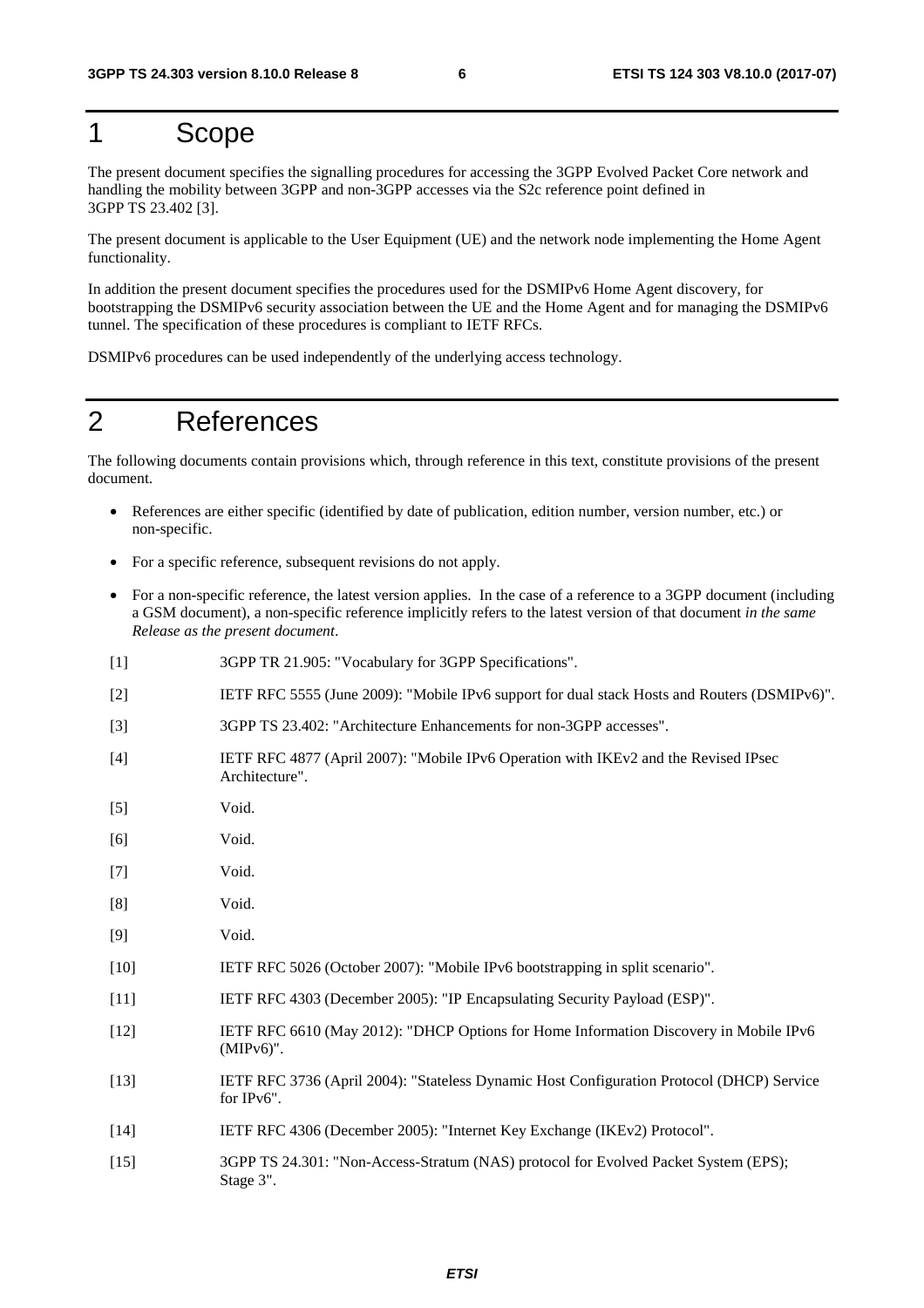| $[16]$ | Void.                                                                                                                                       |
|--------|---------------------------------------------------------------------------------------------------------------------------------------------|
| $[17]$ | 3GPP TS 23.003: "Numbering, addressing and identification".                                                                                 |
| $[18]$ | 3GPP TS 33.402: "3GPP System Architecture Evolution (SAE); Security aspects of non-3GPP<br>accesses"                                        |
| $[19]$ | IETF RFC 5846 (June 2010): "Binding Revocation for IPv6 Mobility".                                                                          |
| $[20]$ | 3GPP TS 29.273: "3GPP EPS AAA interfaces"                                                                                                   |
| $[21]$ | 3GPP TS 24.302: "Access to the Evolved Packet Core (EPC) via non-3GPP access networks;<br>Stage 3".                                         |
| $[22]$ | Void.                                                                                                                                       |
| $[23]$ | IETF RFC 4739 (November 2006): "Multiple Authentication Exchanges in the Internet Key<br>Exchange (IKEv2) Protocol".                        |
| $[24]$ | 3GPP TS 33.234: "Wireless Local Area Network (WLAN) interworking security".                                                                 |
| [25]   | Void.                                                                                                                                       |
| $[26]$ | IETF RFC 4039 (March 2005): "Rapid Commit Option for the Dynamic Host Configuration<br>Protocol version 4 (DHCPv4)".                        |
| $[27]$ | IETF RFC 6275 (July 2011): "Mobility Support in IPv6".                                                                                      |
| $[28]$ | IETF RFC 4187 (January 2006): "Extensible Authentication Protocol Method for 3rd Generation<br>Authentication and Key Agreement (EAP AKA)". |
| $[29]$ | IETF RFC 3963 (January 2005): "Network Mobility (NEMO) Basic Support Protocol".                                                             |
| $[30]$ | IETF RFC 5685 (November 2009): "Redirect Mechanism for IKEv2".                                                                              |

### 3 Definitions and abbreviations

### 3.1 Definitions

For the purposes of the present document, the terms and definitions given in 3GPP TR 21.905 [1] and the following apply. The following terms used in this Technical Specification are defined in IETF RFC 6275 [27]: Home Address, Care-of Address, binding cache, binding cache entry.

**Home network prefix:** An IPv6 prefix allocated by the Home Agent to the UE and used by the UE to configure the Home Address. The Home network prefix is uniquely allocated to a UE.

**Home Agent:** The Home Agent functionality consists in the DSMIPv6 anchor point functionality described in IETF RFC 5555 [2] and IETF RFC 4877 [4]. Based on 3GPP TS 23.402 [15] the HA functionality is implemented in the PDN Gateway.

### 3.2 Abbreviations

For the purposes of the present document, the abbreviations given in 3GPP TR 21.905 [1] and the following apply.

| DSMIP <sub>v6</sub> | Dual-Stack MIP <sub>v</sub> 6      |
|---------------------|------------------------------------|
| <b>EPC</b>          | <b>Evolved Packet Core</b>         |
| ePDG                | <b>Evolved Packet Data Gateway</b> |
| <b>EPS</b>          | <b>Evolved Packet System</b>       |
| <b>GW</b>           | Gateway                            |
| HA                  | Home Agent                         |
| MIP <sub>v</sub> 6  | Mobile IP version 6                |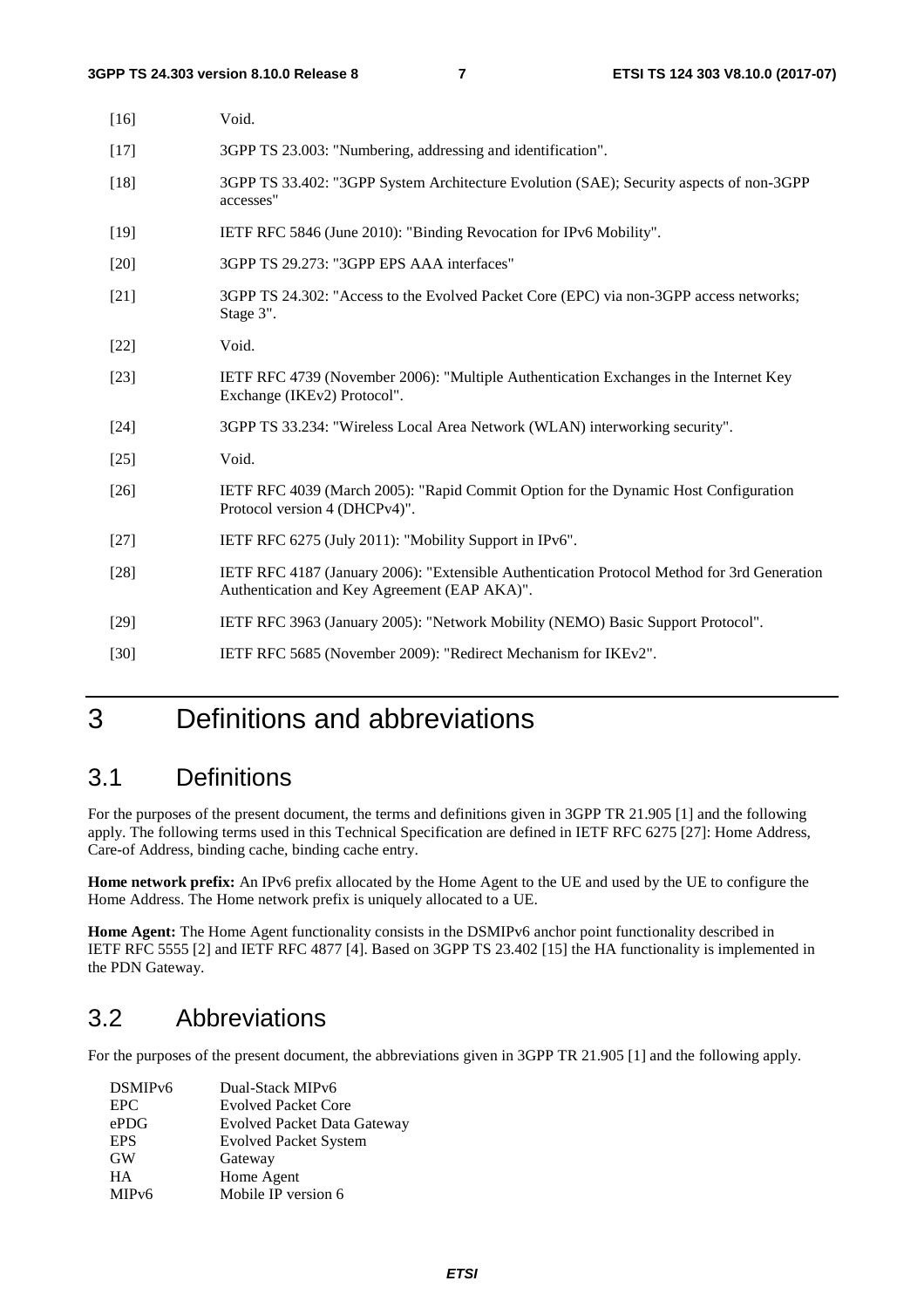UE User Equipment

### 4 General

### 4.1 Mobility management based on Dual-Stack Mobile IPv6

DSMIPv6 is specified in IETF RFC 6275 [27] and IETF RFC 5555 [2]. The purpose of the DSMIPv6 procedures is to establish, manage and tear down a mobility tunnel between the UE and the HA function. The mobility tunnel establishment is always initiated by the UE, while the mobility tunnel tear down can be initiated either by the UE or the network. Communication between the UE and a correspondent node shall use the bidirectional mode of operation. Route optimization mode of operation is not supported by EPC in this release.

In this specification, the IETF RFC 4877 [4] is used to secure DSMIPv6 signalling. For this purpose, the UE performs an IKEv2 exchange with the HA before establishing the mobility tunnel as described in subclause 5.1.2.2. The details of the security aspects are specified in 3GPP TS 33.402 [18].

The mobility tunnel procedures are performed by the UE for each PDN connection, meaning that if multiple PDNs are accessed by the UE, multiple instances of the procedures are needed. The multiple PDN connections behaviour is specified more in detail in subclause 4.3.

In this specification, the IETF RFC 3963 [29] is used for prefix preservation. For this purpose, the UE uses the implicit mode as stated in IETF RFC 3963 [29] to tell the HA that the home network prefix would be preserved during mobility. The support of this operation is limited to the sending and receiving of IPv6 packets containing IPv6 addresses autoconfigured from the home network prefix, in addition to the IPv6 Home Address.

### 4.2 Identities

The UE shall use Network Access Identifier (NAI) as identification towards the HA in the IKEv2 exchange. During this process, the IPsec security association between the UE and the HA is tied to the user identity, set to the NAI, and to an SPI uniquely identifying this security association. The NAI is structured according to 3GPP TS 23.003 [17]. The NAI can be either a root NAI, a fast re-authentication NAI or pseudonym identity as specified in 3GPP TS 23.003 [17].

The UE shall use the HA-APN to identify the desired HA in the DNS-based and DHCPv6-based HA discovery procedures. The HA-APN is constructed according to 3GPP TS 23.003 [17].

NOTE: The operator is responsible to configure the DNS system so that the same PDN GW can be discovered via HA-APN and APN. A possible way of configuring the mapping between HA-APN and APN is to create the HA-APN from the respective APN by using the same Network Identifier and by adding the prefix "ha-apn" to the Operator Identifier.

The Binding Update and Binding Acknowledgement shall not explicitly carry an NAI as the IPsec security association is tied to the user identity.

### 4.3 Multiple PDN connectivity

This specification supports multiple PDN connectivity. The UE can setup multiple PDN connections with a given APN or multiple APNs using multiple DSMIPv6 sessions. There is one DSMIPv6 session per each PDN connection.

NOTE: When UE is associated to multiple PDN connections, it is possible for the UE to create a tunnel loop amongst the HAs by binding home addresses to each other. This results in the possibility of HA being flooded with packets. Packet flooding is not specific to DSMIPv6 and there exist current implementations to deal with the packet flooding issue. As for the formation of tunnel loop, the solution to solve it in this current specification (Release 8) is implementation specific until a standardized solution emerges.

The procedures described in clause 5 shall be interpreted as procedures which are executed for each PDN connection the UE established. This implies that:

- For the initial attachment of a PDN connection, the UE shall perform a Home Agent address discovery (subclause 5.1.2.1), a security association establishment via IKEv2, including the EAP-AKA authentication and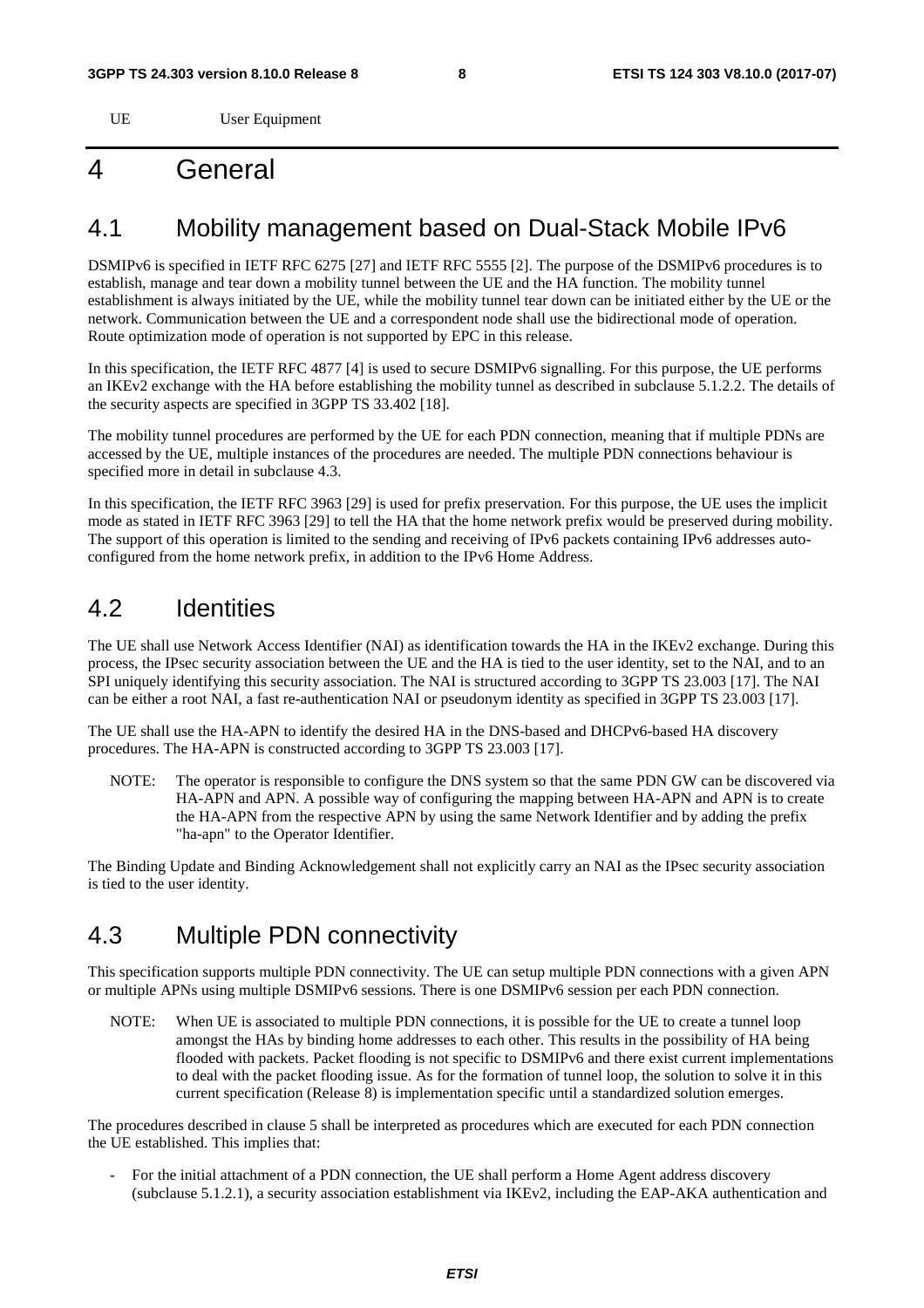the IPv6 Home Network Prefix assignment (subclause 5.1.2.2), and the initial binding registration (subclause 5.1.2.4).

- The handover procedure shall be performed for each PDN connection separately as described in subclause 5.2.2.
- The re-registration procedure shall be performed for each PDN connection separately as described in subclause 5.3.2.
- The detach procedure shall be performed for each PDN connection separately as described in subclause 5.4.2 or in subclause 5.4.3.

### 5 Dual-Stack Mobile IPv6 Procedures

### 5.1 Dual-Stack Mobile IPv6 initial attach

### 5.1.1 General

The DSMIPv6 initial attach is performed by the UE to establish a DSMIPv6 connection with the node acting as HA. This is also known as the bootstrapping procedure as the UE establishes the security association with the HA. The initial attach involves the following tasks:

- **Discovery of the Home Agent address**. The UE needs to discover the IPv6 address as well as the IPv4 address of the HA.
- **Security association establishment**. The UE needs to establish an IPsec security association with the HA in order to secure the DSMIPv6 signalling. IKEv2 (IETF RFC 4877 [4]) is used to establish this security association.
- **IPv6 Home Network Prefix assignment**. The UE needs to be assigned an IPv6 Network Prefix of its home network in order to configure the global unicast Home Address to be used in DSMIPv6. The HA is responsible of assigning the IPv6 Home Network Prefix to the UE.
- **IPv4 Home Address assignment**. Optionally, a dual-stack UE can also request to be assigned an IPv4 Home Address to be used for IPv4-only applications. The HA is responsible of assigning the IPv4 Home Address to the UE.
- **Home link detection**. The UE needs to perform Home Link Detection before initiate registration with the HA. The DSMIPv6 Home Link Detection Function is used by the UE to detect if it is attached to the home link from a DSMIPv6 perspective.
- **Initial binding registration**. Unless the home link detection procedure indicates the UE is at home, the UE sends a Binding Update message to perform its initial registration with the HA.

If the UE requires additional configuration parameters, e.g. Vendor-specific options, stateless DHCPv4 and DHCPv6 as defined in IETF RFC 4039 [26] and IETF RFC 3736 [13] can be run over the DSMIPv6 tunnel.

### 5.1.2 UE procedures

#### 5.1.2.1 Discovery of the Home Agent address

#### 5.1.2.1.1 General

The first procedure the UE needs to perform for DSMIPv6 initial attach is the discovery of the node acting as the HA.

The UE can discover the IP addresses of the HA in one of the four following ways:

via DNS;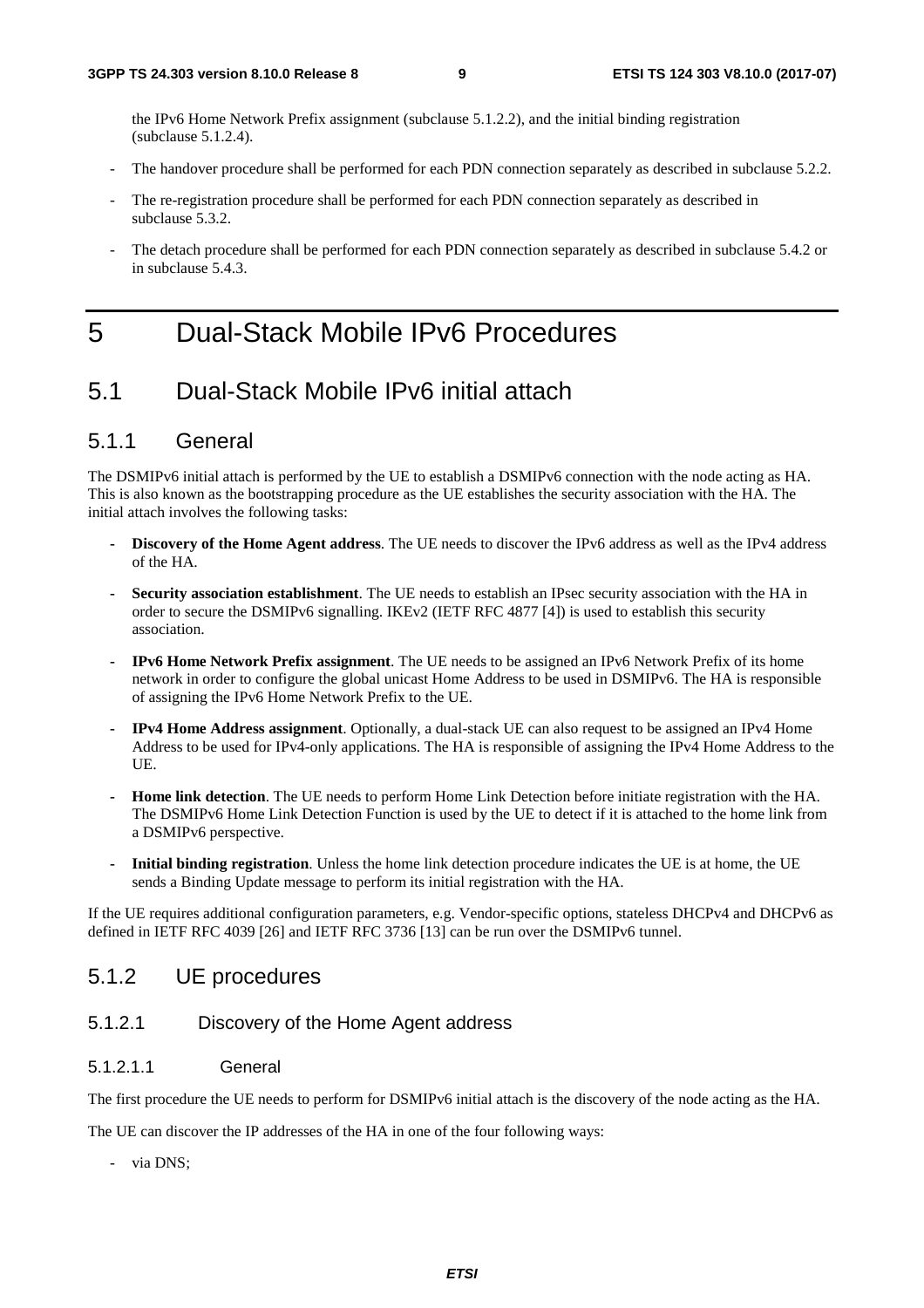- via attach procedure for 3GPP access or trusted non-3GPP access (if supported) based on protocol configuration options;
- via IKEv2 during tunnel setup to ePDG for untrusted non-3GPP accesses;
- via DHCPv6.

If the UE does not obtain the IP addresses of the HA via PCO during the 3GPP or trusted non-3GPP (if supported) attach or via IKEv2 signalling, it shall follow either the procedures described in subclause 5.1.2.1.5 or the procedures described in subclause 5.1.2.1.2. The UE may be configured to perform both procedures in parallel or one of the two procedures only in case the other failed.

#### 5.1.2.1.2 Home agent address discovery based on DNS

A UE performing Home Agent discovery based on DNS shall support the implementation of standard DNS mechanisms.

The UE shall perform DNS Lookup by Home Agent Name as specified in IETF RFC 5026 [10].The QNAME shall be set to the requested HA-APN. The HA-APN shall be constructed as specified in 3GPP TS 23.003 [17]. If a HA has both an IPv4 and an IPv6 address, the corresponding DNS record should be configured with both 'AAAA' and 'A' records. Accordingly the UE should perform one DNS lookup procedure to retrieve both 'AAAA' and 'A' records. The DNS server replies with one 'AAAA' and one 'A' record.

#### 5.1.2.1.3 Home agent address discovery based on protocol configuration options

The UE may request the IPv6 address and optionally the IPv4 address of the dual stack HA using the Protocol configuration options IE during the attach procedure for 3GPP or trusted non-3GPP access or the additional PDN connectivity procedure. The details of this procedure for the case of attach for 3GPP access are described in 3GPP TS 24.301 [15]. The details of this procedure for the case of attach for trusted non-3GPP access are described in 3GPP TS 24.302 [21].

#### 5.1.2.1.4 Home agent address discovery based on IKEv2 signalling

The UE may request the IPv6 and optionally the IPv4 address of the HA during the tunnel establishment procedure with the ePDG. The details of this procedure are described in 3GPP TS 24.302 [21].

#### 5.1.2.1.5 Home agent address discovery based on DHCPv6

The HA address discovery via DHCPv6 is possible in the following cases:

- in 3GPP access, or
- in trusted non-3GPP access, when a DHCPv6 relay exists in the trusted non-3GPP access and the PDN GW is the DHCPv6 server, or
- in trusted non-3GPP access, when the DHCPv6 server is in the trusted non-3GPP access and it has the HA addresse information from static configuration, or received via STa reference point as specified in 3GPP TS 29.273 [20].

A UE performing HA discovery based on DHCPv6 shall support the implementation of stateless DHCPv6 as specified in IETF RFC 3736 [13] and the DHCPv6 options as specified in IETF RFC 6610 [12].

In order to discover the address of the HA the UE shall send an Information-Request message including the "MIP6 Home Network ID FQDN Option" as described in IETF RFC 6610 [12].

NOTE: The new options described in IETF RFC 6610 [12] are applicable to DSMIPv6.

In order to connect to a HA for a specific target PDN, the UE shall include the desired HA-APN in the Home Network Identification FQDN field contained in the "MIP6 Home Network ID FQDN Option" as described in IETF RFC 6610 [12].

The HA information is provided to the UE as described in IETF RFC 6610 [12] in the sub-option contained in the "MIP6 Identified Home Network Information Option". The sub-option can be: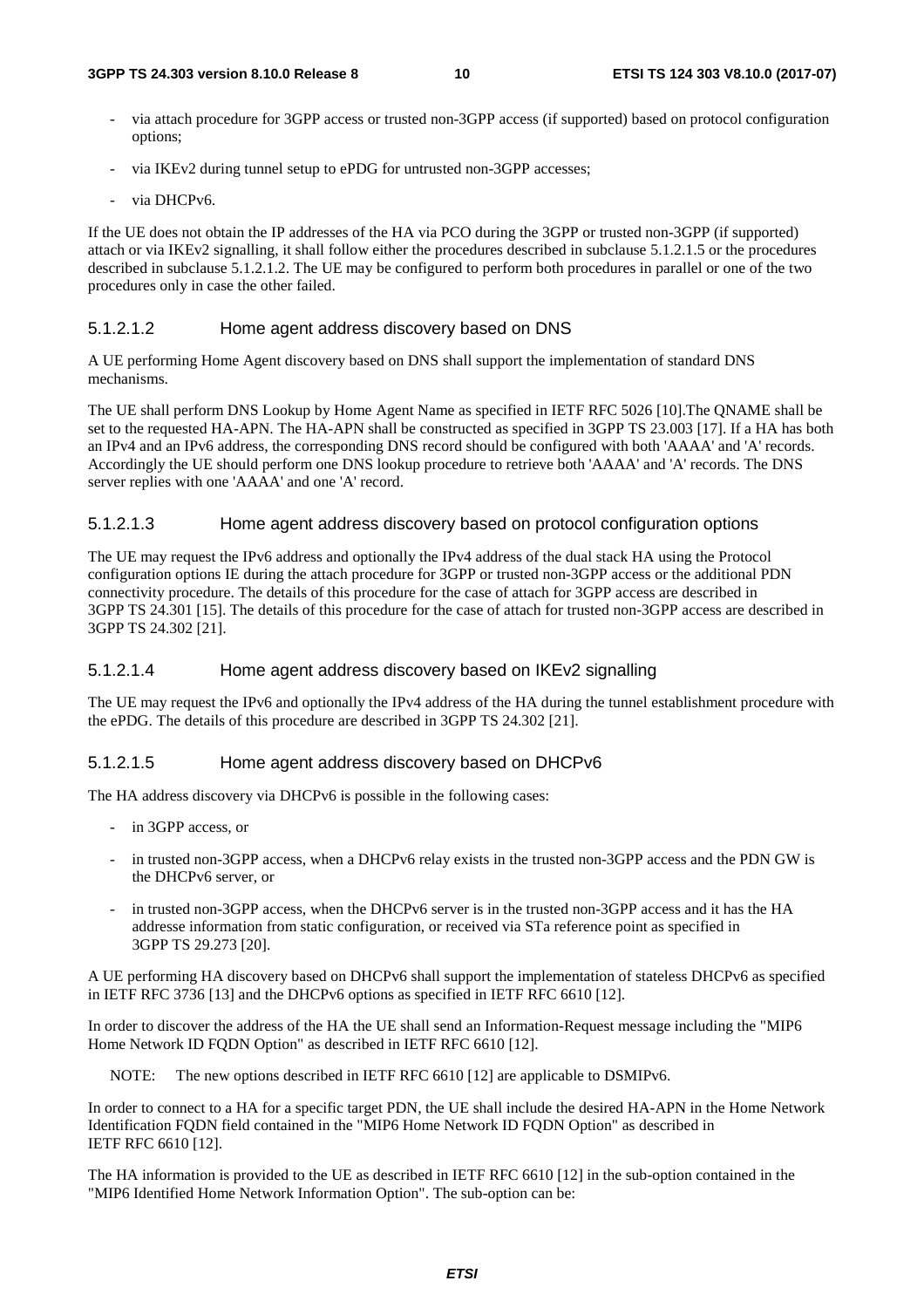#### **3GPP TS 24.303 version 8.10.0 Release 8 11 ETSI TS 124 303 V8.10.0 (2017-07)**

- a "MIP6 Home Agent Address Network Information Option" (the IPv6 address and if available, the IPv4 address of the HA); or
- a "MIP6 Home Agent FQDN Network Information Option" (the HA FQDN) as described in IETF RFC 6610 [12].

In the latter case the UE shall perform a DNS Lookup by Home Agent Name as specified in IETF RFC 5026 [10]. The QNAME shall be set to the received HA FQDN.

If a HA has both an IPv4 and an IPv6 address, the corresponding DNS record should be configured with both 'AAAA' and 'A' records. Accordingly the UE should perform one DNS lookup procedure to retrieve both 'AAAA' and 'A' records. The DNS server replies with one 'AAAA' and one 'A' record.

### 5.1.2.2 Security association establishment and IPv6 Home Network Prefix assignment

The UE shall support the IKEv2 protocol (see IETF RFC 4306 [14]) for negotiating the IPsec security association to secure DSMIPv6 signalling and shall support EAP over IKEv2 as described in IETF RFC 4306 [14] to perform authentication with an AAA server. In a case an additional authentication and authorization of the IPSec security association is needed with an external AAA server, then the additional authentication steps during the IKEv2 exchange shall be supported as specified in IETF RFC 4739 [23] and described in 3GPP TS 33.234 [24].

The UE shall support IPsec ESP (see IETF RFC 4303 [11]) in order to provide authentication of Binding Update and Binding Acknowledgement messages as specified in IETF RFC 4877 [4]. The UE shall support multiple authentication exchanges in the IKEv2 protocol as specified in IETF RFC 4739 [23] in order to support authentication with an external AAA server. The UE shall support the redirect mechanism as defined in IETF RFC 5685 [30].

The UE shall initiate the security association establishment procedure by sending the IKE\_SA\_INIT request message defined in IETF RFC 4306 [14] to the HA. The UE shall indicate support for the HA reallocation by including a REDIRECT\_SUPPORTED payload in the IKE\_SA\_INIT request as specified inIETF RFC 5685 [30]. On receipt of an IKE\_SA\_INIT response, the UE shall send an IKE\_AUTH request message including the MN-NAI in the IDi payload and the Access Point Name (APN) of the target PDN the UE wants to connect to in the IDr payload. The APN shall be formatted as defined in 3GPP TS 23.003 [17]. The username part of the MN-NAI included in "IDi" payload may be an IMSI, pseudonym or re-authentication ID. The UE shall include in the IDi payload the same MN-NAI it includes in the EAP-Response/Identity within the EAP-AKA exchange.

In the very first EAP-Response/Identity within the IKEv2 exchange the UE shall include a NAI whose username is derived from IMSI. In subsequent exchanges the UE should use pseudonyms and re-authentication identities provided by the 3GPP AAA server as specified in IETF RFC 4187 [28].

NOTE: Fast re-authentication mechanism is optional, and therefore is an implementation option in the UE and operator configuration issue (i.e. it also depends on whether the AAA server sent a re-authentication ID during previous EAP authentication) whether to use it during security association establishment.

EAP-AKA over IKEv2 shall be used to authenticate UE in the IKE\_AUTH exchange, while public key signature based authentication with certificates shall be used to authenticate the HA.

During the IKEv2 exchange, the HA may trigger the UE to perform the HA reallocation procedure. If the UE receives as part of the IKE\_AUTH response message a REDIRECT payload containing the IP address of a target HA as specified in subclause 5.1.3.1, the UE shall initiate a new IKEv2 security association with the target HA. The UE shall terminate the IKEv2 security association with the initial HA by sending an IKEv2 Informational message with a DELETE payload as specified in IETF RFC 4306 [14].

During the IKEv2 exchange, the UE shall request the allocation of an IPv6 home prefix through the Configuration Payload in the IKE\_AUTH request message. Since in EPS a unique IPv6 prefix is assigned to the UE, the UE shall include a MIP6\_HOME\_PREFIX attribute in the CFG\_REQUEST payload of the IKE\_AUTH request message as described in IETF RFC 5026 [10]. In addition the UE may include the INTERNAL\_IP6\_DNS attribute in the CFG\_REQUEST as described in IETF RFC 4306 [14] to request the DNS server IPv6 address of the PLMN it is connecting to via DSMIPv6. In the same way the UE may include the INTERNAL\_IP4\_DNS attribute in the CFG\_REQUEST payload to request the IPv4 address of the DNS server.

The UE shall then auto-configure a Home Address from the IPv6 prefix received from the HA and shall run a CREATE\_CHILD\_SA exchange to create the security association for the new Home Address. In the CREATE\_CHILD\_SA exchange the UE shall include the Home Address and the appropriate selectors in the TSi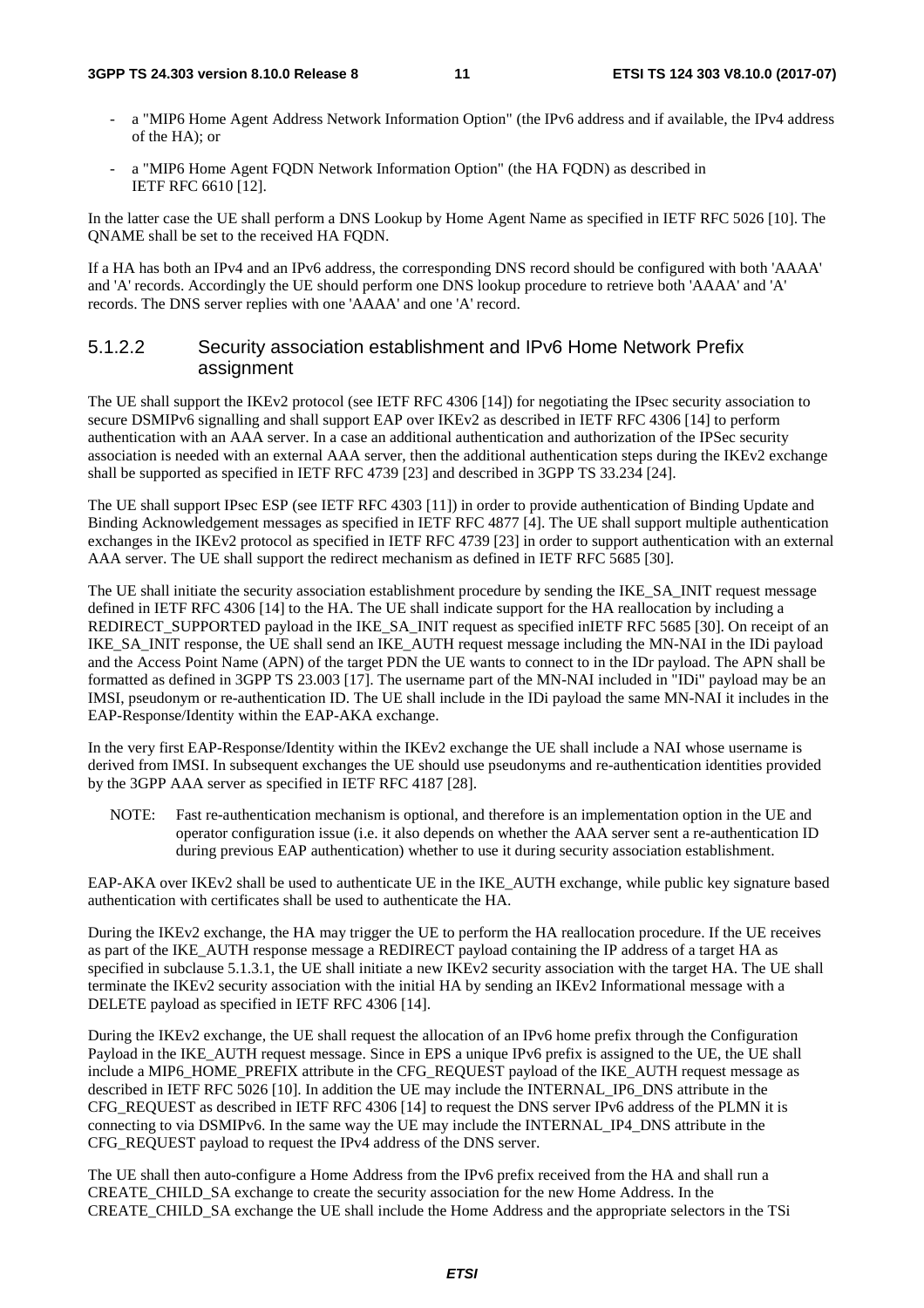(Traffic Selector-initiator) payload to negotiate the IPsec security association for protecting the Binding Update and Binding Acknowledgement messages as specified in IETF RFC 4877 [4].

If the UE knows the IPv6 Home Network Prefix of a PDN connection for which the security association is to be setup, the UE shall insert a PDN Identifier notify payload, as defined in annex B, in the IKE\_AUTH request message. The PDN Identifier notify payload shall contain the IPv6 Home Network Prefix of the PDN connection for which the security association is being set up. If the UE does not know the IPv6 Home Network Prefix of the PDN connection for which the security association is to be set up, the UE shall not include the PDN Identifier notify payload in the IKE\_AUTH request message.

### 5.1.2.3 Home Link Detection

The DSMIPv6 Home Link Detection Function is used by the UE to detect if an access interface is on the home link for a PDN connection from a DSMIPv6 perspective. The Home Link Detection function shall be performed before sending DSMIPv6 Binding Update via the same access interface.

To perform the Home Link Detection procedure, the UE shall compare the assigned Home Network Prefix for a PDN connection with the IPv6 prefix or prefixes included in the Prefix Information Option in the Router Advertisements received on the local link. The Home Network Prefix can be assigned in a 3GPP access via PCO, as specified in 3GPP TS 24.301 [15], or via IKEv2 as specified in subclause 5.1.2.2. If there is a match between the Home Network Prefix and one of the local prefixes, the UE is attached on the home link over the respective access interface and shall not send a Binding Update to the HA unless the UE currently has a valid DSMIPv6 Binding Update list entry. If the UE has a valid DSMIPv6 Binding Update list entry, the UE shall proceed to perform the action specified in subclause 5.2.2.4. If there is not any match, the UE shall proceed as specified in subclause 5.1.2.4.

NOTE: The UE does not need to run IKEv2 for home link detection if the Home Network prefix is dynamically received in a PCO Information Element.

### 5.1.2.4 Initial binding registration and IPv4 Home Address assignment

After establishing the security association and obtaining the IPv6 Home Address, the UE shall send a Binding Update message as specified in IETF RFC 6275 [27] and IETF RFC 5555 [2] in order to register its Home Address and Care-of Address at the HA, if it detects it is in the foreign network.

If both IPv4 and IPv6 Care-of Address are received at the foreign network, the UE shall first attempt to use the IPv6 Care-of Address for its binding registration. The UE shall not register both IPv4 and IPv6 Care-of Address to its HA.

If IPv6 Care-of Address is used for initial binding registration, the UE shall send the Binding Update message to the IPv6 address of the HA. In this Binding Update message the H (home registration) and A (acknowledge) bits shall be set. If the UE needs an IPv4 Home Address, the UE shall include the 0.0.0.0 address in the IPv4 Home Address option to request a dynamic IPv4 Home Address.

When IPv6 Care-of Address is used for initial binding registration, the Alternate Care-of Address option shall be used by the UE to carry the Care-of Address inside a Mobility Header which is protected by ESP. If this option is present, the address included in this option is the same address present in the source address of the IPv6 packet.

If IPv4 Care-of Address is used for initial binding registration, the UE shall send the Binding Update as follows (see IETF RFC 5555 [2]):

- The IPv6 packet, with the IPv6 Home Address as the Source Address field of the IPv6 header, shall be encapsulated in UDP.
- The UE shall include the IPv4 Care-of Address as the Source Address field of the IPv4 header and the HA IPv4 address as the Destination Address field of the IPv4 header.
- The UE shall include the IPv4 Care-of Address option containing the IPv4 Care-of Address.
- The UE shall set the H (home registration) and A (acknowledge) flags.
- The UE shall set the F (UDP encapsulation required) flag to 0.
- The UE shall set the R (Mobile Router Flag) flag to 1.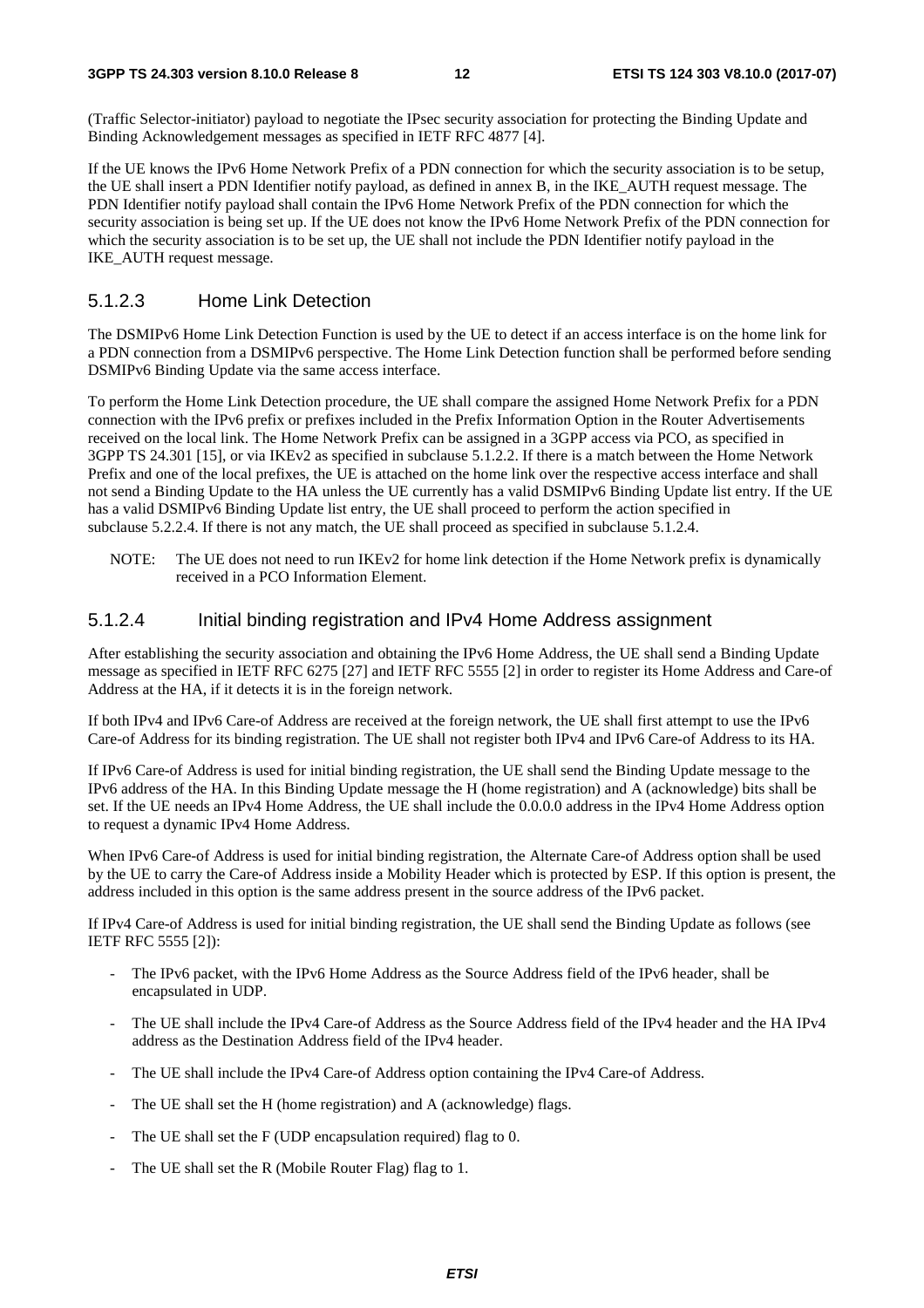#### **3GPP TS 24.303 version 8.10.0 Release 8 13 ETSI TS 124 303 V8.10.0 (2017-07)**

If the UE needs an IPv4 Home Address, the UE shall include an IPv4 Home Address option with the 0.0.0.0 address in the Binding Update message, as defined in IETF RFC 5555 [2].

When the UE receives the Binding Acknowledgement from the HA, it shall validate it based on the rules described in IETF RFC 6275 [27] and IETF RFC 5555 [2]. If the Binding Acknowledgement contains the successful status code 0 ("Binding Update Accepted"), the UE shall create an entry for the registered Home Address in its Binding Update List and may start sending packets containing its IPv6 Home Address or other IPv6 addresses auto-configured from the assigned home network prefix.

If the Binding Acknowledgement contains a value of 128, the UE may re-send the BU as specified in IETF RFC 6275 [27]. If the Binding Acknowledgement contains a value from 129 to 133 as specified in IETF RFC 6275 [27] or a value from 140 to 143 as specified in IETF RFC 3963 [29], the UE shall not send the BU to the HA and should discover another HA.

If the Binding Acknowledgment contains an IPv4 Address Acknowledgement option with status code value from 0 to 127 (indicating success), the UE shall create two entries in its Binding Update List, one for the IPv6 Home Address and another for the IPv4 Home Address. If the Binding Acknowledgement contains an IPv4 Address Acknowledgment option with status code indicating error (i.e. 128 or higher), the UE shall create an entry only for the IPv6 HoA in its binding update list. Moreover, if the status code is 129 ("Administratively prohibited") or 132 ("Dynamic IPv4 home address assignment not available"), the UE shall not re-send the Binding Update and it shall use only the IPv6 HoA. If the Binding Acknowledgement contains an IPv4 Address Acknowledgement option with status 128 ("Failure, reason unspecified"), 130 ("Incorrect IPv4 home address"), 131 ("Invalid IPv4 address") or 133 ("Prefix allocation unauthorized") it shall re-send the Binding Update including the 0.0.0.0 address in the IPv4 Home Address option. If the Binding Acknowledgement does not contain an IPv4 Address Acknowledgment option, the UE shall create an entry only for the IPv6 HoA in its binding update list.

NOTE: The value to be used to identify the IPv4 address acknowledgement option in the mobility header is 30;

The UE may then send data traffic either with the IPv6 Home Address or with the IPv4 Home Address. If the UE is located on an IP6-enabled link, it shall send IPv6 packets as described in IETF RFC 6275 [27]; IPv4 traffic shall be encapsulated in IPv6 packets as described in IETF RFC 5555 [2]. If the UE is located on an IPv4-only link and the Binding Acknowledgement contains the NAT detection option with the F flag set, the UE shall send IPv6 and IPv4 packets following the vanilla UDP encapsulation rules specified in IETF RFC 5555 [2]. Otherwise the UE shall send IPv6 and IPv4 packets encapsulated in IPv4 as specified in IETF RFC 5555 [2].

Once the DSMIPv6 tunnel is established, the UE may build a DHCPv4 or DHCPv6 message as described in IETF RFC 4039 [26] or IETF RFC 3736 [13] respectively and send it via the DSMIPv6 tunnel as described in IETF RFC 6275 [27] in order to retrieve additional parameters, e.g. Vendor-specific options.

### 5.1.3 HA procedures

#### 5.1.3.1 Security association establishment and IPv6 Home Network Prefix assignment

The HA shall support the IKEv2 protocol (see IETF RFC 4306 [14]) for negotiating the IPsec security association to secure DSMIPv6 signalling and shall support EAP over IKEv2 as described in IETF RFC 4306 [14] to perform UE authentication with an AAA server. If an additional authentication and authorization of the IPSec security association were needed with an external AAA server, then the additional authentication steps during the IKEv2 exchange shall be supported as specified in IETF RFC 4739 [23] and defined in 3GPP TS 33.234 [24]. The HA shall support IPsec ESP (see IETF RFC 4303 [11]) in order to provide authentication of Binding Update and Binding Acknowledgement messages as specified in IETF RFC 4877 [4]. The HA shall support multiple authentication exchanges in the IKEv2 protocol as specified in IETF RFC 4739 [23] in order to support authentication with an external AAA server.

The HA shall complete the IKE\_SA\_INIT exchange as specified in IETF RFC 4306 [14]. The HA shall include in the IDr the same value included by the UE in the IDr payload of the request.

Upon successful authorization and authentication, the HA shall accept the security association establishment request by sending the IKE\_AUTH response message with the CFG\_REPLY payload including the IPv6 Home Network Prefix allocated to the UE in the MIP6\_HOME\_PREFIX attribute. This prefix information shall include the prefix length as specified in IETF RFC 5026 [10]. If the UE included the INTERNAL\_IP6\_DNS or the INTERNAL\_IP4\_DNS in the CFG\_REQUEST payload, the HA shall include the same attribute in the CFG\_REPLY payload including zero or more DNS server addresses as specified in IETF RFC 4306 [14].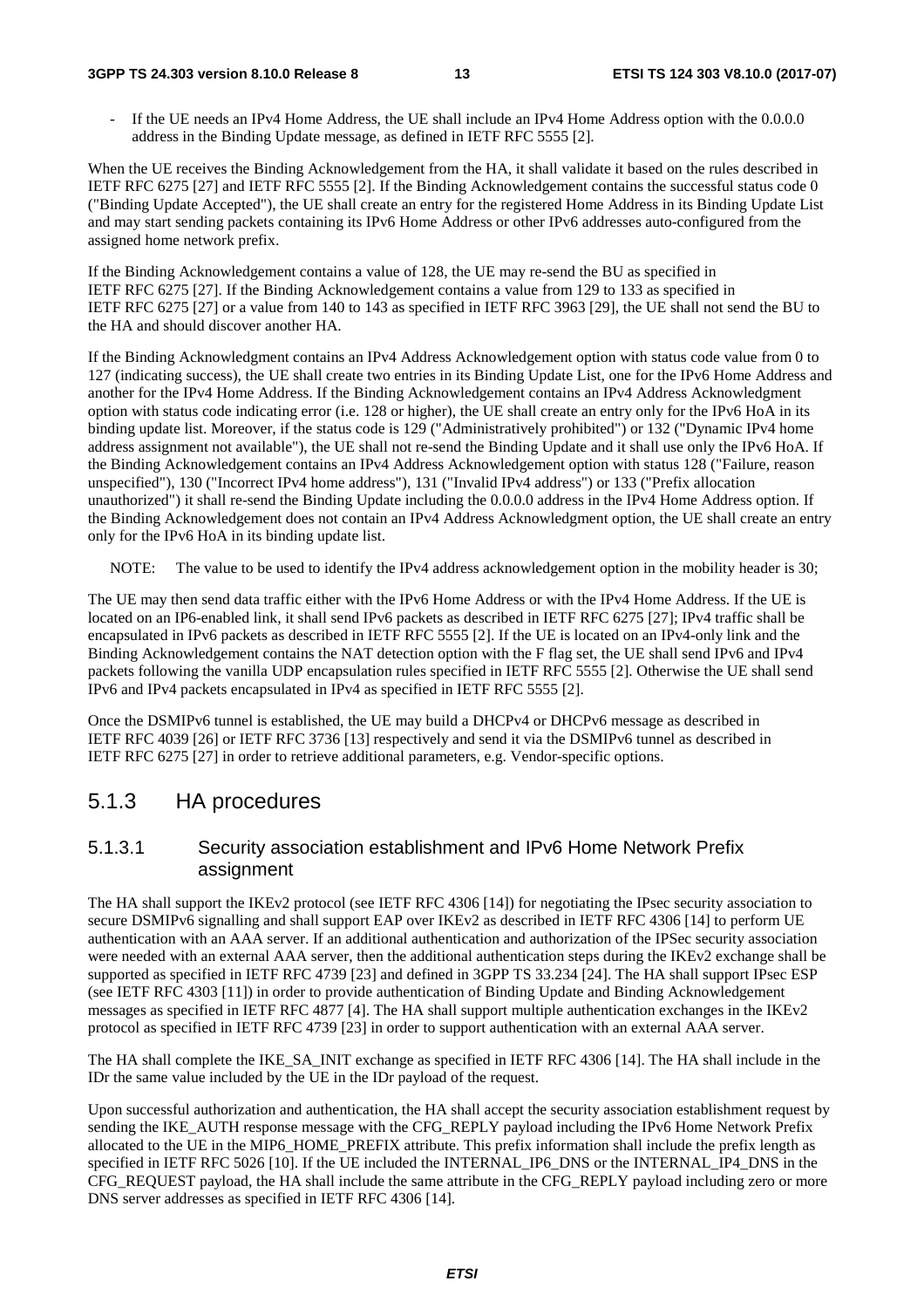If the UE included a PDN Identifier notify payload within the IKE\_AUTH request message, the HA may apply the following procedure :

- 1) Process the PDN Identifier notify payload according to IETF RFC 4306 [14]; and
- 2) Use the IPv6 prefix contained in the payload to identify the PDN connection for which the security association is being set up and
	- if the HA is able to identify the PDN connection for which the security association is being set up, the HA shallinsert the proper IPv6 Home Network Prefix in the MIP6\_HOME\_PREFIX attribute in the CFG\_REPLY payload; or
	- if the HA is not able to identify the PDN connection for which the security association is being set up, the HA shall ignore the content of the received PDN Identifier notify payload and allocate an IPv6 Home Network Prefix as described below.

When allocating an IPv6 Home Network Prefix, the HA shall apply one of the following procedures:

- If the IKEv2 message is received over an existing PDN connection, the assigned IPv6 network prefix of the PDN connection shall be sent to the UE as IPv6 Home Network Prefix in the MIP6\_HOME\_PREFIX attribute; or,
- If the IKEv2 message is not received over an existing PDN connection, and the UE has an existing PDN connection which has no IPSec security association established, the assigned IPv6 network prefix of the PDN connection shall be sent to the UE as IPv6 Home Network Prefix in the MIP6\_HOME\_PREFIX attribute; or,
- If the IKEv2 message is not received over an existing PDN connection, and the UE does not have an existing PDN connection which has no IPSec security association established, a new IPv6 network prefix shall be allocated and sent to the UE as IPv6 Home Network Prefix in the MIP6\_HOME\_PREFIX attribute.

If the 3GPP AAA server triggers the HA to perform a HA reallocation procedure as specified in 3GPP TS 33.402 [18], the HA learns the IP address of the target HA as specified in 3GPP TS 29.273 [20]. The HA shall provide to the UE the target HA IP address in the REDIRECT payload during IKE\_AUTH exchange as specified in 3GPP TS 33.402 [18]. The encoding of the REDIRECT payload in the IKE\_AUTH response message is specified in IETF RFC 5685 [30]. The HA shall not assign an IPv6 prefix to the UE in the IKE\_AUTH exchange. The HA shall remove the states of the IKEv2 security association with the UE after receiving an IKEv2 Informational message with a DELETE payload from the UE.

### 5.1.3.2 Initial binding registration and IPv4 Home Address assignment

When the HA receives a Binding Update message from the UE, it shall validate it as described in IETF RFC 6275 [27] and in IETF RFC 5555 [2]. If the Alternate Care-of Address option is present, the HA shall verify the correctness of the Alternate Care-of Address option. If the Care-of Address specified in the Alternate Care-of Address option and in the Source Address field of the IPv6 header of the Binding Update packet are different, the HA shall reject the request by returning a Binding Acknowledgement with status code 128. If the HA accepts the Binding Update message, it shall create a new entry in its binding cache for UE, marking it as a home registration. The lifetime of this binding cache entry is set based on operator's policies. The HA shall not perform a Duplicate Address Detection on the IPv6 Home Address of the UE because of the uniqueness of the IPv6 prefix assigned by the HA to the UE. Then the HA shall send a Binding Acknowledgement with R bit set to "1" as specified in IETF RFC 6275 [27] and IETF RFC 3963 [29]. The HA may include the Binding Refresh Advice mobility option following rules defined in IETF RFC 6275 [27] to indicate the remaining time until the UE should send a new home binding update.

If the Binding Update contains an IPv4 Home Address option with the 0.0.0.0 IPv4 address, the HA shall assign an IPv4 Home Address to the UE, including an IPv4 Address Acknowledgement option in the Binding Acknowledgement message, as specified in IETF RFC 5555 [2]. If no IPv4 addresses are available at the HA, the HA shall send a Binding Acknowledgement with status code 132 in the IPv4 address acknowledgement option.

If in the received Binding Update the IPv4 Care-of Address in the IPv4 Care-of Address option is not the same as the IPv4 address in the Source Address in the outer IPv4 header then a NAT was in the path. This information shall be included in the Binding Acknowledgement within a NAT Detection option with the F flag set and the Binding Acknowledgement shall be encapsulated based on the vanilla UDP encapsulation specified in IETF RFC 5555 [2].

If a NAT was not detected, the HA shall send the Binding Acknowledgement without any UDP encapsulation; the message shall be encapsulated in an IPv4 header if the Care-of Address is IPv4 or in an IPv6 header if the Care-of Address is IPv6 as specified in IETF RFC 5555 [2].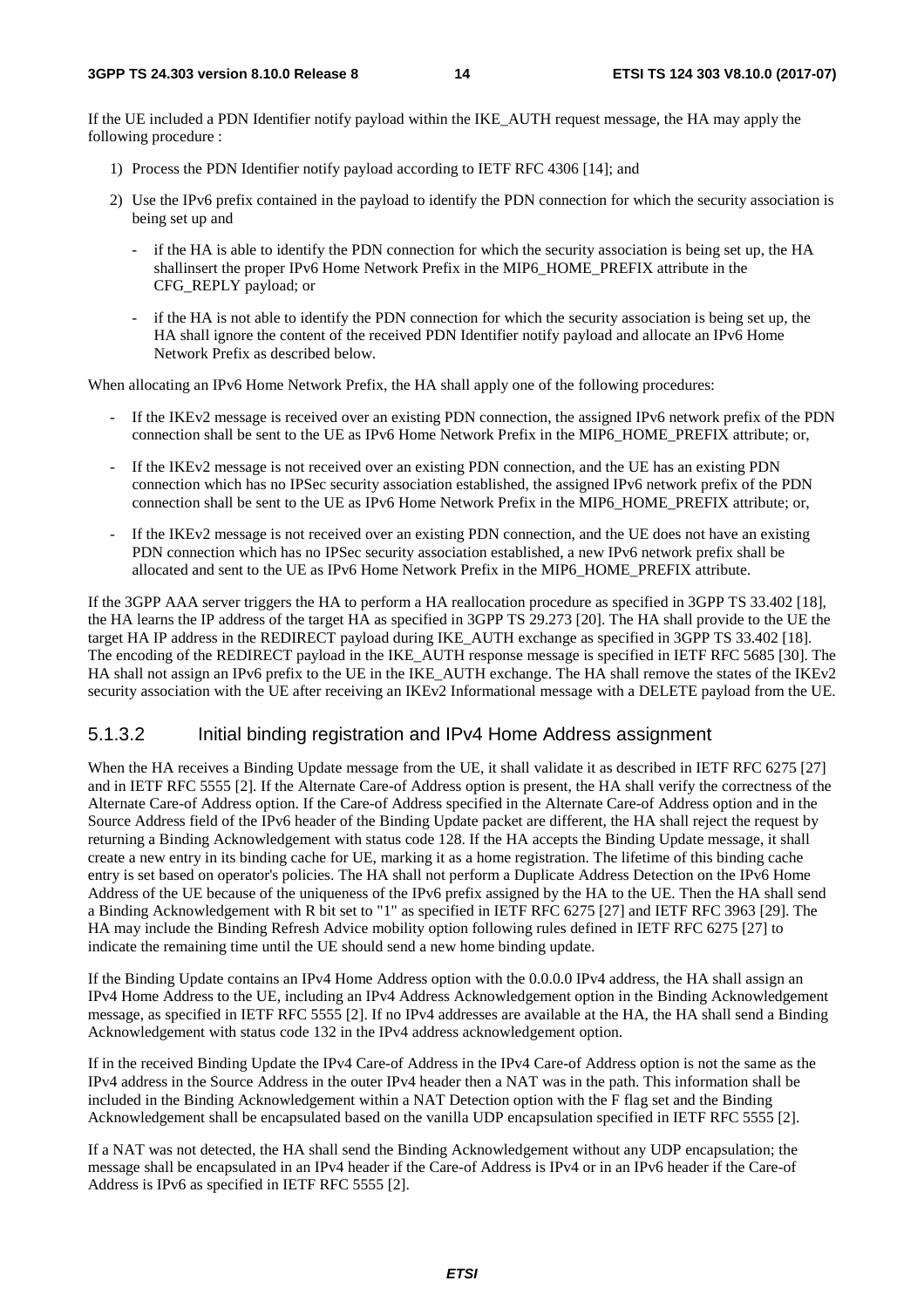If the binding update is accepted for both IPv4 and IPv6 home addresses, the HA creates two bindings, one for each home address as specified in IETF RFC 5555 [2]. The HA shall link the IPv4 home address binding to the IPv6 home address binding.

NOTE: How the linkage between the two bindings (e.g. separate or single binding cache entry) is performed is implementation specific.

When the binding cache entry is created for the UE, the HA shall tunnel all packets destined to the IPv6 Home Address, the home network prefix and all packets destined to the IPv4 Home Address (if present) to the UE's Care-of Address. If a NAT was detected, packets shall be encapsulated in UDP and IPv4 based on vanilla UDP encapsulation specified in IETF RFC 5555 [2]. If the Care-of Address is an IPv6 address, IPv4 and IPv6 packets shall be encapsulated in an IPv6 header as specified in IETF RFC 6275 [27] and in IETF RFC 5555 [2]; otherwise, if the Care-of Address is an IPv4 address, IPv4 and IPv6 packets shall be encapsulated in an IPv4 header as specified in IETF RFC 6275 [27] and in IETF RFC 5555 [2].

#### 5.1.3.3 Binding Error message

When the HA receives a Binding Update and detects an inappropriate attempt to use the Home Address destination option without an existing binding, or when an unrecognized Mobility Header is received the HA shall send a Binding Error message with appropriate status (value 1 "Unknown binding for Home Address destination option" or value 2 "Unrecognized MH Type value") as specified in IETF RFC 6275 [27]. The HA shall include the Home address that was contained in the Home Address destination option.

If NAT was not detected, the HA shall send the Binding Error without any UDP encapsulation; the message shall be encapsulated in an IPv4 header if the Care-of Address is IPv4 or in an IPv6 header if the Care-of Address is IPv6 in the same manner as the Binding Acknowledgement encapsulation specified in IETF RFC 5555 [2].

If NAT was detected, the HA shall send the Binding Error encapsulated in UDP and IPv4 based on vanilla UDP encapsulation specified in IETF RFC 5555 [2].

### 5.2 Dual-Stack Mobile IPv6 handover

### 5.2.1 General

The DSMIPv6 handover procedure is performed by the UE to update its Care-of Address at the HA after a movement between two different accesses which implies a change of the local IP address (e.g. a movement from a 3GPP to a non-3GPP access). When this procedure takes place, the UE has already a valid registration at the HA, which implies that the HA has an entry in its binding cache for that UE and a security association to secure DSMIPv6 signalling is in place between the UE and the HA.

The procedure involves performing the Home Link Detection, setup a security association with the HA if there is no security association existing, and the exchange of a Binding Update and a Binding Acknowledgement between the UE and the HA. For the handover procedure, at the previous access the UE shall already perform discovery of the HA address, and may set up a security association with it, as these steps are part of the initial attach procedure described in subclause 5.1.2.

There are different handover scenarios:

- handover from home link to a foreign link;
- handover from a foreign link to another foreign link; and
- handover from a foreign link to a home link.

### 5.2.2 UE procedures

#### 5.2.2.1 General

Following a change of access, the UE configures an IP address on the target access system. The details of IP address configuration can be access specific. The handling of the received Binding Acknowledgement is the same as specified in subclause 5.1.2.4.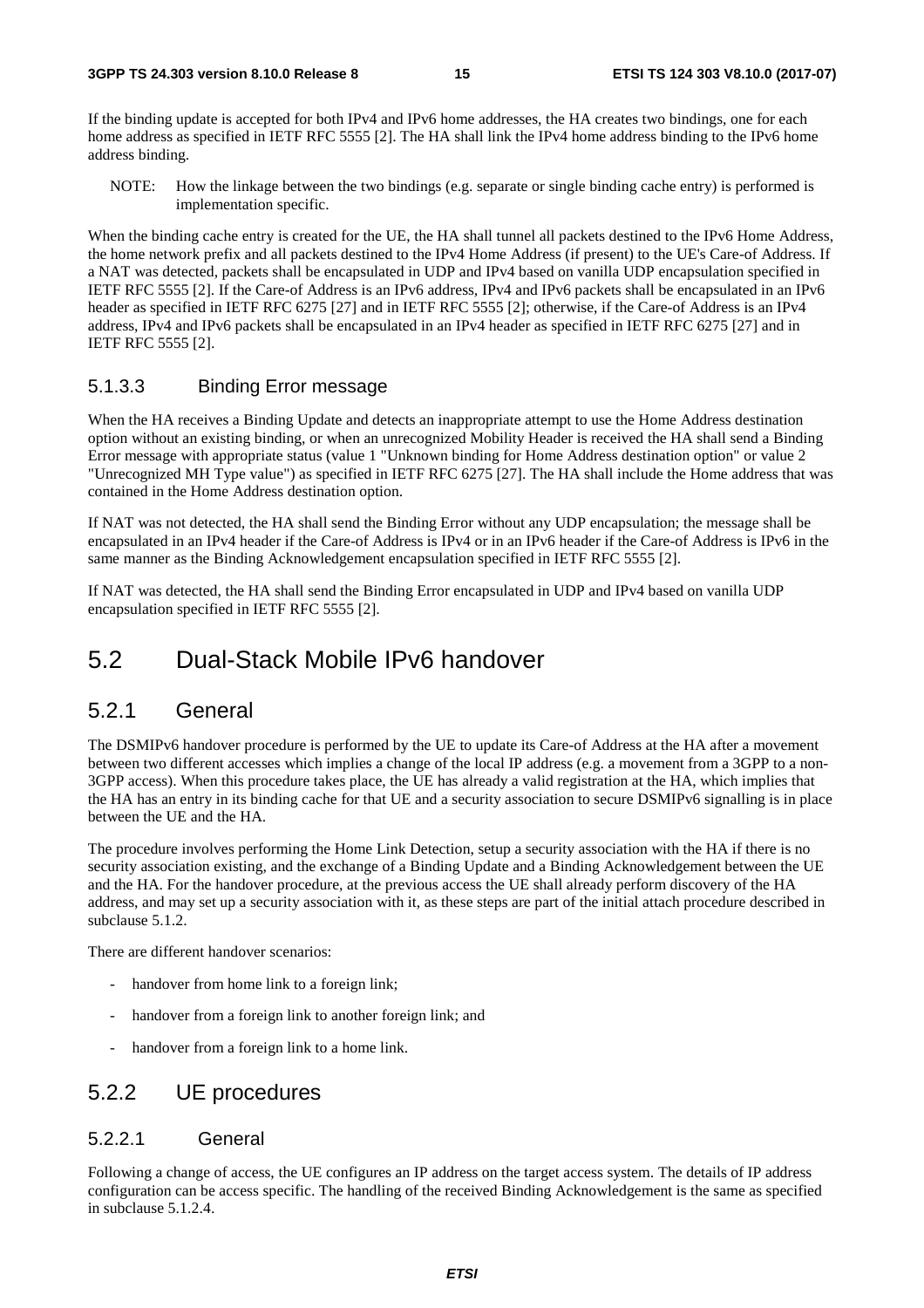### 5.2.2.2 Handover from home link to a foreign link

If the access network supports IPv6, as soon as the UE has received via a Router Advertisement at least an IPv6 prefix which is not present in its Prefix List, the UE shall perform the Home Link detection as specified in subclause 5.1.2.3.

If the UE detects that it is moving from home link to foreign link, and if there is no security association existing with the HA, the UE shall perform the Security association establishment and Home Address assignment procedure with the HA as specified in subclause 5.1.2.2.

Then the UE shall perform the initial binding registration and IPv4 Home Address assignment as specified in subclause 5.1.2.4. In order to maintain IP address preservation for the IPv4 address used in the home link, the UE shall include the IPv4 address used on the home link in an IPv4 Home Address option in the same Binding Update message.

If the UE does not have an IPv4 Home Address but wants to configure one, the UE shall include the IPv4 Home Address option with the 0.0.0.0 address as specified in subclause 5.1.2.4.

If the access network supports only IPv4, as soon as the UE has configured an IPv4 Care-of Address, the UE shall send a Binding Update tunnelled in UDP as specified in IETF RFC 5555 [2]. The UE shall set the F flag to "0". The UE shall set the R flag to "1".

Independent of an IPv6 or IPv4 access network the UE shall set the Key Management Capability (K) bit in the Binding Update message.

If the UE receives, as response to an outstanding binding registration, a binding acknowledgment having a status code equal to 135 ("Sequence number out of window") and a sequence number different from the one used in the outstanding binding registration, the UE shall accept the binding acknowledgment and process it as specified in IETF RFC 6275 [27].

### 5.2.2.3 Handover from a foreign link to another foreign link

If the access network supports IPv6, as soon as the UE has received via a Router Advertisement at least an IPv6 prefix which is not present in its Prefix List, the UE shall perform the Home Link detection as specified in subclause 5.1.2.3.

If the UE detects it is not attached to the home link, the UE shall send a Binding Update to the HA including the newly configured IP address as the Care-of Address in the Source IP address of the packet and optionally in the Alternate Care-of Address Option as specified in IETF RFC 6275 [27]. The UE build the Binding Update message as specified in IETF RFC 6275 [27].

If the UE has been assigned also an IPv4 Home Address and wants to update also the binding for it, the UE shall include the IPv4 Home Address option including the assigned IPv4 Home Address in the same Binding Update message.

If the UE has been assigned also an IPv4 Home Address and wants to release it, the UE shall not include any IPv4 Home Address option in the same Binding Update.

If the UE does not have an IPv4 Home Address but wants to configure one, the UE shall include the IPv4 Home Address option with the 0.0.0.0 address as specified in subclause 5.1.2.4.

If the access network supports only IPv4, as soon as the UE has configured an IPv4 Care-of Address which is different from the previous Care-of Address, the UE shall send a Binding Update tunnelled in UDP as specified in IETF RFC 5555 [2]. The UE shall set the F flag to "0". The UE shall set the R flag to "1".

Independent of an IPv6 or IPv4 access network the UE shall set the Key Management Capability (K) bit in the Binding Update message.

### 5.2.2.4 Handover from a foreign link to a home link

If the access network supports IPv6, as soon as the UE has received via a Router Advertisement message at least an IPv6 prefix which is not present in its Prefix List, the UE shall perform the Home Link detection as specified in subclause 5.1.2.3 to detect if the UE is attaching to the home link. If the UE detects it is attached to the home link and there is a valid DSMIPv6 Binding Update list entry at the UE, the UE shall send a Binding Update with the Lifetime field set to "0" in order to remove the binding at the HA, as specified in IETF RFC 6275 [27]. If an IPv4 home address was assigned to the UE, as an optimization the UE may not include the IPv4 home address option as the binding for the IPv4 home address will be removed by the HA. Independent of an IPv6 or IPv4 access network the UE shall set the Key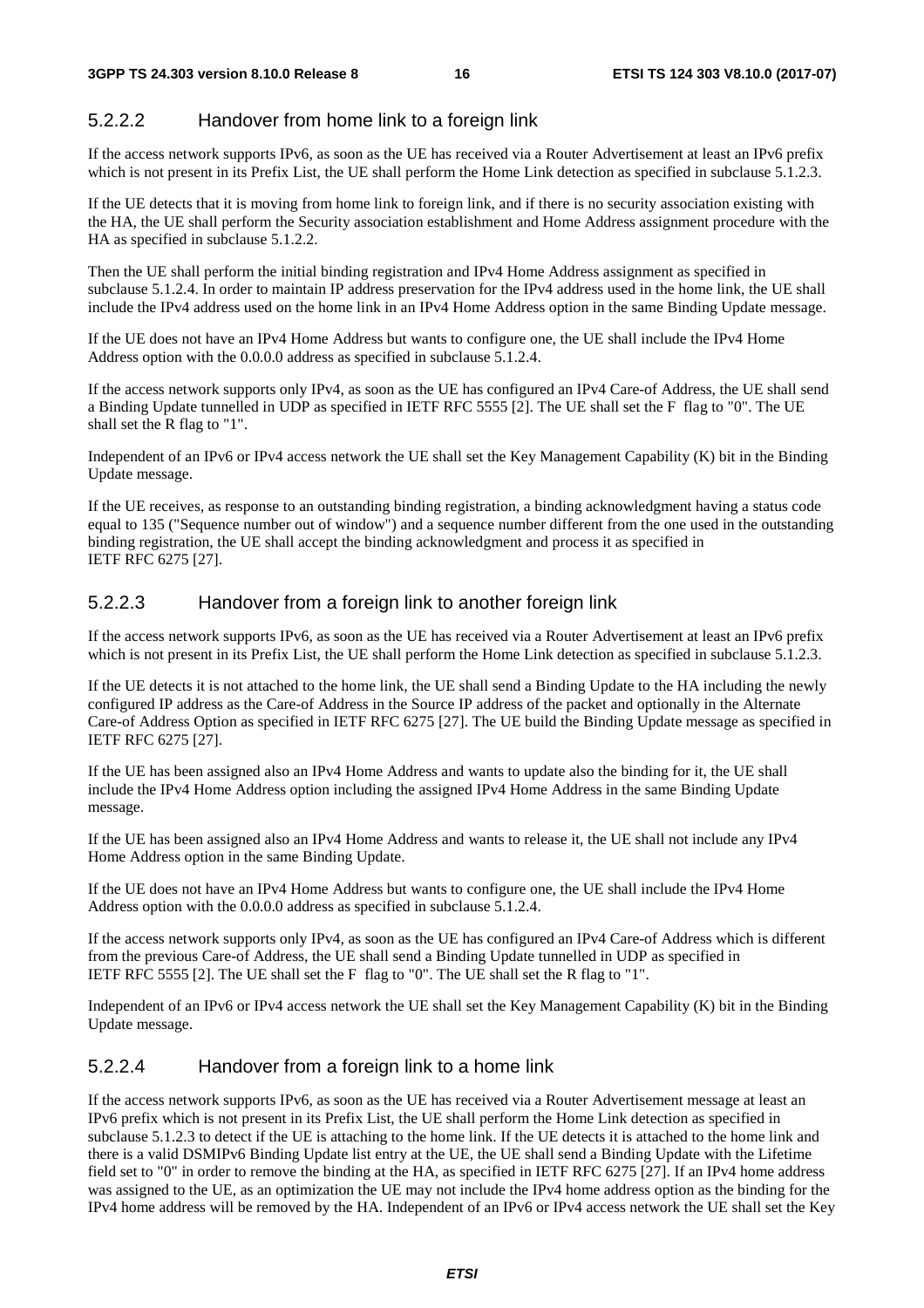Management Capability (K) bit in the de-registration Binding Update message. The UE may preserve the IKEv2 session in order to avoid re-establishing the session when the next handover occurs. If there is not a safe assumption that the UE will remain in the home link (e.g. switching off the non-3GPP radio interface in case of a dual radio terminal), the UE should preserve the IKEv2 session.

If the UE receives a Binding Revocation Indication message from the HA while there is an outstanding unacknowledged Binding Update with Lifetime field set to "0" message, the UE need not send a Binding Revocation Acknowledgement as specified in subclause 5.4.2.1.

### 5.2.3 HA procedures

#### 5.2.3.1 Handover from home link to a foreign link

In case of UE handover from home link to foreign link, the HA shall support the initial registrstion procedure as specified in subclause 5.1.3.

The error codes used in the Binding Acknowledgement are the same as specified in subclause 5.1.3.2.

#### 5.2.3.2 Handover from a foreign link to another foreign link

When the HA receives a Binding Update from the UE, the HA shall validate it as described in IETF RFC 6275 [27] and in IETF RFC 5555 [2]. If the validation is successful, the HA shall update the binding cache entry related to the Home Address included in the Binding Update.

If the Binding Update is an IPv6 packet, with the Alternate Care-of Address option present, the HA shall verify the correctness of the Alternate Care-of Address option. If the Care-of Address specified in the Alternate Care-of Address option and in the Source Address field of the IPv6 header of the Binding Update packet are different, the HA shall reject the request by returning a Binding Acknowledgement with status code 128. If the option is valid, the HA shall update the binding cache entry with the Care-of Address in the Source Address of the IPv6 header.

If the Binding Update outer header is an IPv4 header and the IPv4 Care-of Address in the IPv4 Care-of Address option is the same as the IPv4 address in the Source Address in the outer IPv4 header, the HA shall update the binding cache entry with the Care-of Address in the IPv4 Care-of Address option and shall send a Binding Acknowledgment encapsulated in IPv4 as specified in IETF RFC 5555 [2].

If in the received Binding Update the IPv4 Care-of Address in the IPv4 Care-of Address option is not the same as the IPv4 address in the Source Address in the outer IPv4 header then a NAT was in the path. This information shall be included in the Binding Acknowledgement within a NAT Detection option with the F bit set. The Binding Acknowledgment shall be encapsulated in UDP and the binding cache updated as specified in IETF RFC 5555 [2].

If the Binding Update contains an IPv4 Home Address option with an IPv4 Home Address previously assigned, the HA shall update also the binding cache entry related to the IPv4 Home Address to the UE. If the Binding Update contains no IPv4 Home Address option, the HA shall remove the binding cache entry related to the IPv4 Home Address of the UE if present.

If the Binding Update contains an IPv4 Home Address option with the 0.0.0.0 IPv4 address, the HA shall assign an IPv4 Home Address to the UE, including an IPv4 Address Acknowledgement option in the Binding Acknowledgement message.

The error codes used in the Binding Acknowledgement are the same as specified in subclause 5.1.3.2.

If the Key Management Mobility Capability (K) bit is set in the Binding Update and the HA supports the feature, the HA updates its IKEv2 security associations to include the UE's Care-of Address as the peer address and the Binding Acknowledgement is returned with the K bit set.

The HA shall set the R bit to "1" in the Binding Acknowledgement.

#### 5.2.3.3 Handover from a foreign link to a home link

When a UE hands over from a foreign link to its home link, a network based mobility protocol (PMIPv6 or GTP) in the home link creates a binding cache entry for the UE. The DSMIPv6 binding cache entry that was created by the UE on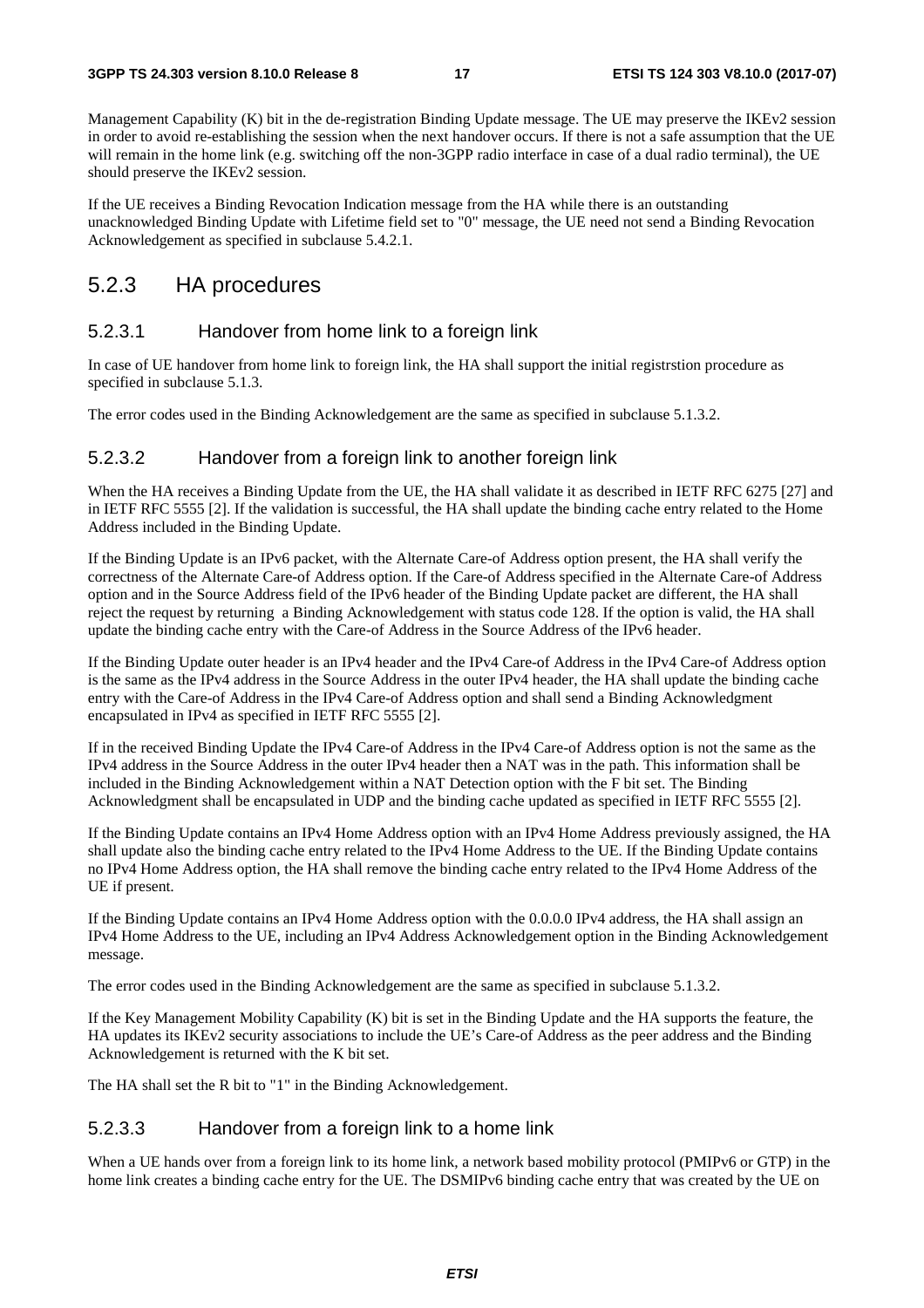the foreign link shall not be overwritten. The downlink UE packets shall be processed by the HA based on the DSMIPv6 binding cache entry before the DSMIPv6 binding cache entry is removed.

The DSMIPv6 binding cache entry shall be removed when a Binding Update with lifetime field set to "0" is received by the HA from the UE. The HA shall process the message as per IETF RFC 5555 [2] and IETF RFC 6275 [27], removing the associated binding cache entry and sending the Binding Acknowledge message with the Status field set to "0" (Binding Update accepted). If an IPv4 home address was assigned to the UE, the HA shall also remove the binding for the IPv4 home address tied to the IPv6 home address included in the Binding Update.

If the HA decides to remove the DSMIPv6 binding cache entry of the UE, prior to receiving a binding update with lifetime set to "0" from the UE , the HA shall send a Binding Revocation Indication message as specified in subclause 5.4.3.1.

NOTE: As described above, if the HA receives a Binding Update with Lifetime field set to "0", the HA removes the associated binding cache entry, but additionally the HA can store some data of the binding cache entry for a certain time in order to allow the HA to identify a delayed Binding Update registration message arriving at the HA after the Binding Update de-registration.

### 5.3 Dual Stack Mobile IPv6 Re-Registration

### 5.3.1 General

The DSMIPv6 Re-Registration procedure can occur at any time when the UE is already registered at the HA. The procedure is initiated by the UE when it wishes to extend the lifetime of an existing registration, e.g. in case the lifetime is expiring. The procedure can also be initiated by the UE when it wishes to request an IPv4 home address or to release the IPv4 binding while maintaining the IPv6 binding. The procedure may also be initiated by the UE as a mechanism to refresh the NAT bindings in order to be reachable from the HA.

NOTE: The usage of BU messages for keepalive purposes can have impacts to the battery life of the UE. The UE can be configured to rate limiting or avoid NAT keepalive as specified in IETF RFC 5555 [2].

### 5.3.2 UE procedures

As specified in IETF RFC 6275 [27], if the UE wants to extend the validity of an existing binding at the HA, the UE shall send a new Binding Update to the HA before the expiration of the lifetime indicated in the received Binding Acknowledgement, even if it is not changing its primary Care-of Address. This Binding Update is usually referred as periodic Binding Update.

The UE shall follow the rules described in IETF RC 6275 [27], IETF RFC 5555 [2] and in subclause 5.1.2.4 to send a periodic Binding Update and handle the associated Binding Acknowledgement. As the UE has not performed any handover, the UE shall confirm the already registered Care of Address and shall indicate the desired lifetime value. In a periodic Binding Update the UE may request an IPv4 Home Address.

If a NAT was detected and the UE is not exchanging data traffic, the UE may send a re-registration Binding Update in order to refresh the NAT binding. The Binding Update shall be sent with the interval contained in the Refresh Time field of the NAT detection option received when the NAT was detected. If the Refresh Time field was set to all 1s, the UE shall use the Binding Acknowledge lifetime as reference interval to send NAT keepalives Binding Updates.

The UE may also send a re-registration Binding Update with the purpose of requesting an IPv4 Home Address.

The UE may also send a re-registration Binding Update for the purpose of releasing the IPv4 Home Address previoulsy assigned. For this purpose, the UE shall follow the rules described in IETF RFC 5555 [2] sending a re-registration Binding Update containing no IPv4 Home Address option.

### 5.3.3 HA procedures

When the HA receives a periodic Binding Update message from the UE, it shall validate it as described in IETF RFC 6275 [27], IETF RFC 5555 [2] and in subclause 5.1.3.2.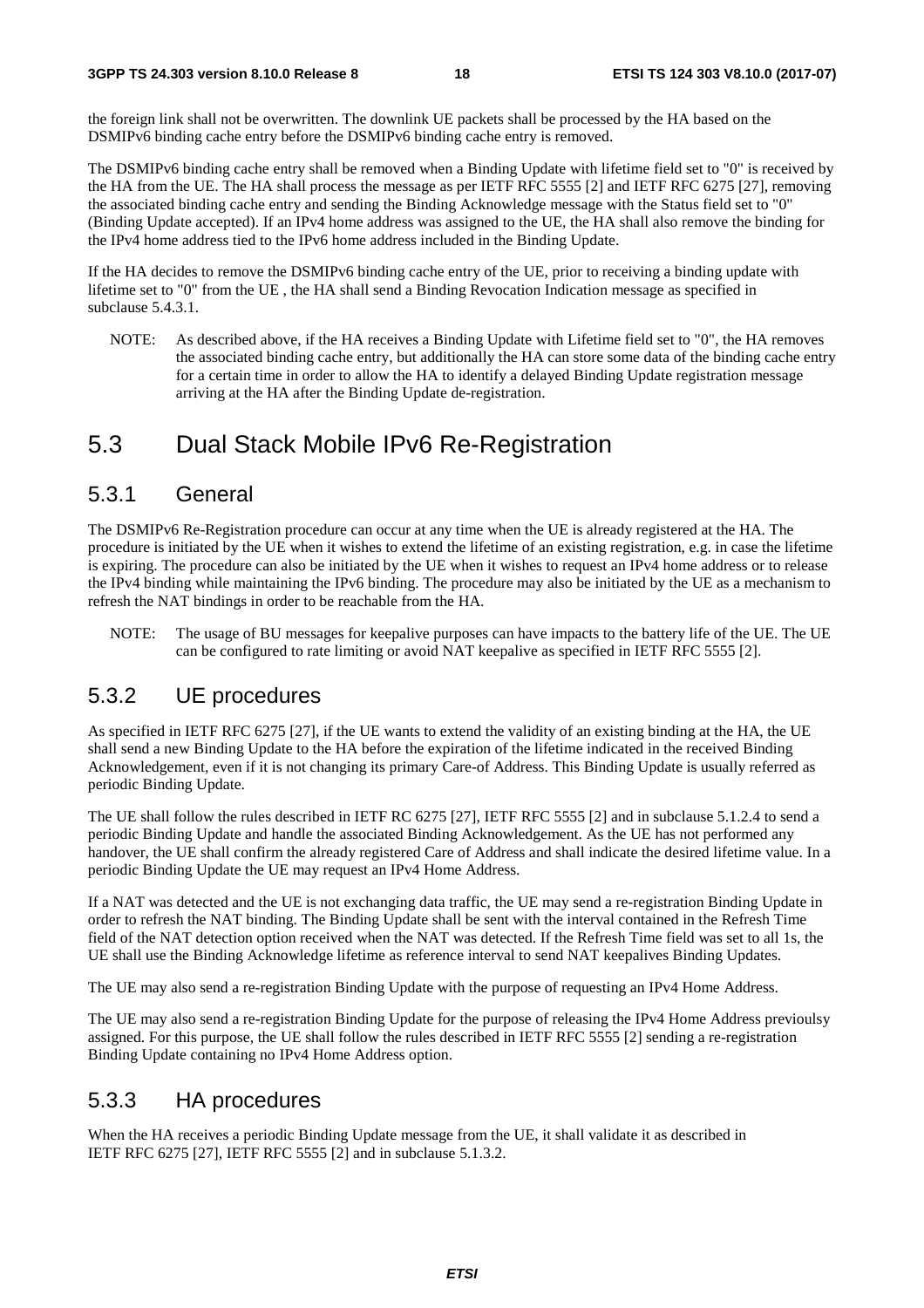In processing a periodic Binding Update the HA shall follow the rules described in subclause 5.1.3.2. In addition if the Binding Update does not include the IPv4 home address option the HA shall remove any associated IPv4 binding cache entry and continue to maintain the IPv6 binding.

If the HA accepts the Binding Update message, it shall update the lifetime and sequence number of the existing entry in its binding cache for the Home Address. The Care-of Address is not updated as the periodic Binding Update is not used to update the Care-of Address.

### 5.4 Dual-Stack Mobile IPv6 detach

### 5.4.1 General

The DSMIPv6 detach is performed by the UE to close the DSMIPv6 session and the respective IKEv2 session or by the network to inform the UE that it does not have access to a specific PDN through DSMIPv6 any longer. After the DSMIPv6 detach procedure, the UE still has IP connectivity provided by the access network.

There are two explicit detach procedures:

- UE-initiated detach procedure: in this case the UE performs a DSMIPv6 de-registration with the HA and closes the IKEv2 session.
- HA-initiated detach procedure: in this case the HA informs the UE that the DSMIPv6 binding is no more valid. The UE shall then perform the network-initiated detach procedure.

### 5.4.2 UE procedures

#### 5.4.2.1 Network-initiated detach

Upon receiving a Binding Revocation Indication (BRI) message according to draft-ietf-mext-binding-revocation [19] from the HA, the UE first shall perform the required validity checks on the BRI according to IETF RFC 5846 [19].

The UE shall send a Binding Revocation Acknowledgement (BRA) as specified in IETF RFC 5846 [19]. In this message the UE shall set the status field to 'Success' to reflect that it has received the BRI message. The BRA message may be tunnelled in UDP or IPv4 as specified in subclause 5.1.2.4 for Binding Update messages.

The UE then shall remove the entry identified in the BRI as deregistered from its binding update list and shall use the procedures defined in IETF RFC 4306 [14] to remove the IPsec security associations associated with the DSMIPv6 registration as described in subclause 5.4.2.2.

#### 5.4.2.2 UE-initiated detach

To detach from a specific PDN to which it is connected through a DSMIPv6 session, the UE shall send a Binding Update with the Lifetime field set to 0 as specified in IETF RFC 6275 [27].

The UE shall use the procedures defined in the IKEv2 protocol in IETF RFC 4306 [14] to remove the IPsec security associations associated with the DSMIPv6 registration. The UE shall close the security associations associated with the DSMIPv6 registration and instruct the HA to do the same by sending the INFORMATIONAL request message including a DELETE payload. The Protocol ID in the DELETE payload shall be set to "1" (IKE) to indicate that all IPsec ESP security associations that were negotiated within the IKEv2 exchange shall be deleted.

### 5.4.3 HA procedures

#### 5.4.3.1 Network-initiated detach

As soon as it receives a trigger for network-initiated detach procedure (3GPP TS 29.273 [20]) the HA shall send a Binding Revocation Indication (BRI) message according to IETF RFC 5846 [19] to the UE. The message shall contain the Home Address, corresponding to the PDN connection which shall be removed. The HA shall set the P (Proxy Binding) bit to 0 (Not Proxy MIPv6 binding), G bit (Global) to 0 (only the PDN Connection specified by the HoA is removed) and V bit (IPv4 HoA Binding Only) to 0 (Not to terminate the IPv4 Home Address binding only). The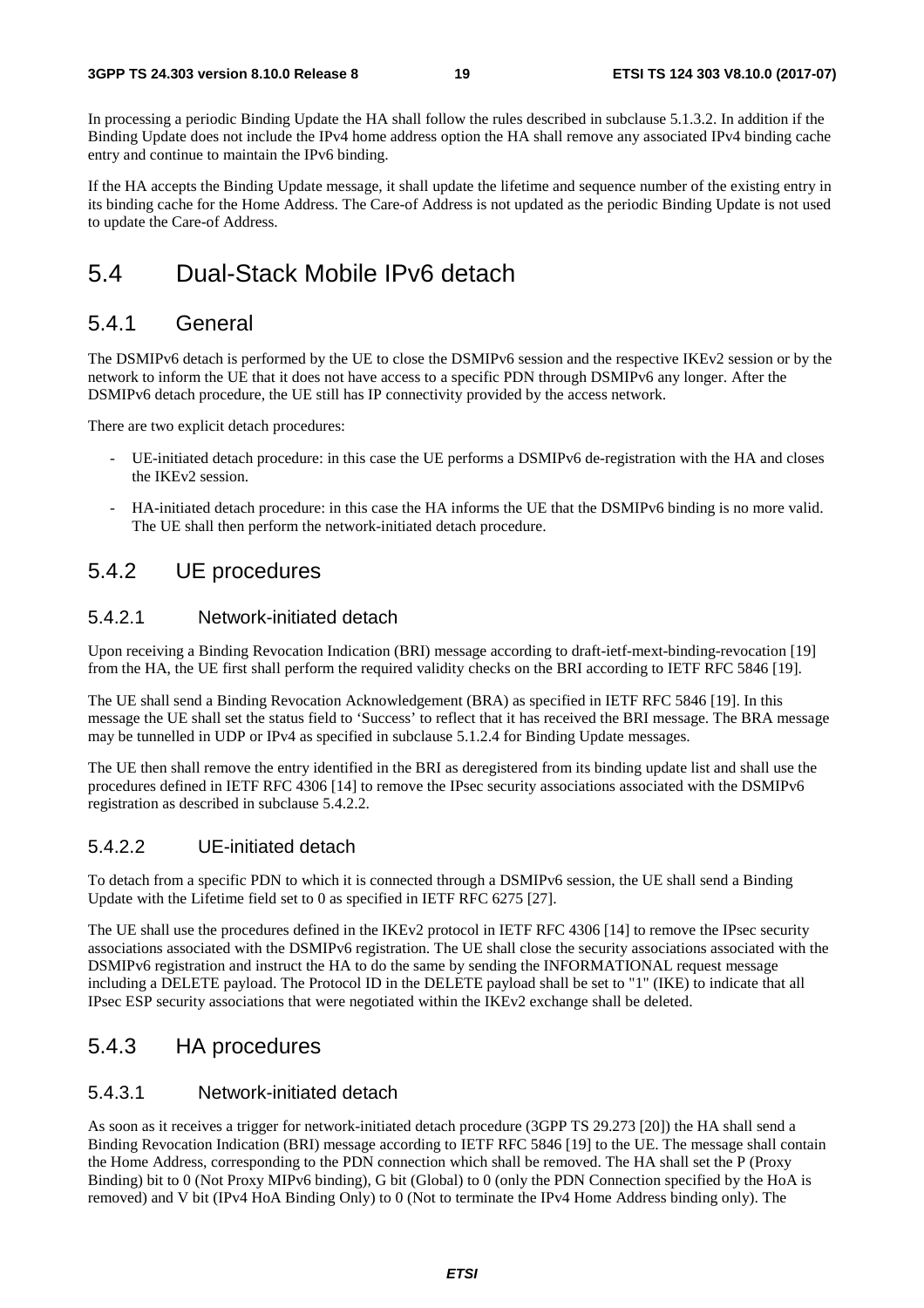revocation trigger value shall be set to 1 (Unspecified). The HA shall include the UE home address in the Type 2 routing header as per IETF RFC 5846 [19] and shall not include any mobility option. The BRI message may be tunnelled in UDP or IPv4 as specified in subclause 5.1.3.2 for Binding Acknowledgement messages.

The HA shall follow procedures according to IETF RFC 5846 [19] to await the receipt of a Binding Revocation Acknowledgment (BRA) message from the UE. These procedures are based on the timer MINDelayBRIs defined in IETF RFC 5846 [19]. The HA shall not remove the entry from its binding cache before receiving the BRA.

If the HA receives a Binding Update with Lifetime set to 0 after initiating the network-initiated detach procedure, the HA should treat the BU as acknowledgement to the BRI for the purposes of completing the revocation procedures that are defined in IETF RFC 5846 [19]; in this case, the HA shall remove the respective entry in its binding cache, deleting the timer MINDelayBRIs and respond with a Binding Acknowledgement according to IETF RFC 5555 [2] and IETF RFC 6275 [27].

#### 5.4.3.2 UE-initiated detach

When the HA receives a Binding Update with the Lifetime field set to 0, it shall delete any existing entry for the Home Address included in the Binding Update. Then the HA shall send a Binding Acknowledgement as specified in IETF RFC 5555 [2] and IETF RFC 6275 [27].

On receipt of the INFORMATIONAL request message including a DELETE payload indicating that the UE is deleting the IPsec security associations associated with the DSMIPv6 registration, the HA shall close the IKE security association, and all IPsec ESP security associations that were negotiated within it towards the UE.

5.5 Void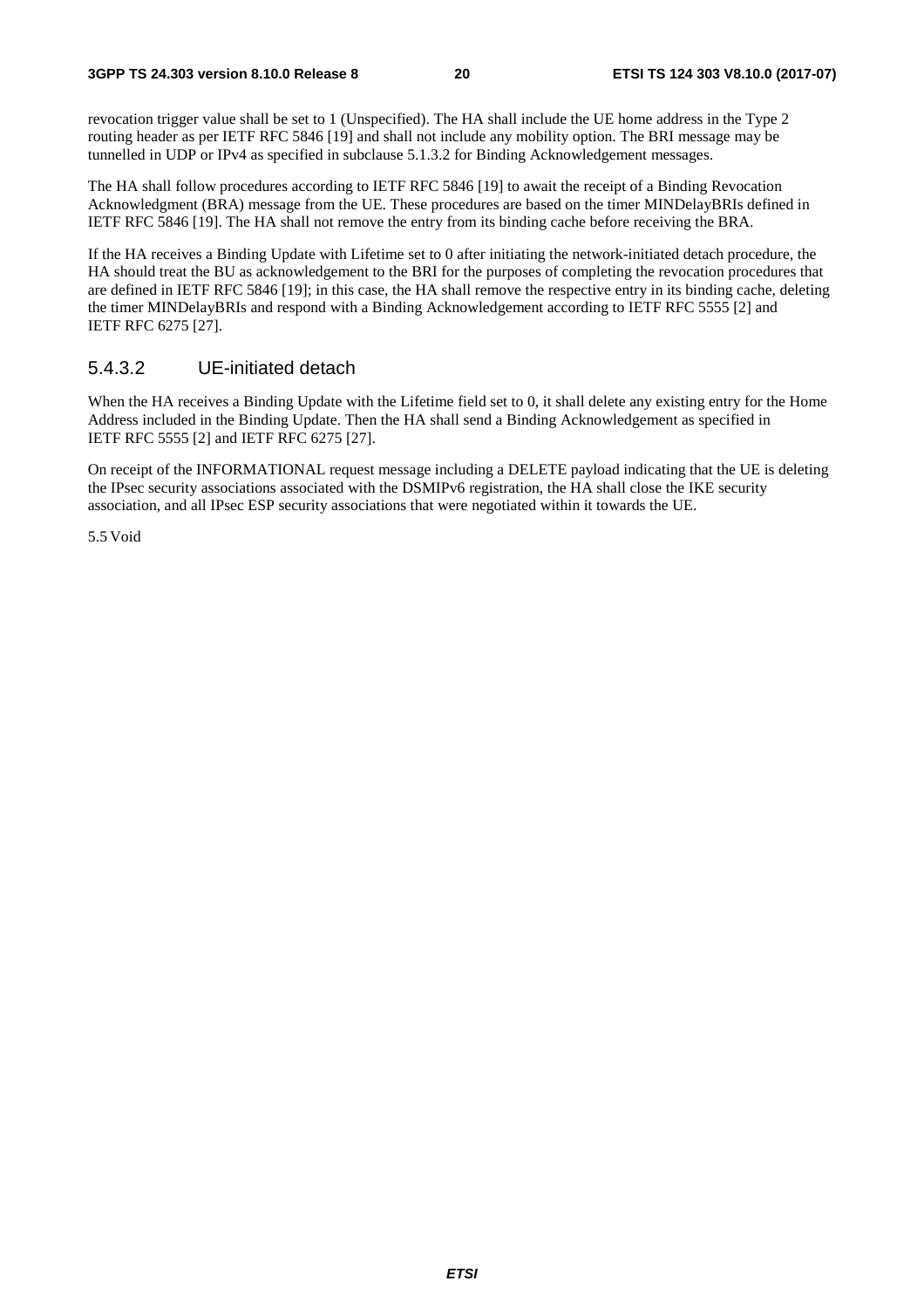### Annex A (normative): Message Details

### A.1 General

Only the message fields and the mobility options used in the DSMIPv6 procedures defined in this TS are present in this annex. Unspecified message fields and mobility options are not used by this specification.

The IP header, the home address destination option, and type 2 routing header option of the DSMIPv6 signalling messages are not included in this annex. They shall be set in the message as defined in the IETF RFC 6275 [27], IETF RFC 5555 [2] and IETF RFC 5846 [19].

### A.2 Initial Binding Registration

### A.2.1 Binding Update

The fields of a BU message for the DSMIPv6 Initial Binding Registration procedure are depicted in Table A.2.1-1.

The Mobility Options in a BU message for the DSMIPv6 Initial Binding Registration procedure are depicted in Table A.2.1-2.

| <b>Fields</b>                                    | <b>Fields Description</b>                                                                                                                                                                 | <b>Reference</b>          |
|--------------------------------------------------|-------------------------------------------------------------------------------------------------------------------------------------------------------------------------------------------|---------------------------|
| Sequence Number                                  | Set to a monotonically increasing value.                                                                                                                                                  | IETF RFC 6275 [27]        |
| Lifetime                                         | Set to the requested number of time in units of 4<br>seconds the binding shall remain valid.                                                                                              | IETF RFC 6275 [27]        |
| Home Registration (H)                            | Set to "1" to indicate receiving node should act as this<br>node's HA                                                                                                                     | IETF RFC 6275 [27]        |
| Link-local Address<br>Compatibility (L)          | The Link-Local Address Compatibility (L) bit is set<br>when the home address reported by the mobile node<br>has the same interface identifier as the mobile node's<br>link-local address. | <b>IETF RFC 6275 [27]</b> |
| <b>Key Management Mobility</b><br>Capability (K) | Set to "1" to indicate IKEv2 SA ability to survive<br>mobility                                                                                                                            | IETF RFC 6275 [27]        |
| Acknowledge (A)                                  | Set to "1" to request an acknowledgement message.                                                                                                                                         | IETF RFC 6275 [27]        |
| Force UDP encapsulation<br>request (F) Flag      | Set to "0" to indicate no forced UDP encapsulation                                                                                                                                        | <b>IETF RFC 5555 [2]</b>  |
| Mobile Router Flag (R)                           | Set to "1" to indicate home network prefix preservation IETF RFC 3963 [29]<br>for the UE.                                                                                                 |                           |

|  |  | Table A.2.1-1: Fields of a BU message for the DSMIPv6 Initial Binding Registration procedure |
|--|--|----------------------------------------------------------------------------------------------|
|--|--|----------------------------------------------------------------------------------------------|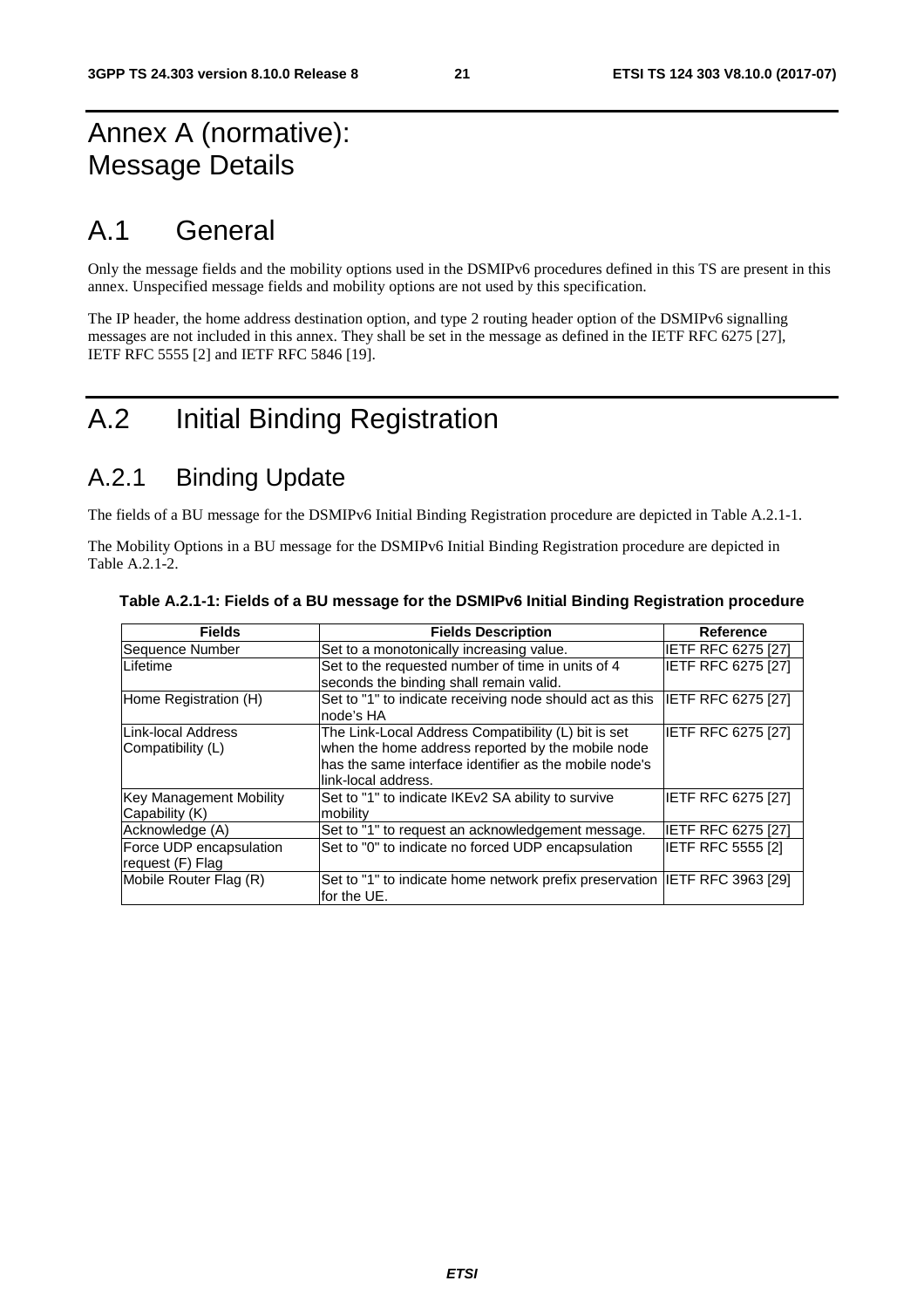| <b>Mobility Option</b>             | Cat. | <b>Mobility Option Description</b>                                                                                                                                 | Reference                   |
|------------------------------------|------|--------------------------------------------------------------------------------------------------------------------------------------------------------------------|-----------------------------|
| <b>IPv4 Home Address</b><br>option | O    | Set to the value "0.0.0.0" to request allocation for the<br>UE. The "P" flag is set to '0'.<br>The Prefix Length is set to the requested prefix length<br>of '32'. | <b>IETF RFC 5555 [2]</b>    |
| IPv 4 Care-of Address              | C    | Set to the IPv4 Care-of address when in an IPv4<br>Access Network.                                                                                                 | <b>IETF RFC 5555 [2]</b>    |
| Alternate Care-of<br>Address       | С    | Used (in addition to the Source address of the IPv6<br>packet) to carry the IPv6 care-of address when in an<br>IPv6 access network.                                | <b>IETF RFC 6275 [6][27</b> |

**Table A.2.1-2: Mobility Options in a BU message for the DSMIPv6 Initial Binding Registration procedure** 

### A.2.2 Binding Acknowledgement

The fields of a BA message for the DSMIPv6 Initial Binding Registration procedure are depicted in Table A.2.2-1.

The Mobility Options in a BA message for the DSMIPv6 Initial Binding Registration procedure are depicted in Table A.2.2-2.

**Table A.2.2-1: Fields of a BA message for the DSMIPv6 Initial Binding Registration procedure** 

| <b>Fields</b>                             | <b>Fields Description</b>                                                                                                     | Reference                 |
|-------------------------------------------|-------------------------------------------------------------------------------------------------------------------------------|---------------------------|
| <b>Status</b>                             | Set to indicate the result.                                                                                                   | <b>IETF RFC 6275 [27]</b> |
| Key Management Mobility<br>Capability (K) | Set as per HA ability to support the feature of updating IETF RFC 6275 [27],<br>the IKE SA based on Binding Update processing | <b>IETF RFC 5555 [2]</b>  |
| Mobile Router Flag (R)                    | Set to "1"                                                                                                                    | <b>IETF RFC 3963 [29]</b> |
| Sequence Number                           | Set to the value received in the corresponding Binding IETF RFC 6275 [27]<br>Update.                                          |                           |
| Lifetime                                  | Set to the granted number of time units of 4 seconds<br>the binding shall remain valid.                                       | <b>IETF RFC 6275 [27]</b> |

#### **Table A.2.2-2: Mobility Options in a BA message for the DSMIPv6 Initial Binding Registration procedure**

| <b>Mobility Option</b>                          | Cat. | <b>Mobility Option Description</b>                                                                                                                                                                                                 | Reference          |
|-------------------------------------------------|------|------------------------------------------------------------------------------------------------------------------------------------------------------------------------------------------------------------------------------------|--------------------|
| <b>IPv4 Address</b><br>Acknowledgment<br>option | С    | If IPv4 Home Address option is present in the<br>corresponding BU, IPv4 Home Address is set to the<br>IPv4 Home Address allocated for the UE. The<br>supporting Status field is set accordingly. Pref-len field<br>is set to "32". | IETF RFC 5555 [2]  |
| NAT Detection Option                            | C    | When present the option contains the F Flag which<br>indicates to the UE that UDP encapsulation is required.<br>Option contains an optionally Refresh Time for the UE<br>to refresh the NAT binding.                               | IETF RFC 5555 [2]  |
| <b>Binding Refresh</b><br>Advice                | O    | Contains a Refresh Interval in units of 4 seconds<br>indicating the remaining time until the UE should send<br>a new home registration to the HA.                                                                                  | IETF RFC 6275 [27] |

### A.2.3 Binding Error

The fields of a BE message for the DSMIPv6 Initial Binding Registration procedure are depicted in Table A.2.3-1.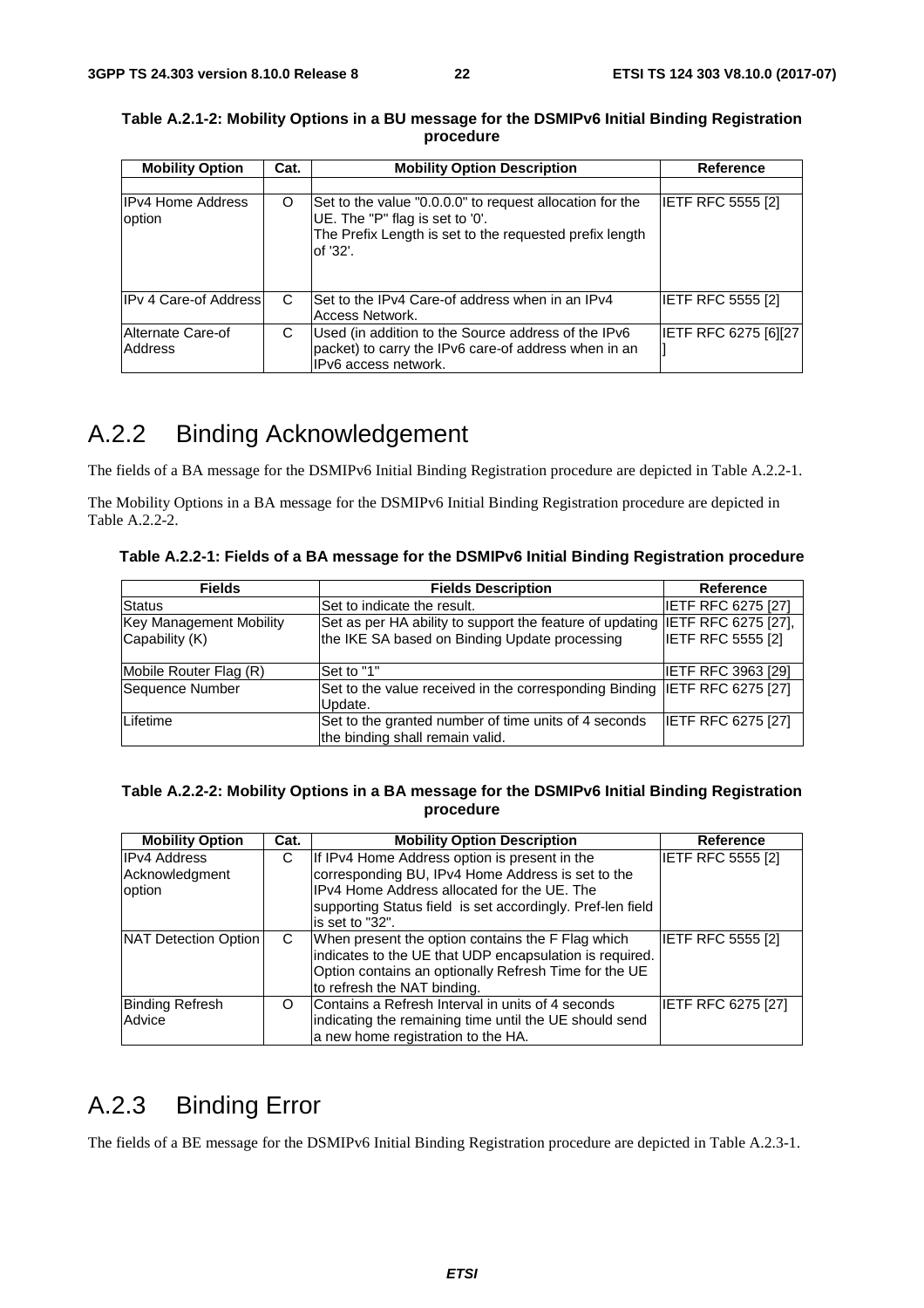| <b>Fields</b> | <b>Fields Description</b>                                                      | Reference                 |
|---------------|--------------------------------------------------------------------------------|---------------------------|
| Status        | Set to indicate the result.                                                    | <b>IETF RFC 6275 [27]</b> |
| Home Address  | IThe home address that was contained in the Home<br>Address destination option | <b>IETF RFC 6275 [27]</b> |

**Table A.2.3-1: Fields of a BE message for the DSMIPv6 Initial Binding Registration procedure** 

## A.3 Re-Registration

### A.3.1 Binding Update

The fields of a BU message for the DSMIPv6 Re-Registration procedure are depicted in Table A.3.1-1.

The Mobility Options in a BU message for the DSMIPv6 Re-Registration procedure are depicted in Table A.3.1-2.

| Table A.3.1-1: Fields of a BU message for the DSMIPv6 Re-Registration procedure |  |  |
|---------------------------------------------------------------------------------|--|--|
|---------------------------------------------------------------------------------|--|--|

| <b>Fields</b>                                    | <b>Fields Description</b>                                                                                                                                                                 | Reference                 |
|--------------------------------------------------|-------------------------------------------------------------------------------------------------------------------------------------------------------------------------------------------|---------------------------|
| Sequence Number                                  | Set to a monotonically increasing value.                                                                                                                                                  | <b>IETF RFC 6275 [27]</b> |
| Lifetime                                         | Set to the requested number of time units the binding<br>shall remain valid.                                                                                                              | <b>IETF RFC 6275 [27]</b> |
| Home Registration (H)                            | Set to "1" to indicate receiving node should act as this IETF RFC 6275 [27]<br>node's HA                                                                                                  |                           |
| Link-local Address<br> Compatibility (L)         | The Link-Local Address Compatibility (L) bit is set<br>when the home address reported by the mobile node<br>has the same interface identifier as the mobile node's<br>link-local address. | <b>IETF RFC 6275 [27]</b> |
| <b>Key Management Mobility</b><br>Capability (K) | Set to "1" to indicate IKEv2 SA ability to survive<br>mobility                                                                                                                            | IETF RFC 6275 [27]        |
| Acknowledge (A)                                  | Set to "1" to request an acknowledgement message.                                                                                                                                         | <b>IETF RFC 6275 [27]</b> |
| Force UDP encapsulation<br>request (F) Flag      | Set to "0" to indicate no forced UDP encapsulation                                                                                                                                        | IETF RFC 5555 [2]         |
| Mobile Router Flag (R)                           | Set to "1" to indicate home network prefix preservation IETF RFC 3963 [29]<br>for the UE.                                                                                                 |                           |

#### **Table A.3.1-2: Mobility Options in a BU message for the DSMIPv6 Re-Registration procedure**

| <b>Mobility Option</b>       | Cat. | <b>Mobility Option Description</b>                                                                                                                                                                                                                                                                                                                                                                                                                                                                                                                               | Reference          |
|------------------------------|------|------------------------------------------------------------------------------------------------------------------------------------------------------------------------------------------------------------------------------------------------------------------------------------------------------------------------------------------------------------------------------------------------------------------------------------------------------------------------------------------------------------------------------------------------------------------|--------------------|
| IIPv4 Home Address<br>option | C    | If the UE has previously registered IPv4 home address IETF RFC 5555 [2]<br>and wants to keep it, it is included in the option. The "P"<br>flag is not set. The Prefix Length is set to the requested<br>prefix length of 32.<br>If the UE has previously registered IPv4 home address<br>and wants to release it, it is not included in the BU.<br>If the UE has no IPv4 Home address it may set the<br>value "0.0.0.0" to request allocation for the UE. In this<br>case the "P" flag is set to "0".<br>The Prefix Length is set to the requested prefix length |                    |
|                              |      | of 32.                                                                                                                                                                                                                                                                                                                                                                                                                                                                                                                                                           |                    |
| <b>IPv 4 Care-of Address</b> | C    | Set to the IPv4 Care-of address (same value as was<br>set in the Initial BU) when in an IPv4 Access Network                                                                                                                                                                                                                                                                                                                                                                                                                                                      | IETF RFC 5555 [2]  |
| Alternate Care-of<br>Address | C    | Used (in addition to the Source address of the IPv6<br>packet) to carry the IPv6 care-of address when in an<br>IPv6 access network.                                                                                                                                                                                                                                                                                                                                                                                                                              | IETF RFC 6275 [27] |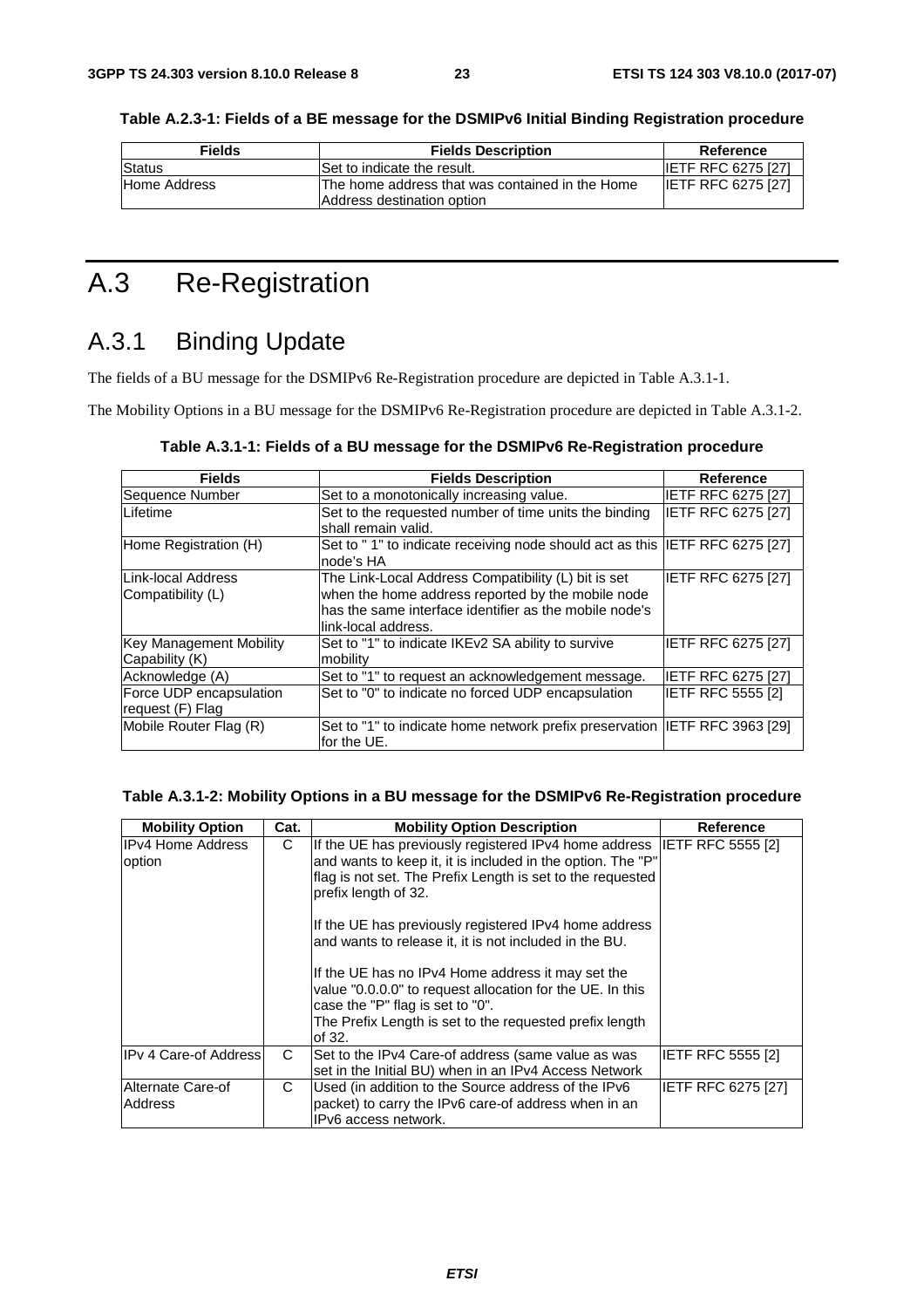## A.3.2 Binding Acknowledgement

The fields of a BA message for the DSMIPv6 Re-Registration procedure are depicted in Table A.3.2-1.

The Mobility Options in a BA message for the DSMIPv6 Re-Registration procedure are depicted in Table A.3.2-2.

**Table A.3.2-1: Fields of a BA message for the DSMIPv6 Re-Registration procedure** 

| <b>Fields</b>                                    | <b>Fields Description</b>                                                                                                                                          | <b>Reference</b>                                       |
|--------------------------------------------------|--------------------------------------------------------------------------------------------------------------------------------------------------------------------|--------------------------------------------------------|
| Status                                           | Set to indicate the result.                                                                                                                                        | <b>IETF RFC 6275 [27]</b>                              |
| <b>Key Management Mobility</b><br>Capability (K) | Set as per HA ability to support the feature of updating<br>the IKE SA based on Binding Update processing                                                          | <b>IETF RFC 6275 [27],</b><br><b>IETF RFC 5555 [2]</b> |
| Mobile Router Flag (R)                           | Set to "1"                                                                                                                                                         | <b>IETF RFC 3963 [29]</b>                              |
| Sequence Number                                  | Set to the value received in the corresponding Binding<br>Update or the last accepted sequence number in the<br>case of Status 135 ("Sequence Number out of window | IETF RFC 6275 [27]                                     |
| Lifetime                                         | Set to the granted number of time units of 4 seconds<br>the binding shall remain valid.                                                                            | <b>IETF RFC 6275 [27]</b>                              |

### **Table A.3.2-2: Mobility Options in a BA message for the DSMIPv6 Re-Registration procedure**

| <b>Mobility Option</b>                          | Cat. | <b>Mobility Option Description</b>                                                                                                                                                                              | <b>Reference</b>          |
|-------------------------------------------------|------|-----------------------------------------------------------------------------------------------------------------------------------------------------------------------------------------------------------------|---------------------------|
| <b>IPv4 Address</b><br>Acknowledgment<br>option | С    | If IPv4 Home Address option is present in the<br>corresponding BU, IPv4 Home Address is set to the<br>IPv4 Home Address previously allocated for the UE or<br>to a dynamically allocated value if the UE had no | IETF RFC 5555 [2]         |
|                                                 |      | previous IPv4 home address and requested one at with<br>the BU. The supporting Status field is set accordingly.<br>Pref-len field is set to "32".                                                               |                           |
| NAT Detection Option                            | C    | When present the option contains the F Flag which<br>indicates to the UE that UDP encapsulation is required.<br>Option contains an optionally Refresh Time for the UE<br>to refresh the NAT binding.            | IETF RFC 5555 [2]         |
| Binding Refresh<br>Advice                       | O    | Contains a Refresh Interval in units of 4 seconds<br>indicating the remaining time until the UE should send<br>a new home registration to the HA.                                                               | <b>IETF RFC 6275 [27]</b> |

## A.4 Handover

## A.4.1 Binding Update

The fields of a BU message for the DSMIPv6 Handover procedure are depicted in Table A.4.1-1.

The Mobility Options in a BU message for the DSMIPv6 Handover procedure are depicted in Table A.4.1-2.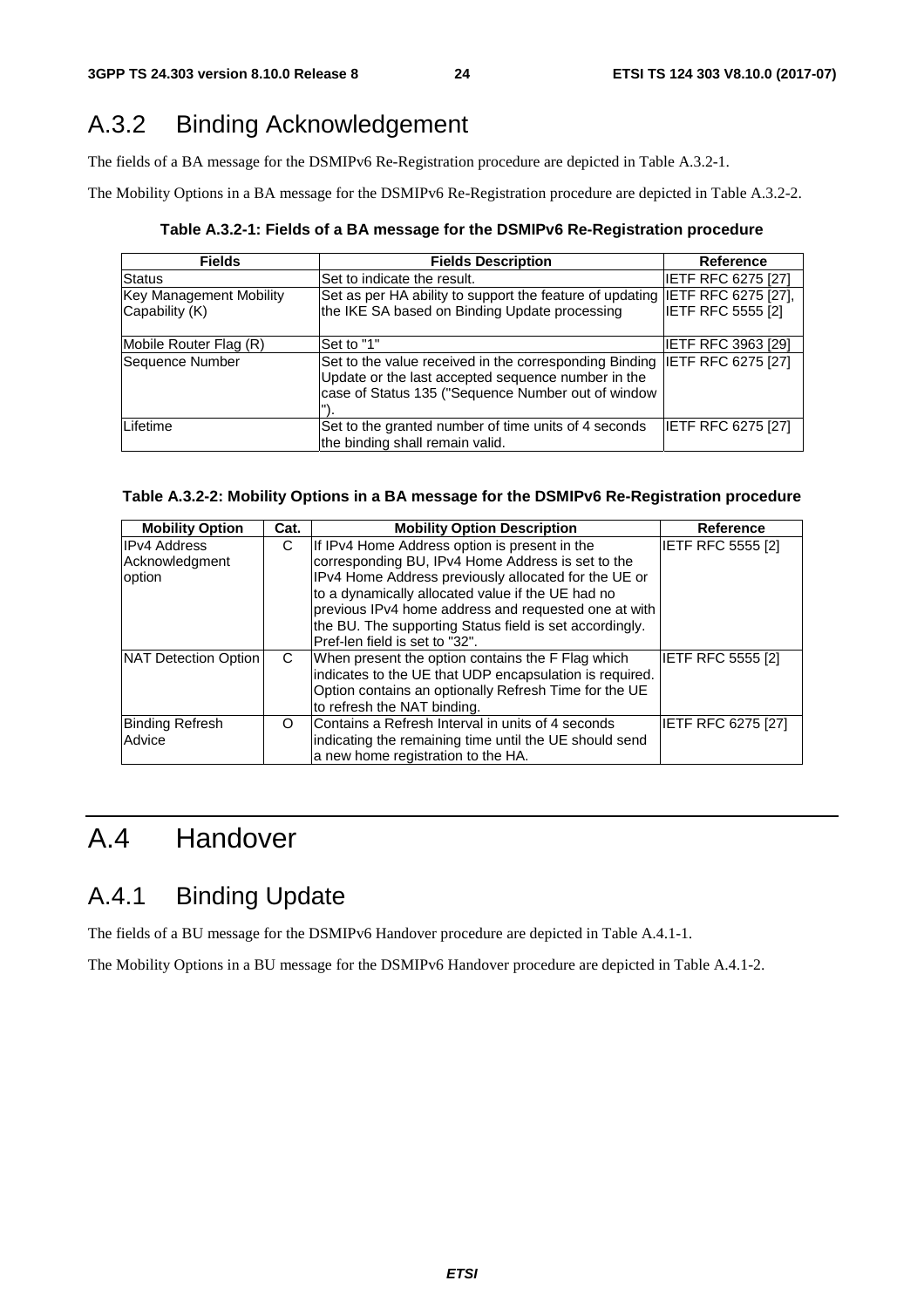| <b>Fields</b>                                    | <b>Fields Description</b>                                                                                                                                                                 | <b>Reference</b>          |
|--------------------------------------------------|-------------------------------------------------------------------------------------------------------------------------------------------------------------------------------------------|---------------------------|
| Sequence Number                                  | Set to a monotonically increasing value.                                                                                                                                                  | <b>IETF RFC 6275 [27]</b> |
| Lifetime                                         | Set to the requested number of time units the binding<br>shall remain valid.                                                                                                              | <b>IETF RFC 6275 [27]</b> |
| Home Registration (H)                            | Set to "1" to indicate receiving node should act as this IETF RFC 6275 [27]<br>node's HA                                                                                                  |                           |
| Link-local Address<br> Compatibility (L)         | The Link-Local Address Compatibility (L) bit is set<br>when the home address reported by the mobile node<br>has the same interface identifier as the mobile node's<br>link-local address. | IETF RFC 6275 [27]        |
| <b>Key Management Mobility</b><br>Capability (K) | Set to "1" to indicate IKEv2 SA ability to survive<br>mobility.                                                                                                                           | IETF RFC 6275 [27]        |
| Acknowledge (A)                                  | Set to "1" to request an acknowledgement message.                                                                                                                                         | <b>IETF RFC 6275 [27]</b> |
| Force UDP encapsulation<br>request (F) Flag      | Set to "0" to indicate no forced UDP encapsulation                                                                                                                                        | <b>IETF RFC 5555 [2]</b>  |
| Mobile Router Flag (R)                           | Set to "1" to indicate home network prefix preservation IETF RFC 3963 [29]<br>for the UE.                                                                                                 |                           |

**Table A.4.1-1: Fields of a BU message for the DSMIPv6 Handover procedure** 

#### **Table A.4.1-2: Mobility Options in a BU message for the DSMIPv6 Handover procedure**

| <b>Mobility Option</b>             | Cat. | <b>Mobility Option Description</b>                                                                                                                                                                            | <b>Reference</b>          |
|------------------------------------|------|---------------------------------------------------------------------------------------------------------------------------------------------------------------------------------------------------------------|---------------------------|
| <b>IPv4 Home Address</b><br>option | C    | For dynamic allocation, set to the value "0.0.0.0" to<br>request allocation for the UE. In this case the "P" flag<br>is set to "0".<br>The Prefix Length is set to the requested prefix length<br>of "32".    | <b>IETF RFC 5555 [2]</b>  |
|                                    |      | If the UE already has an IPv4 Home Address and<br>wants to keep on using it, the IPv4 home address is set<br>to the previously allocated value. The "P" flag is not set.<br>The Prefix Length is set to "32". |                           |
|                                    |      | If the UE already has an IPv4 Home Address and<br>wants to release it, the option is not inserted in the BU,                                                                                                  |                           |
| <b>IPv 4 Care-of Addressl</b>      | C    | Set to the IPv4 Care-of address when in an IPv4<br>Access Network.                                                                                                                                            | <b>IETF RFC 5555 [2]</b>  |
| Alternate Care-of<br>Address       | C    | Used (in addition to the Source address of the IPv6<br>packet) to carry the IPv6 care-of address when in an<br>IPv6 access network.                                                                           | <b>IETF RFC 6275 [27]</b> |

### A.4.2 Binding Acknowledgement

The fields of a BA message for the DSMIPv6 Handover procedure are depicted in Table A.4.2-1.

The Mobility Options in a BA message for the DSMIPv6 Handover procedure are depicted in Table A.4.2-2.

| Table A.4.2-1: Fields of a BA message for the DSMIPv6 Handover procedure |  |  |
|--------------------------------------------------------------------------|--|--|
|--------------------------------------------------------------------------|--|--|

| <b>Fields</b>                             | <b>Fields Description</b>                                                                                                                                                 | <b>Reference</b>          |
|-------------------------------------------|---------------------------------------------------------------------------------------------------------------------------------------------------------------------------|---------------------------|
| Status                                    | Set to indicate the result.                                                                                                                                               | <b>IETF RFC 6275 [27]</b> |
| Key Management Mobility<br>Capability (K) | Set as per HA ability to support the feature of updating IETF RFC 6275 [27],<br>the IKE SA based on Binding Update processing                                             | <b>IETF RFC 5555 [2]</b>  |
| Mobile Router Flag (R)                    | Set to "1"                                                                                                                                                                | <b>IETF RFC 3963 [29]</b> |
| Sequence Number                           | Set to the value received in the corresponding Binding<br>Update or the last accepted sequence number in the<br>case of Status 135 (" Sequence Number out of<br>window"). | <b>IETF RFC 6275 [27]</b> |
| Lifetime                                  | Set to the granted number of time units of 4 seconds<br>the binding shall remain valid.                                                                                   | <b>IETF RFC 6275 [27]</b> |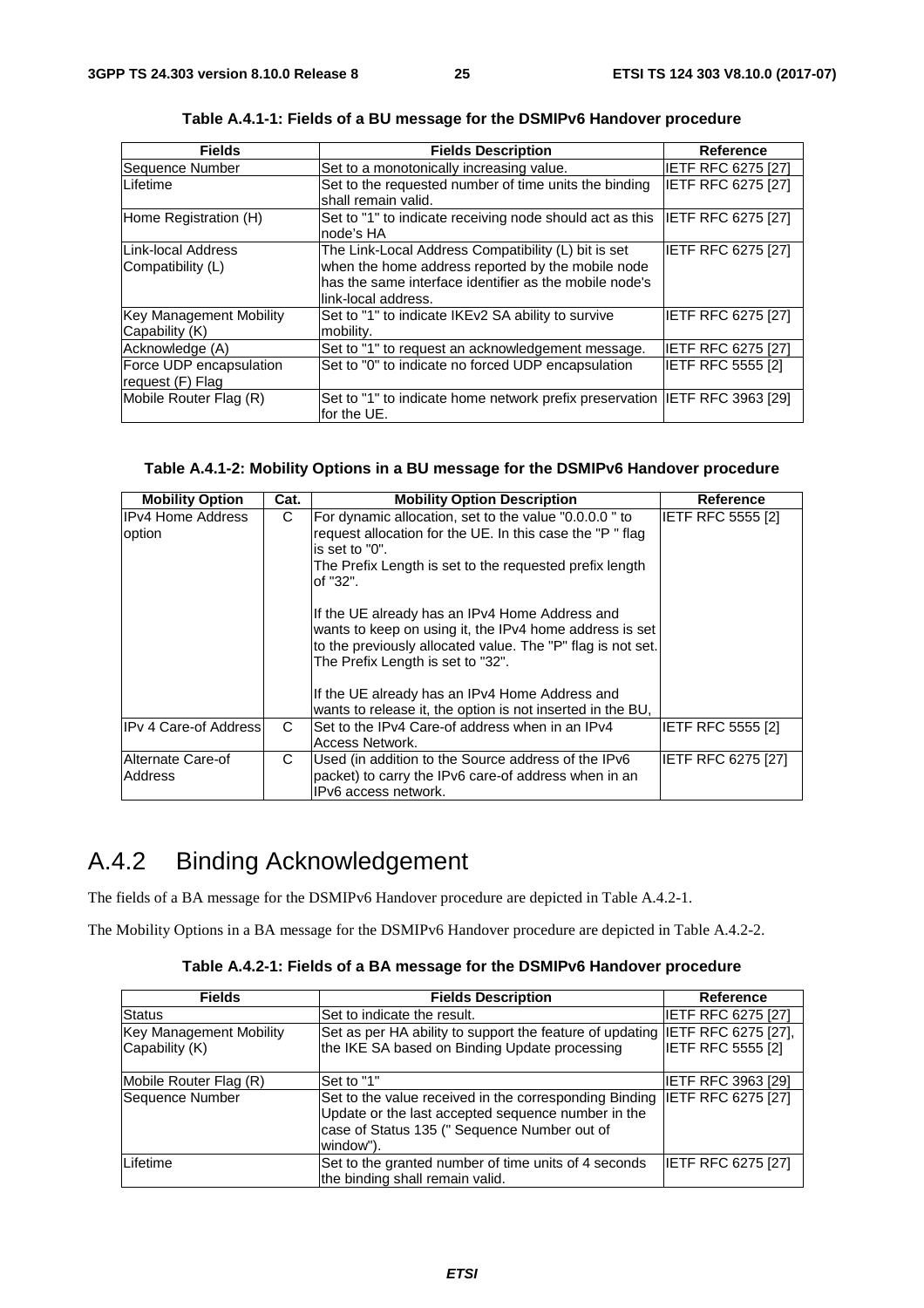| <b>Mobility Option</b>                    | Cat. | <b>Mobility Option Description</b>                                                                                                                                                                                                                                                            | <b>Reference</b>         |
|-------------------------------------------|------|-----------------------------------------------------------------------------------------------------------------------------------------------------------------------------------------------------------------------------------------------------------------------------------------------|--------------------------|
| IIPv4 Address<br>Acknowledgment<br>option | C    | If IPv4 Home Address option is present in the<br>corresponding BU, IPv4 Home Address is set to the<br>IPv4 Home Address either newly allocated for the UE<br>or previously assigned prior to the Handover. The<br>supporting Status field is set accordingly. The Pref-len<br>is set to "32". | <b>IETF RFC 5555 [2]</b> |
| NAT Detection Option                      | C    | When present the option contains the F Flag which<br>indicates to the UE that UDP encapsulation is required.<br>Option contains an optionally Refresh Time for the UE<br>to refresh the NAT binding.                                                                                          | <b>IETF RFC 5555 [2]</b> |
| <b>Binding Refresh</b><br>Advice          | O    | Contains a Refresh Interval in units of four seconds<br>indicating the remaining time until the UE should send<br>a new home registration to the HA.                                                                                                                                          | IETF RFC 6275 [27]       |

**Table A.4.2-2: Mobility Options in a BA message for the DSMIPv6 Handover procedure** 

### A.5 UE-initiated Detach

### A.5.1 Binding Update

The fields of a BU message for the DSMIPv6 UE-Initiated Detach are depicted in Table A.5.1-1.

The Mobility Options in a BU message for the DSMIPv6 UE-Initiated Detach are depicted in Table A.5.1-2.

| <b>Fields</b>                                    | <b>Fields Description</b>                                                                                                                                                                 | Reference                 |
|--------------------------------------------------|-------------------------------------------------------------------------------------------------------------------------------------------------------------------------------------------|---------------------------|
| Sequence Number                                  | Set to a monotonically increasing value.                                                                                                                                                  | <b>IETF RFC 6275 [27]</b> |
| Lifetime                                         | Set to a value of "0" indicating that the Binding Cache<br>entry for the UE is to be deleted.                                                                                             | <b>IETF RFC 6275 [27]</b> |
| Home Registration (H)                            | Set to "1" to indicate receiving node should act as this  IETF RFC 6275 [27]<br>node's HA                                                                                                 |                           |
| ILink-local Address<br>Compatibility (L)         | The Link-Local Address Compatibility (L) bit is set<br>when the home address reported by the mobile node<br>has the same interface identifier as the mobile node's<br>link-local address. | IETF RFC 6275 [27]        |
| <b>Key Management Mobility</b><br>Capability (K) | Set to "1" to indicate IKEv2 SA ability to survive<br>mobility                                                                                                                            | IETF RFC 6275 [27]        |
| Acknowledge (A)                                  | Set to "1" to request an acknowledgement message.                                                                                                                                         | <b>IETF RFC 6275 [27]</b> |
| Force UDP encapsulation<br>request (F) Flag      | Set to "0" to indicate no forced UDP encapsulation                                                                                                                                        | <b>IETF RFC 5555 [2]</b>  |

**Table A.5.1-1: Fields of a BU message for the DSMIPv6 UE-Initiated Detach procedure** 

#### **Table A.5.1-2: Mobility Options in a BU message for the DSMIPv6 UE-Initiated Detach procedure**

| <b>Mobility Option</b>             | Cat. | <b>Mobility Option Description</b>                                                                                                  | Reference                 |
|------------------------------------|------|-------------------------------------------------------------------------------------------------------------------------------------|---------------------------|
| <b>IPv4 Home Address</b><br>option | O    | Set to the UE's previously registered value. The "P"<br>flag is set to zero. The Prefix Length is set to 32.                        | <b>IETF RFC 5555 [2]</b>  |
| <b>IPv 4 Care-of Address</b>       | C    | Set to the IPv4 Care-of address when in an IPv4<br>Access Network.                                                                  | <b>IETF RFC 5555 [2]</b>  |
| Alternate Care-of<br>Address       |      | Used (in addition to the Source address of the IPv6<br>packet) to carry the IPv6 care-of address when in an<br>IPv6 access network. | <b>IETF RFC 6275 [27]</b> |

### A.5.2 Binding Acknowledgement

The fields of a BA message for the DSMIPv6 Initial Binding Registration procedure are depicted in Table A.5.2-1.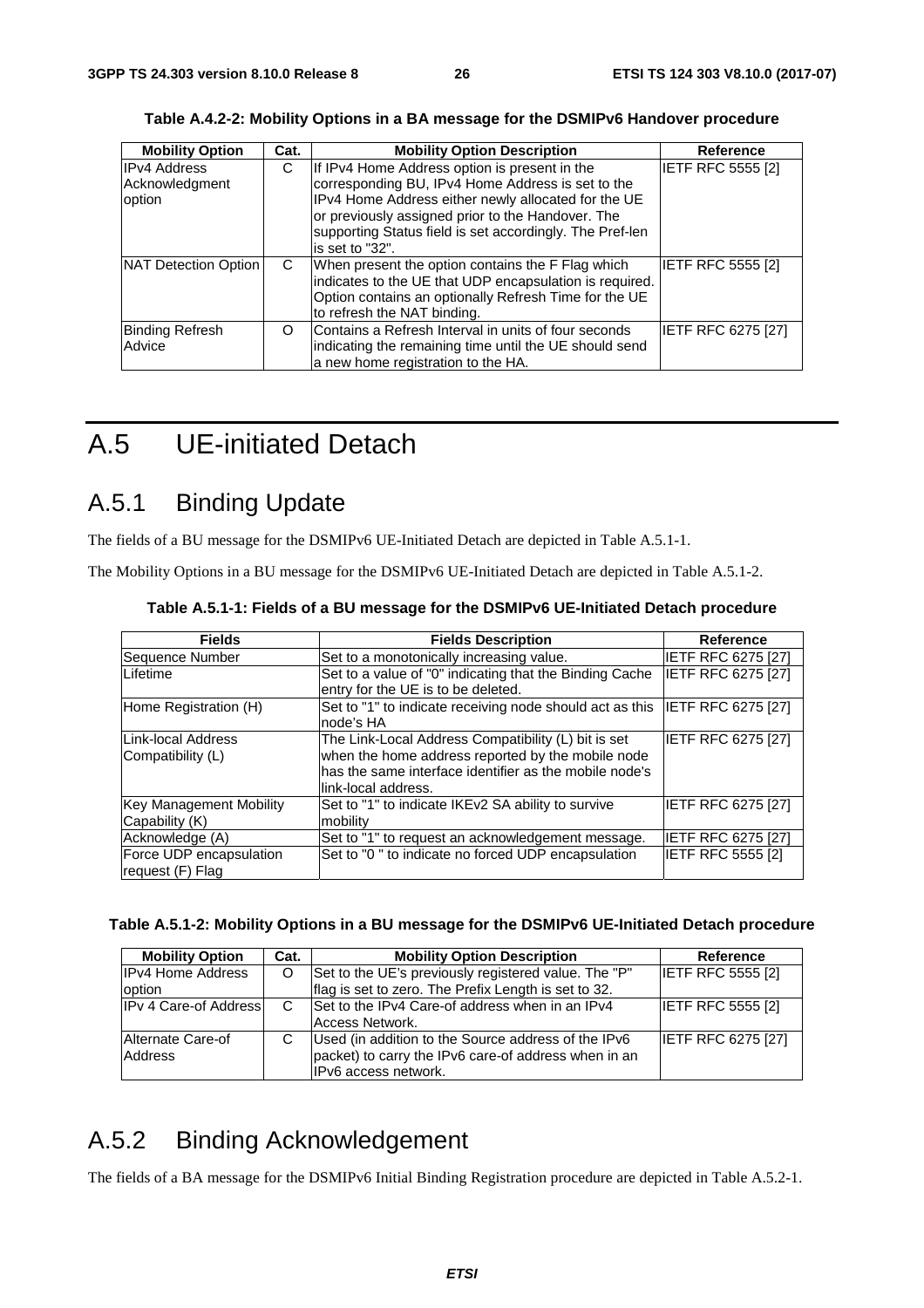The Mobility Options in a BA message for the DSMIPv6 Initial Binding Registration procedure are depicted in Table A.5.2-2.

| <b>Fields</b>                  | <b>Fields Description</b>                                                   | Reference                 |
|--------------------------------|-----------------------------------------------------------------------------|---------------------------|
| <b>Status</b>                  | Set to indicate the result.                                                 | <b>IETF RFC 6275 [27]</b> |
| <b>Key Management Mobility</b> | Set as per HA ability to support the feature of updating IETF RFC 6275 [27] |                           |
| Capability (K)                 | the IKE SA based on Binding Update processing                               |                           |
| Sequence Number                | Set to the value received in the corresponding Binding IETF RFC 6275 [27]   |                           |
|                                | Update or the last accepted sequence number in the                          |                           |
|                                | case of Status 135 ("Sequence Number out of                                 |                           |
|                                | window").                                                                   |                           |
| Lifetime                       | Set to "0".                                                                 | <b>IETF RFC 6275 [27]</b> |

**Table A.5.2-1: Fields of a BA message for the DSMIPv6 UE-Initiated Detach procedure** 

#### **Table A.5.2-2: Mobility Options in a BA message for the DSMIPv6 UE-Initiated Detach procedure**

| <b>Mobility Option</b>                  | Cat. | <b>Mobility Option Description</b>                                                                                                                                                             | Reference                |
|-----------------------------------------|------|------------------------------------------------------------------------------------------------------------------------------------------------------------------------------------------------|--------------------------|
| IPv4Address<br>Acknowledgment<br>option | C    | If present in the BU the IPv4 Home Address is set to<br>the IPv4 Home Address that is now de-registered. The<br>pref-len is set to "32" and the supporting Status field is<br>set accordingly. | <b>IETF RFC 5555 [2]</b> |

### A.6 Network-initiated detach

### A.6.1 Binding Revocation Indication Message

The fields of a Binding Revocation Indication message for the Network-Initiated Detach are depicted in table A.6.1-1.

| <b>Fields</b>             | <b>Fields Description</b>                                                                                                              | Reference                 |
|---------------------------|----------------------------------------------------------------------------------------------------------------------------------------|---------------------------|
| B.R. Type                 | Set to "1" to indicate B.R.I.                                                                                                          | <b>IETF RFC 5846 [19]</b> |
| Sequence Number           | Set to a monotonically increasing value and is used to IETF RFC 5846 [19]<br>match with the returned Binding Revocation<br>Acknowledge |                           |
| <b>Revocation Trigger</b> | Set to "1"                                                                                                                             | <b>IETF RFC 5846 [19]</b> |
| Proxy Binding (P)         | Set to "0"                                                                                                                             | <b>IETF RFC 5846 [19]</b> |
| Global (G)                | Set to "0"                                                                                                                             | <b>IETF RFC 5846 [19]</b> |
| IPv4 HoA Binding Only (V) | Set to "0"                                                                                                                             | <b>IETF RFC 5846 [19]</b> |

### A.6.2 Binding Revocation Acknowledgement

The fields of a BRA message for the Network-Initiated Detach procedure are depicted in Table A.6.2-1.

| <b>Fields</b>               | <b>Fields Description</b>                                                                                       | Reference                 |
|-----------------------------|-----------------------------------------------------------------------------------------------------------------|---------------------------|
| B.R. Type                   | Set to "2" to indicate B.R.A.                                                                                   | <b>IETF RFC 5846 [19]</b> |
| Sequence Number             | Set to the value received in the corresponding BRI.                                                             | <b>IETF RFC 5846 [19]</b> |
| <b>Status</b>               | Indicates the result of the BRI.                                                                                | <b>IETF RFC 5846 [19]</b> |
| Proxy Registration Flag (P) | Set to "0" to indicate that the Binding Revocation<br>Acknowledgment is NOT for a proxy MIPv6 binding<br>entry. | <b>IETF RFC 5846 [19]</b> |
| Global (G)                  | Set to "0"; the same value as for the BRI.                                                                      | <b>IETF RFC 5846 [19]</b> |
| IPv4 HoA Binding Only (V)   | Set to "0"                                                                                                      | <b>IETF RFC 5846 [19]</b> |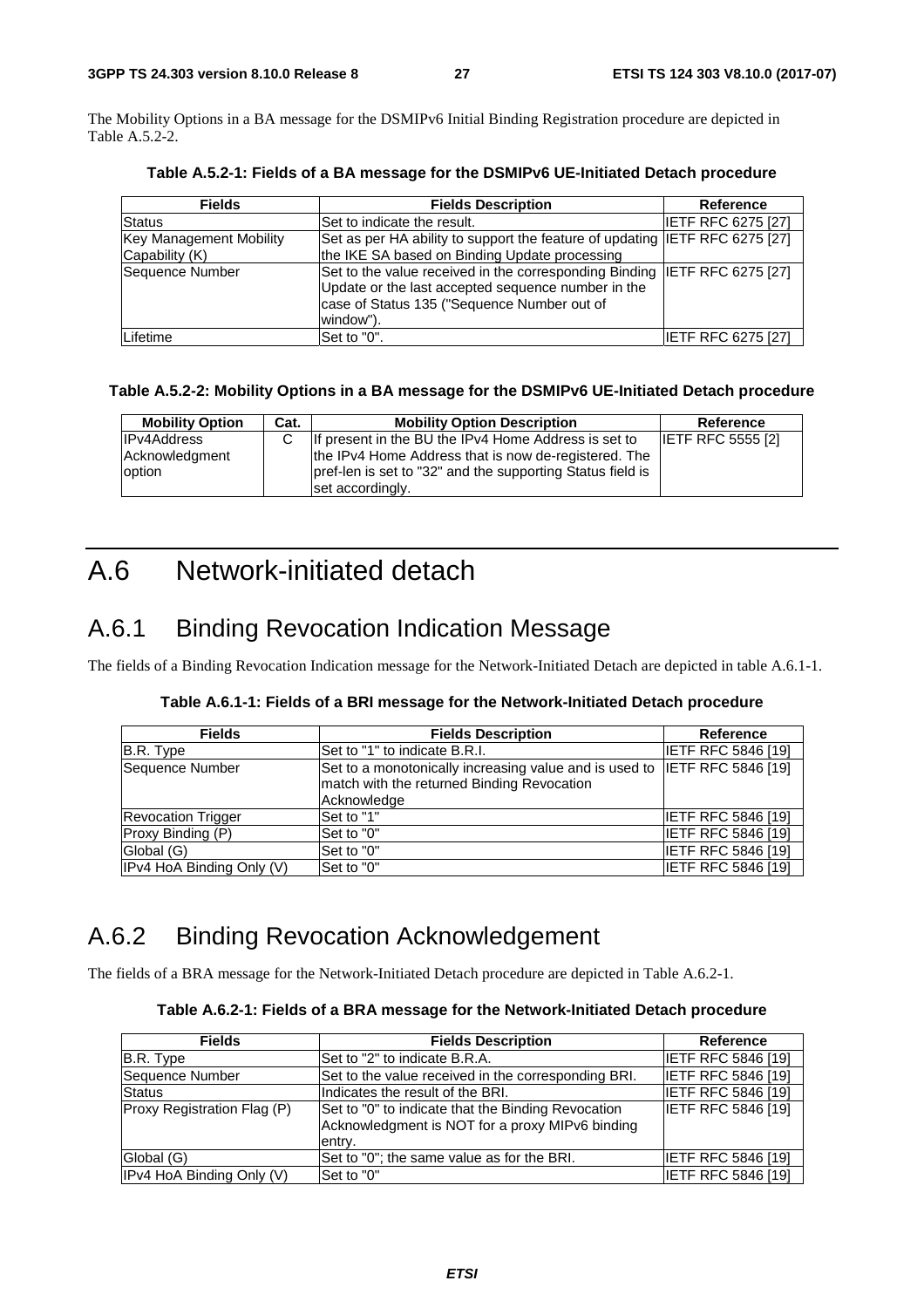## A.7 Void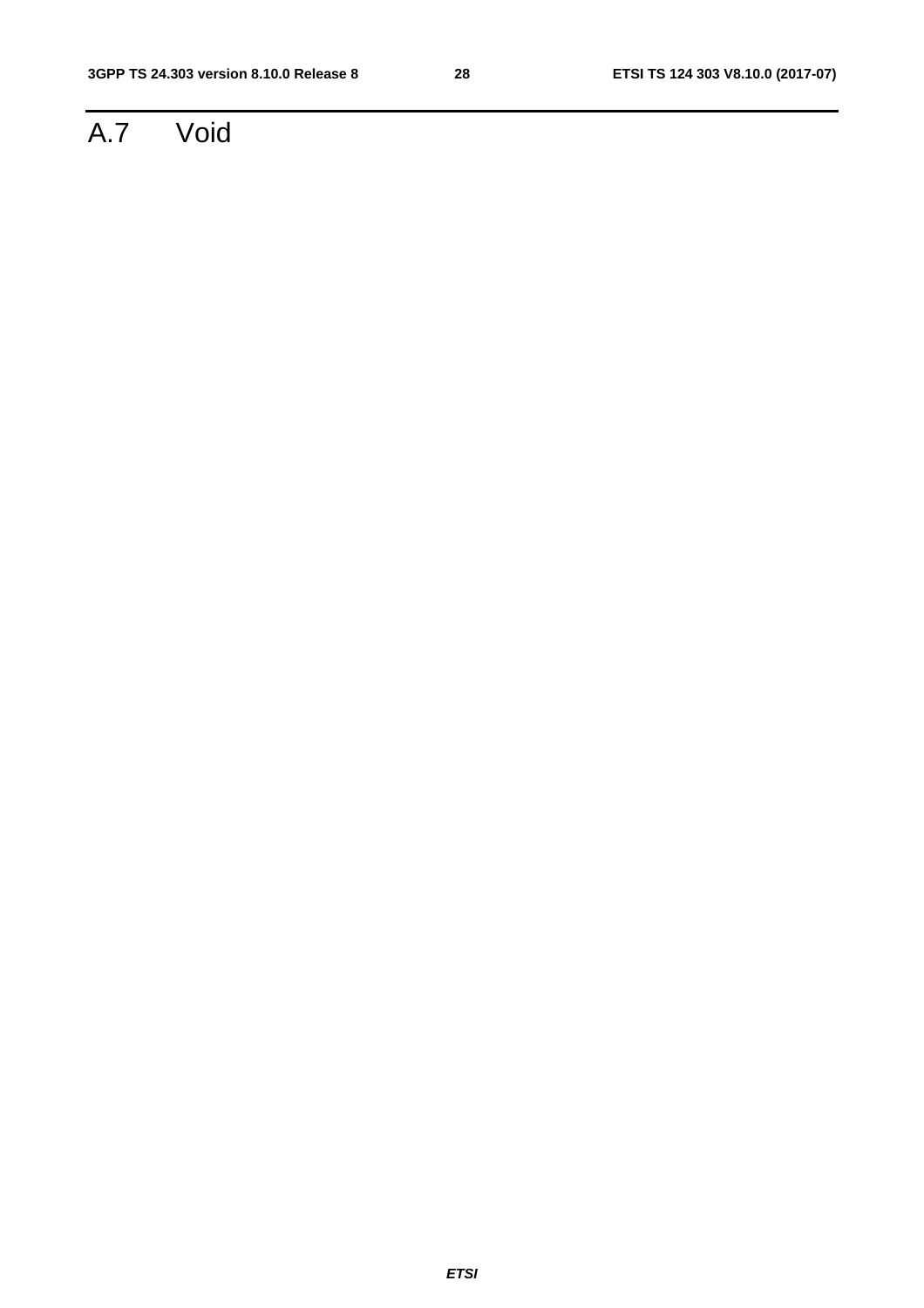### Annex B (normative): Extensions specific to the present document

### B.1 PDN Identifier notify payload

The format of the PDN Identifier notify payload is shown in figure B-1-1.

The PDN Identifier notify payload type is 40960. The length of the PDN Identifier notify payload is 21 octets. The IPv6 Home Network Prefix contains the IPv6 prefix of a PDN connection. The Prefix Length field indicates the length of the prefix contained in IPv6 Home Network Prefix field.

The other fields are defined by IETF RFC 4306 [28].

|                                 |   |   |  | <b>Bits</b> |  |  |          |               |
|---------------------------------|---|---|--|-------------|--|--|----------|---------------|
|                                 | 6 | 5 |  | 3           |  |  | o        | <b>Octets</b> |
| Protocol ID                     |   |   |  |             |  |  |          |               |
| <b>SPI Size</b>                 |   |   |  |             |  |  |          |               |
| Notify Message Type             |   |   |  |             |  |  |          | $3 - 4$       |
| <b>IPv6 Home Network Prefix</b> |   |   |  |             |  |  | $5 - 20$ |               |
| Prefix Length                   |   |   |  |             |  |  | 21       |               |
|                                 |   |   |  |             |  |  |          |               |

#### **Figure B.1-1: PDN Identifier notify payload format**

NOTE: As the notify payload notifies information relating an IKE\_SA, SPI Size field is set to 0 and there is no Security Parameter Index field.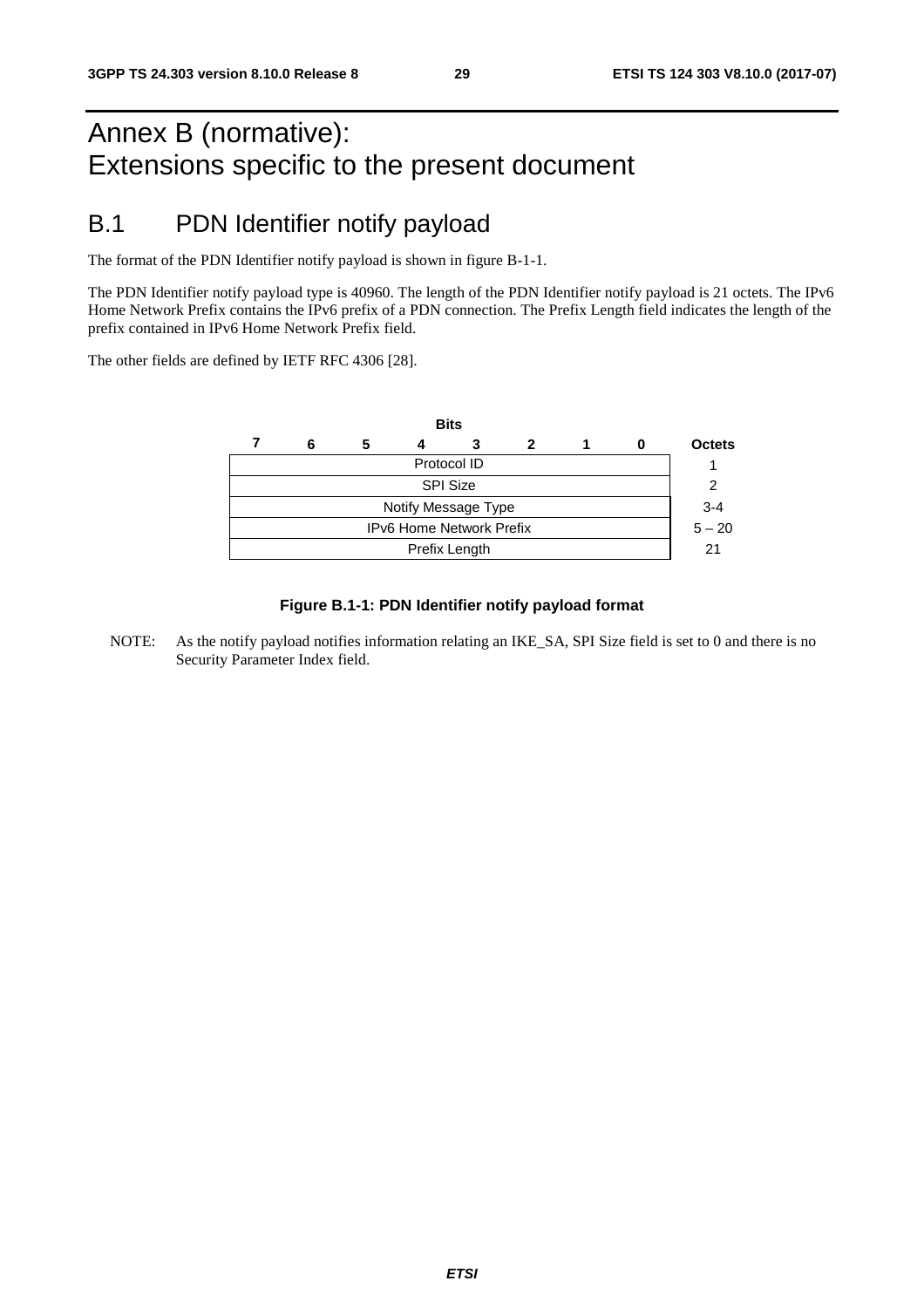Annex C (informative): Change history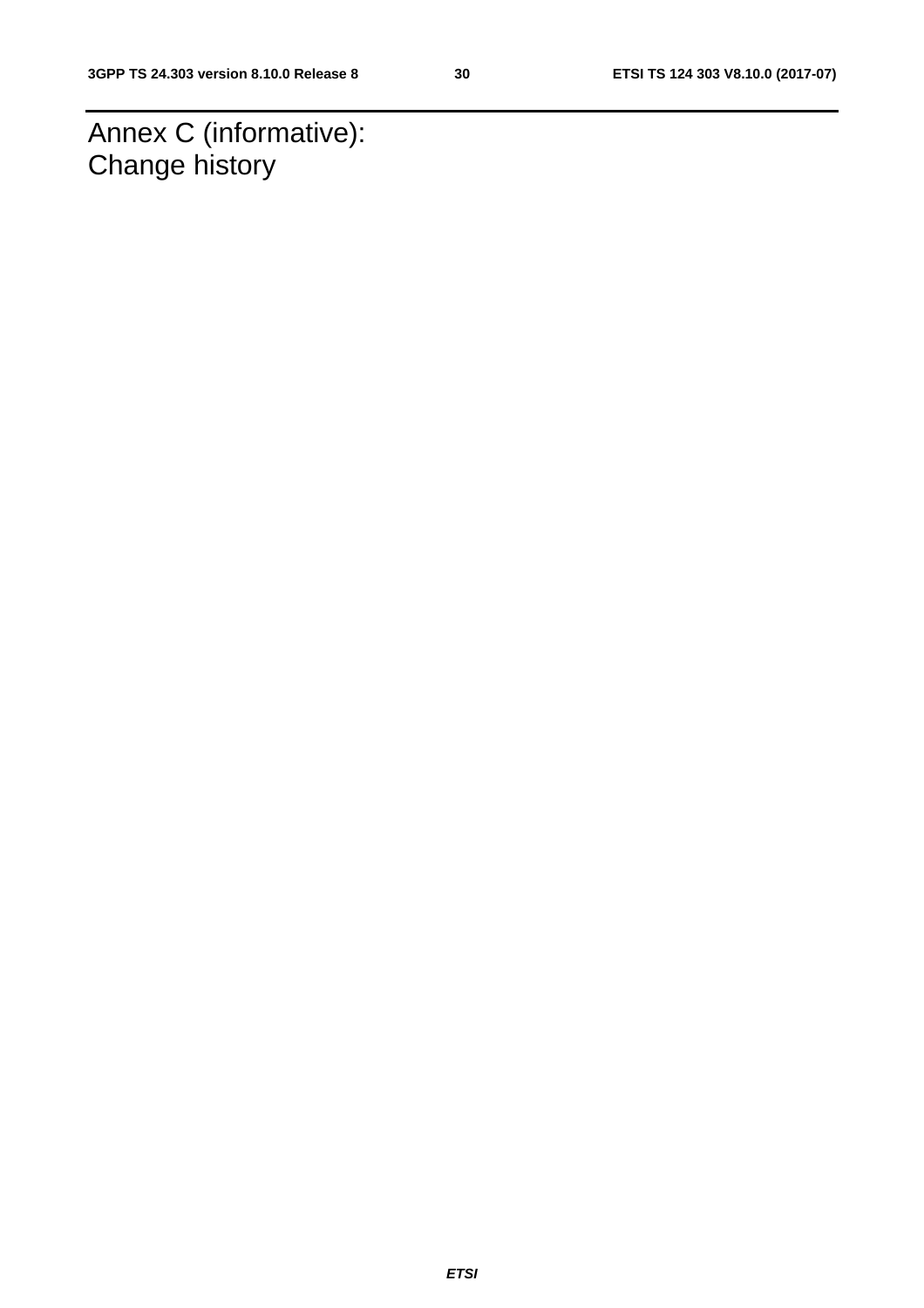| Date    | TSG#             | <b>TSG Doc. CR</b>      |          | Rev | Subject/Comment                                                                                                                                                                                                         | <b>Old</b> | <b>New</b> |
|---------|------------------|-------------------------|----------|-----|-------------------------------------------------------------------------------------------------------------------------------------------------------------------------------------------------------------------------|------------|------------|
| 01-2008 |                  |                         |          |     | Version 0.0.0 Editor's internal draft                                                                                                                                                                                   |            | 0.0.0      |
| 02-2008 | CT1 #51          |                         |          |     | Includes the following contributions agreed in CT1 #51:<br>C1-080436, C1-080437                                                                                                                                         | 0.0.0      | 0.1.0      |
| 02-2008 | CT1 #51bis       |                         |          |     | Includes the following contributions agreed in CT1<br>#51bis:                                                                                                                                                           | 0.1.0      | 0.2.0      |
|         |                  |                         |          |     | C1-080770, C1-080776, C1-080791.                                                                                                                                                                                        |            |            |
| 02-2008 | Email-<br>review |                         |          |     | Editorial/style corrections in the clean version                                                                                                                                                                        | 0.2.0      | 0.2.1      |
| 04-2008 | CT1 #52          |                         |          |     | Includes the following contributions agreed in CT1 #52:<br>C1-080954, C1-080959, C1-080960, C1-081213, C1-<br>081232, C1-081398, C1-081399, C1-081400, C1-<br>081401, C1-081402, C1-081419                              | 0.2.1      | 0.3.0      |
| 04-2008 | Email-<br>review |                         |          |     | Editorial/style corrections in the clean version                                                                                                                                                                        | 0.3.0      | 0.3.1      |
| 05-2008 | CT1 #53          |                         |          |     | Includes the following contributions agreed in CT1 #53:<br>C1-081590, C1-081594, C1-081693, C1-082079, C1-<br>082080, C1-082082, C1-082083, C1-082084, C1-<br>082063                                                    | 0.3.1      | 0.4.0      |
| 05-2008 | Email-<br>review |                         |          |     | Editorial clean-up                                                                                                                                                                                                      | 0.4.0      | 0.4.1      |
| 05-2008 |                  |                         |          |     | Version 1.0.0 to be presented to CT-40 created by MCC                                                                                                                                                                   | 0.4.1      | 1.0.0      |
| 07-2008 | CT1 #54          |                         |          |     | Includes the following contributions agreed in CT1 #54:<br>C1-082122, C1-082364, C1-082368, C1-082693, C1-<br>082694, C1-082698, C1-082699, C1-082700 and C1-<br>082808                                                 | 1.0.0      | 1.1.0      |
| 08-2008 | CT1 #55          |                         |          |     | Includes the following contributions agreed in CT1 #55:<br>C1-082827, C1-082828, C1-082989, C1-083003, C1-<br>083004, C1-083486, C1-083488, C1-083524 and C1-<br>083601                                                 | 1.1.0      | 1.2.0      |
| 10-2008 | CT1 #55bis       |                         |          |     | Includes the following contributions agreed in CT1<br>#55bis: C1-083858, C1-083861, C1-084384, C1-<br>084454, C1-084455, C1-084457, C1-084458, C1-<br>084460, C1-084461, C1-084553, C1-084563, C1-<br>084564, C1-084565 | 1.2.0      | 1.3.0      |
| 11-2008 | CT1 #56          |                         |          |     | Includes the following contributions agreed in CT1 #56:<br>C1-084692, C1-084693, C1-085379, C1-085517                                                                                                                   | 1.3.0      | 1.4.0      |
| 11-2008 | E-mail<br>review |                         |          |     | Editorial clean-up                                                                                                                                                                                                      | 1.4.0      | 1.4.1      |
| 11-2008 | E-mail<br>review |                         |          |     | Editorial clean-up                                                                                                                                                                                                      | 1.4.1      | 1.4.2      |
| 11-2008 | E-mail<br>review |                         |          |     | Editorial clean-up                                                                                                                                                                                                      | 1.4.2      | 1.4.3      |
| 11-2008 |                  |                         |          |     | Version 2.0.0 created for presentation to CT#42 for<br>approval                                                                                                                                                         | 1.4.3      | 2.0.0      |
| 12-2008 |                  |                         |          |     | Version 8.0.0 created after approval in CT#42                                                                                                                                                                           | 2.0.0      | 8.0.0      |
| 03-2009 | $CT-43$          | $CP-$<br>090126         | 0001 1   |     | <b>Binding Update Optimization</b>                                                                                                                                                                                      | 8.0.0      | 8.1.0      |
| 03-2009 | CT-43            | CP-<br>090126           | 0003     |     | BRI error correction                                                                                                                                                                                                    | 8.0.0      | 8.1.0      |
| 03-2009 | CT-43            | $CP-$<br>090129         | $0005$ 1 |     | Missing HA Initiated Multiple PDN Detach                                                                                                                                                                                | 8.0.0      | 8.1.0      |
| 03-2009 | CT-43            | CP-<br>090129           | 0007     |     | IPv4 HoA release                                                                                                                                                                                                        | 8.0.0      | 8.1.0      |
| 03-2009 | $CT-43$          | CP-<br>090125           | 0008 1   |     | Align with latest version of internet draft                                                                                                                                                                             | 8.0.0      | 8.1.0      |
| 03-2009 | CT-43            |                         |          |     | Editorial cleanup by MCC                                                                                                                                                                                                | 8.0.0      | 8.1.0      |
| 06-2009 | CT-44            | $CP-$<br>090413         | $0004$ 3 |     | Discovery of the Home Agent address                                                                                                                                                                                     | 8.1.0      | 8.2.0      |
| 06-2009 | CT-44            | CP-<br>090413           | 0011 1   |     | HA discovery via DHCPv6                                                                                                                                                                                                 | 8.1.0      | 8.2.0      |
| 06-2009 | CT-44            | CP-<br>090413           | 0012     |     | Nemo Binding Acknowledgement Status value<br>clarification                                                                                                                                                              | 8.1.0      | 8.2.0      |
| 06-2009 | $CT-44$          | CP-<br>090413           | 0013     |     | Alternate Care-of Address correction                                                                                                                                                                                    | 8.1.0      | 8.2.0      |
| 06-2009 | $CT-44$          | CP-<br>090413           | 0014     |     | TLV Header Format flag references                                                                                                                                                                                       | 8.1.0      | 8.2.0      |
| 06-2009 | $CT-44$          | $CP-$<br>090413         | 0016     |     | Update to the Binding Revocation Indication Message                                                                                                                                                                     | 8.1.0      | 8.2.0      |
| 06-2009 | CT-44            | $CP-$                   | 0017     |     | Clarification of routing header usage                                                                                                                                                                                   | 8.1.0      | 8.2.0      |
| 06-2009 | CT-44            | 090413<br>CP-<br>090324 | 00183    |     | HA reallocation procedure and Home Address request                                                                                                                                                                      | 8.1.0      | 8.2.0      |
| 09-2009 | CT-45            | CP-<br>090655           | 0019     |     | DNS lookup at HA discovery based on DHCPv6                                                                                                                                                                              | 8.2.0      | 8.3.0      |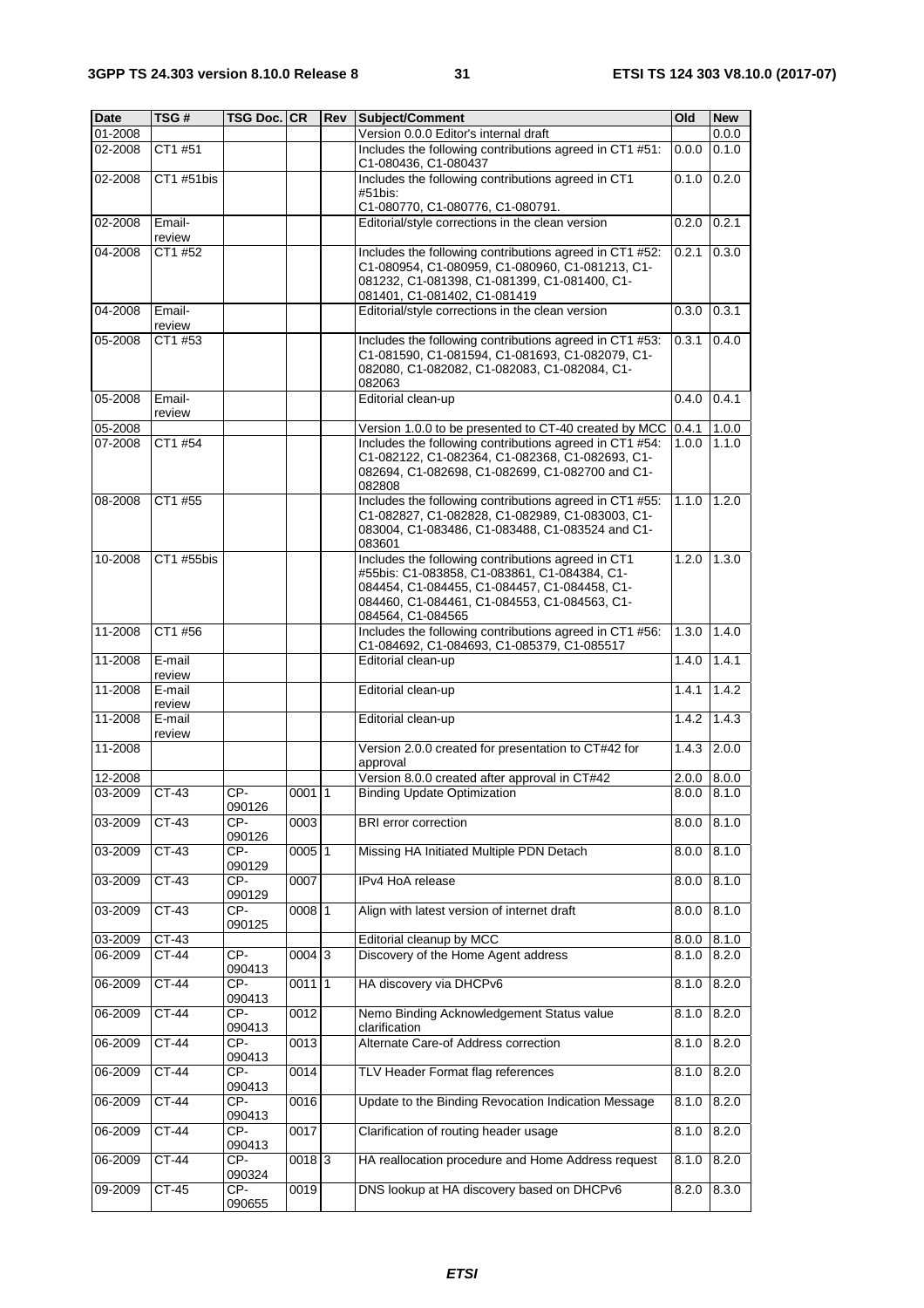| <b>Date</b> | TSG#           | <b>TSG Doc. CR</b> |           | Rev            |                                                                                | Subject/Comment                                                 | Old   | <b>New</b>      |                       |
|-------------|----------------|--------------------|-----------|----------------|--------------------------------------------------------------------------------|-----------------------------------------------------------------|-------|-----------------|-----------------------|
| 09-2009     | $CT-45$        | $CP-$<br>090655    | 0021      | $\mathsf{I}$ 1 |                                                                                | Clarification of IPv4 Home Address request<br>8.2.0<br>8.3.0    |       |                 |                       |
| 09-2009     | $CT-45$        | $CP-$<br>090655    | 002311    |                |                                                                                | Update of TS after DS-MIPv6 RFC availability<br>8.3.0<br>8.2.0  |       |                 |                       |
| 09-2009     | $CT-45$        | CP-<br>090655      | $0024$ 1  |                |                                                                                | Remove the static HNP configured in LTE capable UE              | 8.2.0 | 8.3.0           |                       |
| 09-2009     | $CT-45$        | CP-<br>090655      | 0025      |                |                                                                                | IPv4 address acknowledgement option type                        | 8.2.0 | 8.3.0           |                       |
| 09-2009     | $CT-45$        | $CP-$<br>090655    | 0027      |                | procedure                                                                      | Deletion of SA to the initial HA during HA reallocation         | 8.2.0 | 8.3.0           |                       |
| 12-2009     | CT-46          | CP-<br>090901      | 0028      |                |                                                                                | RFC5555 missing reference                                       | 8.3.0 | 8.4.0           |                       |
| 12-2009     | $CT-46$        | CP-<br>090901      | 0030      |                |                                                                                | A bit in BRI message                                            | 8.3.0 | 8.4.0           |                       |
| 12-2009     | CT-46          | $CP-$<br>090901    | 003111    |                |                                                                                | UE procedures at BRI reception                                  |       | $8.3.0$ $8.4.0$ |                       |
| 03-2010     | <b>CT-47</b>   | CP-<br>100107      | $0034$ 1  |                | Multiple PDN connections<br>8.4.0                                              |                                                                 |       | 8.5.0           |                       |
| 03-2010     | $CT-47$        | $CP-$<br>100107    | $0036$ 1  |                | <b>PDN</b> connections                                                         |                                                                 | 8.4.0 | 8.5.0           |                       |
| 03-2010     | $CT-47$        | $CP-$<br>100107    | 0038      |                | Reference to redirect RFC                                                      |                                                                 |       | $8.4.0$ $8.5.0$ |                       |
| 06-2010     | $CT-48$        | $CP-$<br>100339    | 0041      |                | <b>Reference Updates</b>                                                       |                                                                 | 8.5.0 | 8.6.0           |                       |
| 06-2010     | $CT-48$        | $CP-$<br>100339    | $0043$ 2  |                | Usage of PDN prefix information with multiple PDNs to<br>8.5.0<br>the same APN |                                                                 | 8.6.0 |                 |                       |
| 09-2010     | $CT-49$        | $CP-$<br>100485    | $0047$ 3  |                |                                                                                | Usage of PDN Identifier notify payload<br>8.6.0                 |       | 8.7.0           |                       |
| 09-2011     | $CT-53$        | $CP-$<br>110660    | $0113$ 2  |                |                                                                                | Correction of Home Agent discovery via DHCPv6<br>8.8.0<br>8.7.0 |       |                 |                       |
| 06-2012     | $CT-56$        | $CP-$<br>120293    | $0122$ 4  |                | Correction to HA discovery based on DHCPv6<br>8.9.0<br>8.8.0                   |                                                                 |       |                 |                       |
|             |                |                    |           |                |                                                                                | <b>Change history</b>                                           |       |                 |                       |
| <b>Date</b> | <b>Meeting</b> | <b>TDoc</b>        | <b>CR</b> | <b>Rev</b>     | Cat                                                                            | Subject/Comment                                                 |       |                 | <b>New</b><br>version |
| 2017-06     | CT-76          | CP-171051          | 0132      |                | F                                                                              | IETF reference update: RFC 6275                                 |       |                 | 8.10.0                |
| 2017-06     | CT-76          | CP-171051          | 0136      |                | F                                                                              | IETF reference update: RFC 5846                                 |       |                 | 8.10.0                |